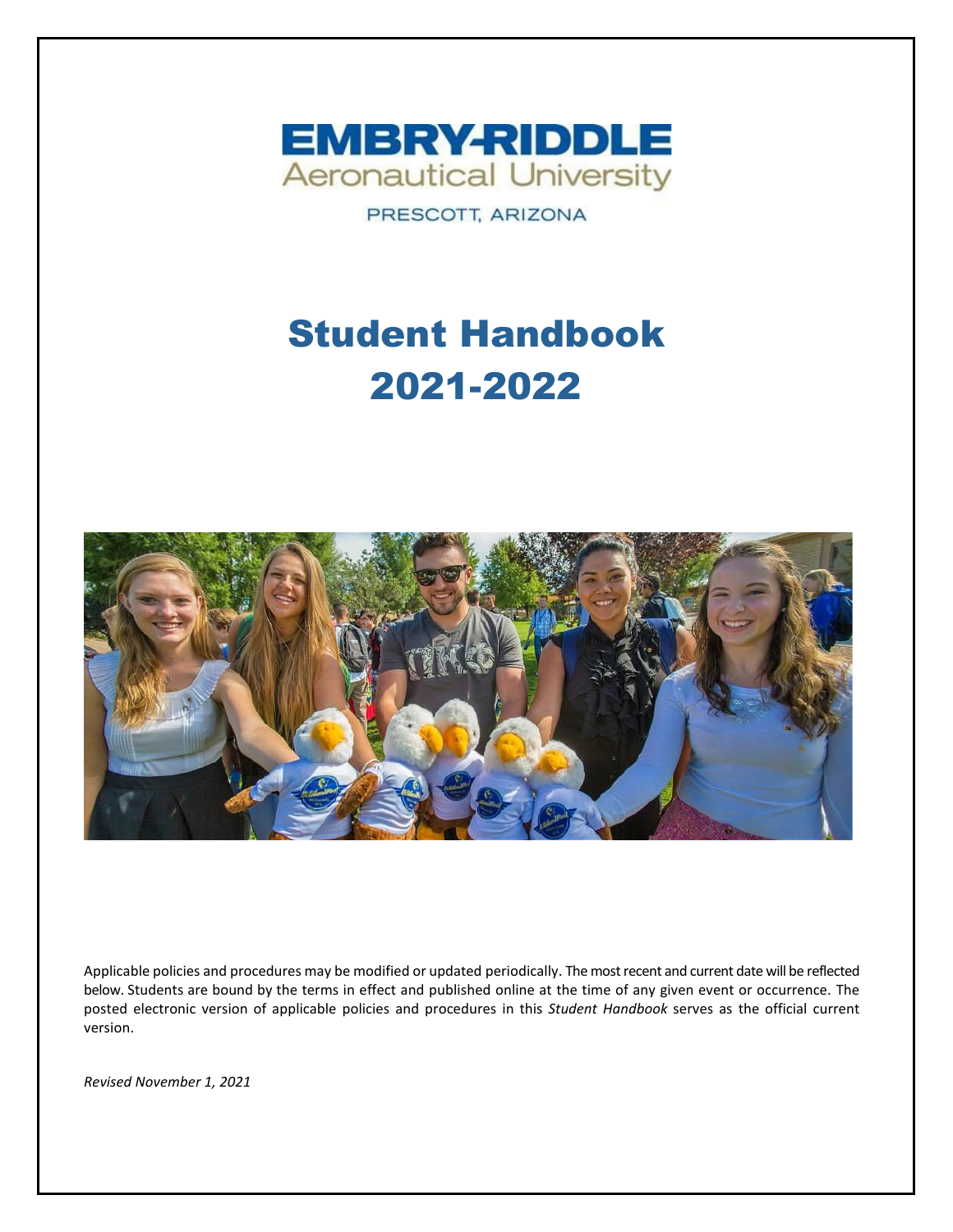## **Our Student Philosophy**

*Adopted by President Jack R. Hunt, 1975, updated and reaffirmed by President John P. Johnson, Ph.D., 2010*

- A Student . . . is the most important person in this university.
- A Student . . . is not an interruption of your work, but is the purpose of it.
- A Student . . . is not a cold statistic, but a flesh-and-blood human being with feelings and emotions like your own.
- A Student . . . is not someone to argue or match wits with.
- A Student . . . is a person who brings us needs; it is our job to fill those needs.
- A Student . . . is deserving of the most courteous and attentive treatment we can provide.
- A Student . . . is the person who makes it possible to pay your salary whether you are faculty or staff.
- A Student . . . is the lifeblood of this and every university.
- A Student . . . is something you once were. Remember?

## **Statement of Values**

The strength of our university is firmly rooted in our values. We expect that our students, faculty and staff share and demonstrate the values of student success, a positive learning environment and mindset, safety first in all situations, personal growth, integrity, honesty, trust, diversity, open communication, teamwork, character, change for progress, fiscal soundness, healthy investments and a can-do attitude.

## **Nondiscrimination Statement & Policy**

Embry-Riddle Aeronautical University continually strives to recognize, respect, and celebrate the differences and cultural identities among individuals as we recruit, support and embrace our diverse community. We work to provide a safe environment where self-expression is welcome. We strive to create a campus climate free of discrimination, so that networks, partnerships and cultural competency continue to be fostered through leadership, integrity, care and respect. In doing so, Embry-Riddle does not permit discrimination or harassment in its programs and activities on the basis of race, color, national origin, sex, gender identity, gender expression, sexual orientation, disability, veteran status, predisposing genetic characteristic, age, religion, pregnancy status or any other characteristic protected by University policy or state, local or federal law.

## **Division of Student Affairs**

The mission of the Division of Student Affairs is to support and complement the academic mission of the university by working collaboratively with students, faculty, and staff to provide co-curricular programming, services, and learning opportunities that promote the intellectual and personal development of our students. Through collaboration with other university departments, we help to provide a comprehensive college and campus experience that is student-centered and prepares our students to be productive members of our rapidly changing global economy and society. We focus on critical issues including personal responsibility, sense of community, respect for others, appreciation of diversity, and ethical citizenship.

## **Dean of Students Office**

The mission of the Dean of Students Office is to support Embry-Riddle Aeronautical University and the Division of Student Affairs by providing services and resources for all of ourstudents and by promoting an ethical and inclusive campus community through fairness, mutual respect, personal accountability and responsible citizenship. Through our collaborative efforts, we work to create a safe and welcoming campus environment that embraces a diversity of ideas, beliefs, and cultures, where ideas can be freely exchanged in an environment guided by fairness, honesty and integrity.

The Dean of Students Office is responsible for updating and maintaining the *Student Handbook*.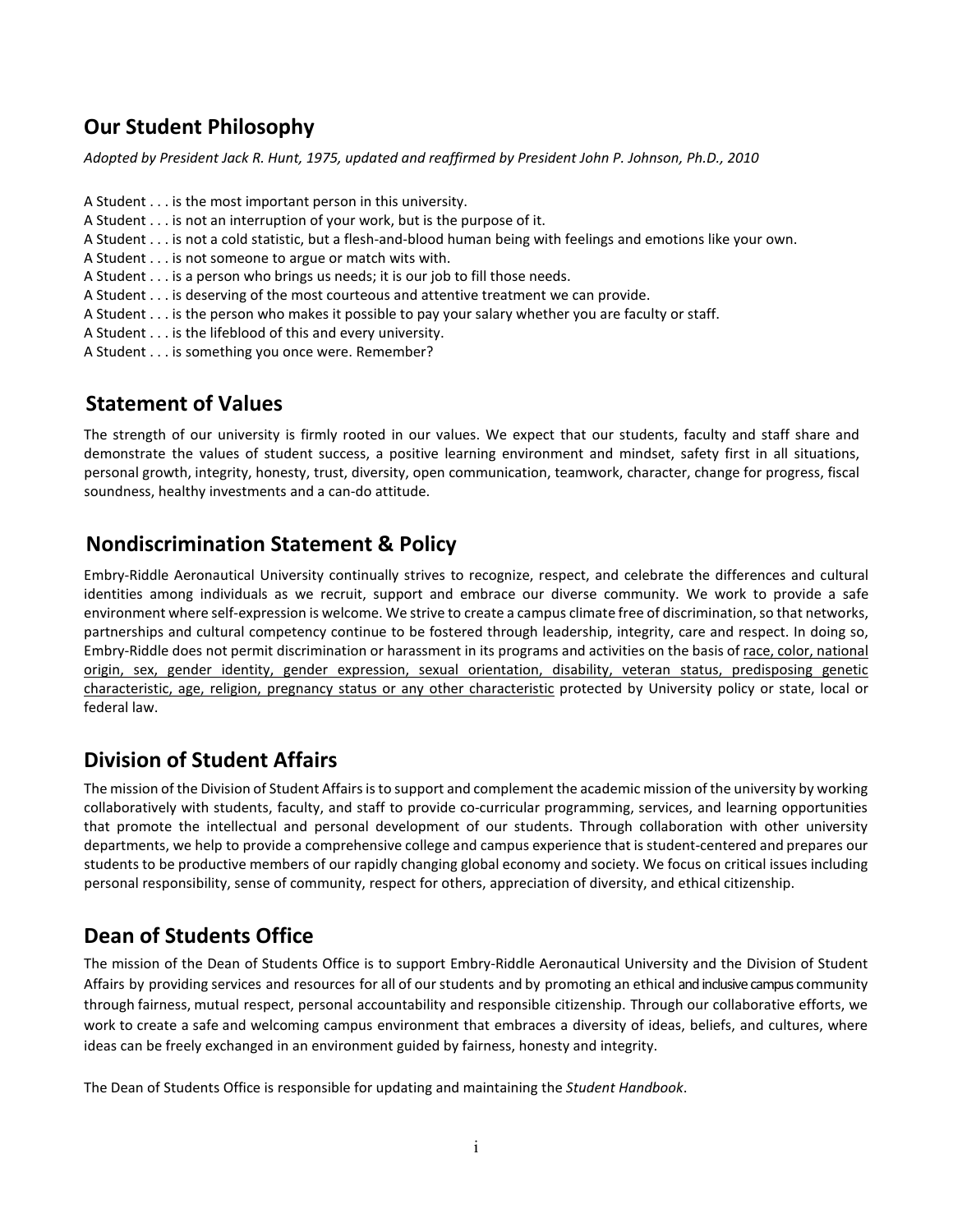

## **Message from the Dean of Students**

Welcome to the 2021-2022 academic year at Embry-Riddle Aeronautical University! We are so glad to have you here, and we hope this year will be exciting and rewarding for you! Our student affairs and academic teams have been preparing all summer to welcome you to campus. We all want to support you as a student and work with you to create the learning environment and co-curricular opportunities and supports that will enrich your experiences and help you to thrive as you work on completing your academic degree. These are exciting times for you and we know this process will take a team effort. While you are here, we hope you will engage with campus life and take full advantage of the many extraordinary opportunities that will be available for you here at ERAU. We also hope the memories and lessons you gain from your time here will evolve into lifelong learning that will accompany you always, including into your professional career after you leave. All of us – staff, faculty, and students – are here for you and we are committed to your success!

Please take the time to familiarize yourself with the contents of this *Student Handbook*. It outlines your obligations as a student at Embry-Riddle, including your rights and responsibilities, expected standards of conduct for students, important campus policies, rules, and procedures, and numerous resources that are available throughout the campus and the university to assist you. **I want to especially highlight our Prescott campus Standards of Conduct for students. It is each student's responsibility to read and understand these standards and expectations carefully.** Please don't hesitate to let us know if you have any questions.

My office islocated in Building 49. Stop by anytime to say hello, ask for help, seek an answerto a question, ormake a suggestion about how we can improve our programs and services for students. Please do not hesitate to come see me or any of the members of our student affairs team who are all here to support you.

I also wanted to let you know that over the course of this academic year we will be engaging in a process of reviewing and revising some of the policies, procedures, and resources described in this Handbook. An important goal for me is that campus policies and procedures, especially those that apply directly to students, are written as clearly as possible and always designed with student success in mind. Therefore, as you review the contents of this Handbook, please also feel free to let me know if you have any suggestions for potential changes to any of the content in these pages.

Welcome again to the high desert of Northern Arizona, "everybody's hometown" of mile-high Prescott, and our beautiful campus here at Embry-Riddle Aeronautical University! We are so happy to have you and we wish you the very best during your time here as a student.

Go Eagles! Here's to a safe and wonderful year!

Sincerely,

Dr. Rhondie Voorhees Dean of Students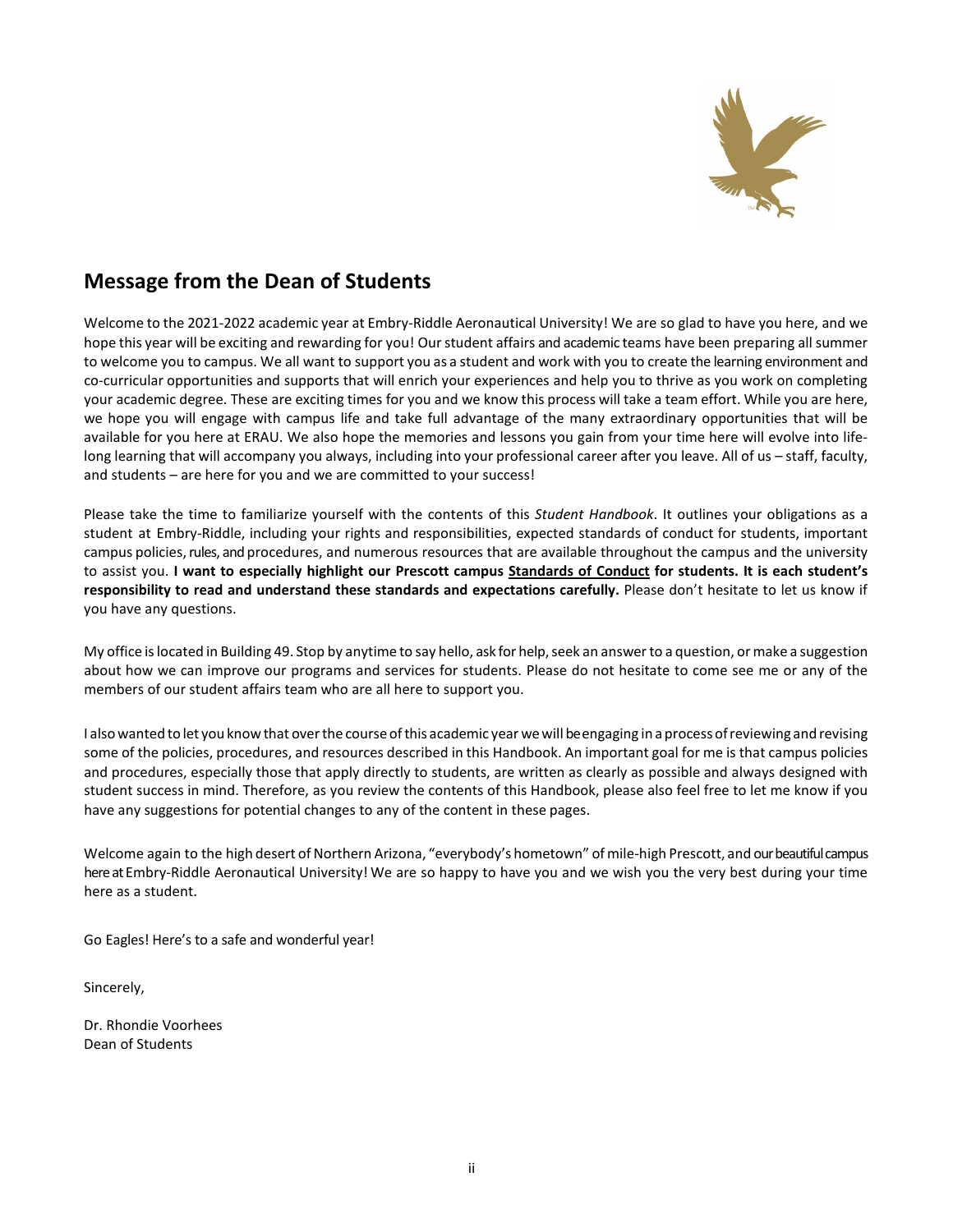## **TABLE OF CONTENTS**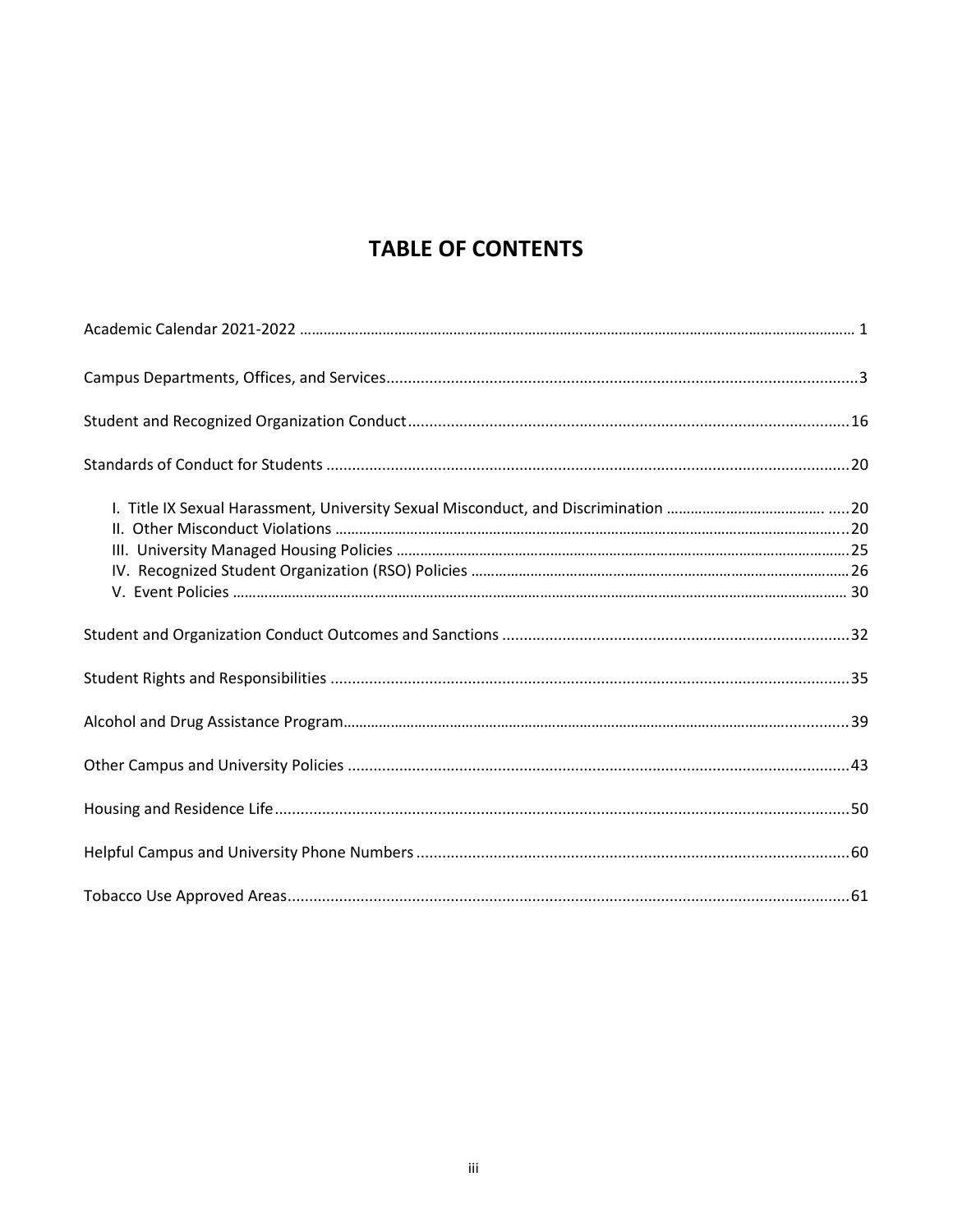## **ACADEMIC CALENDAR 2021 – 2022**

The Embry-Riddle, Prescott Academic Calendar is also available: <https://prescott.erau.edu/campus-life/academic-calendar>

## **Fall 2021 Semester**

### **August 2021**

| August 26 – 29 | Orientation          |
|----------------|----------------------|
| August 30      | First day of classes |
| September 2021 |                      |

| September 3  | Last day to add classes<br>Last day to drop with 100% refund |
|--------------|--------------------------------------------------------------|
| September 6  | Holiday – Labor Day                                          |
| September 17 | Last day to drop classes                                     |
| September 18 | "W" grades begin for dropped classes                         |
| September 24 | Last day to complete "I" grades - Summer B/C                 |
| September 30 | Last day to apply for Fall Graduation                        |

#### **October 2021**

| October $14-16$ | <b>Fall Break</b>  |
|-----------------|--------------------|
| October 15      | Midterm grades due |

### **November 2021**

| November $1 - 2$   | Registration for Seniors, Masters     |
|--------------------|---------------------------------------|
| November $3 - 4$   | Registration for Juniors              |
| November $8 - 9$   | <b>Registration for Sophomores</b>    |
| November $10 - 11$ | Registration for Freshmen             |
| November 11        | Holiday – Veterans Day                |
| November 19        | Last day to withdraw or audit classes |
| November $24 - 26$ | Thanksgiving Holidays                 |

#### **December 2021**

December 9 Last day of classes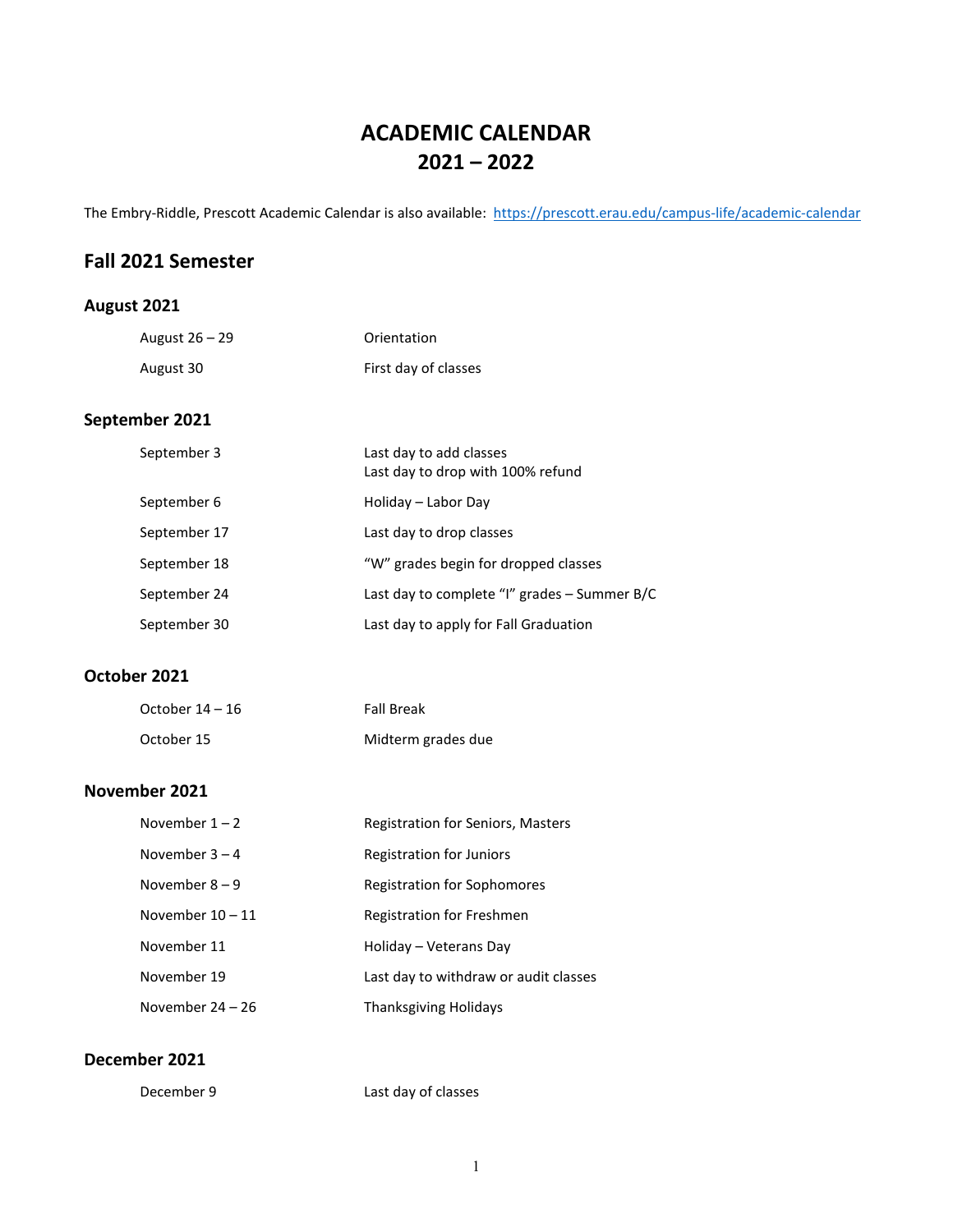| December 10          | Study day    |
|----------------------|--------------|
| December 11, 13 - 16 | Final exams  |
| December 18          | Commencement |

## **Spring 2022 Semester**

## **January 2022**

|                   | January 12    | First day of classes                                                 |
|-------------------|---------------|----------------------------------------------------------------------|
|                   | January 19    | Last day to add classes<br>Last day to drop classes with 100% refund |
|                   | January 31    | Last day to apply for Spring Graduation                              |
|                   | February 2022 |                                                                      |
|                   | February 1    | Last day to drop classes                                             |
|                   | February 2    | "W" grades begin for dropped classes                                 |
|                   | February      | Last day to complete "I" grades for Fall                             |
| <b>March 2022</b> |               |                                                                      |
|                   | March 1       | Midterm grades due                                                   |
|                   | March 14 - 18 | <b>Spring Break</b>                                                  |
|                   | March 21 & 22 | Registration for Seniors, Masters                                    |
|                   | March 23 & 24 | <b>Registration for Juniors</b>                                      |
|                   | March 28 & 29 | <b>Registration for Sophomores</b>                                   |
|                   | March 30 & 31 | Registration for Freshmen                                            |
| <b>April 2022</b> |               |                                                                      |
|                   |               |                                                                      |

\_\_\_\_\_\_\_\_\_\_\_\_\_\_\_\_\_\_\_\_\_\_\_\_\_\_\_\_\_\_\_\_\_\_\_\_\_\_\_\_\_\_\_\_\_\_\_\_\_\_\_\_\_\_\_\_\_\_\_\_\_\_\_\_\_\_\_\_\_\_\_\_

| April 5  | Last day to withdraw or audit classes |
|----------|---------------------------------------|
| April 28 | Last day of classes                   |
| April 29 | Study day                             |
| April 30 | Final exams                           |

## **May 2022**

| May $2-5$ | Final exams  |
|-----------|--------------|
| May 7     | Commencement |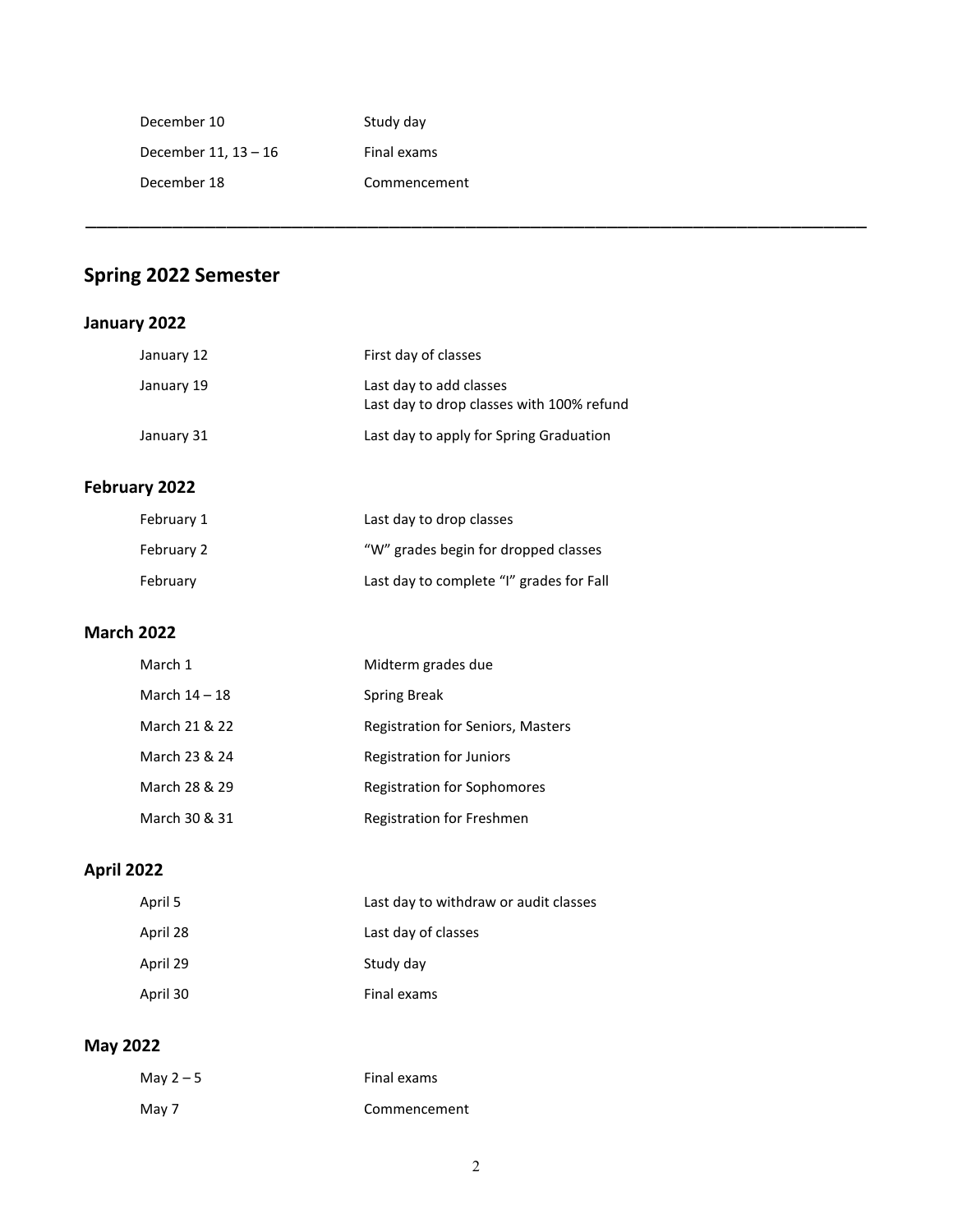## **CAMPUS OFFICES, DEPARTMENTS & SERVICES**

### **Academic Advising**

Professional academic advisors and faculty mentors are available within each college to assist students with degree planning, course registration, and program-focused mentorship. Advisor assignments can be found under the Academic Advising tile in the Campus Solutions Student Center.

## **Athletics**

#### **Intercollegiate Athletics**

#### *Eagle Athletic Complex Building 80, (928) 777-3777*

The university sponsors 14 Intercollegiate sport programs at the Prescott Campus: Women's and men's golf, men's wrestling, women's and men's soccer, women's volleyball, softball, women's and men's cross country, baseball, women's and men's basketball, and women's and men's outdoor track. Any student who meets both university and NAIA eligibility requirements is able to compete for a position on a varsity team. Athletic grants-in-aid, in varying amounts, are generally awarded to recruited varsity student-athletes, with walk-on players earning the right to compete for scholarship assistance when available. For more information on the Eagles, including game schedules, rosters, results, and statistics, visit our [webpage.](http://prescott.embryriddlesports.com/)

#### **Intramurals & Recreation**

#### *Eagle Athletic Complex Building 80, (928) 777- 3980*

Intramural and recreational sports are available on campus and create an atmosphere of competition and fun by offering a wide variety of activities. Team sports such as flag football, volleyball, basketball, softball, dodge ball, and soccer are offered as league play. Other sports, such as sand volleyball, table tennis, racquetball, tennis, and ultimate frisbee and disk golf are offered as tournament play. Other sports are also available on request. The athletic director assists sports clubs, chartered clubs, and organizations with the use of sports facilities and equipment. Students are encouraged to use all on-campus sportsrelated facilities (outdoor swimming pool, tennis and racquetball courts, gymnasium, and fitness center).

In addition to on-campus recreational activities, the Prescott area offers a variety of outdoor recreational opportunities. Through a partnership with the Student Government Association, (SGA), we now have outdoor recreation equipment for current students, staff, and faculty. We offer inflatable kayaks, paddleboards, fishing equipment, hiking equipment, and bikes that are free for students to check out, to explore all of the outdoor opportunities Prescott has to offer!

## **Behavioral Intervention Team (BIT)**

#### *Dean of Students Office – Building 58, (928) 777-3747 or (928) 777-6750, [prbit@erau.edu](mailto:prbit@erau.edu)*

The purpose of BIT is to coordinate Embry-Riddle's resources to address the needs of students who are experiencing significant behavioral concerns or who is demonstrating threat to self or others. The BIT will recommend collaborative and purposeful interventions aimed at helping students achieve success. The BIT process is also designed to provide members of the university community, who have concerns regarding students' behavior, with an easily-accessible avenue to report these concerns. Following a referral or information submission, the BIT will, when appropriate, identify treatment and/or referral recommendation options to the student, toward the ultimate goals of student health, safety, success, and retention.

All campus members are encouraged to report a person who is threatening harm to self or others. For emergencies and immediate response, contact Campus Safety at (928) 777-3333 or use a campus blue phone to report an emergency.

## **Campus Safety and Security**

#### *Building 14, (928) 777-3333*

The Campus Safety and Security Department patrols the Embry-Riddle Prescott campus 24 hours a day, seven days a week,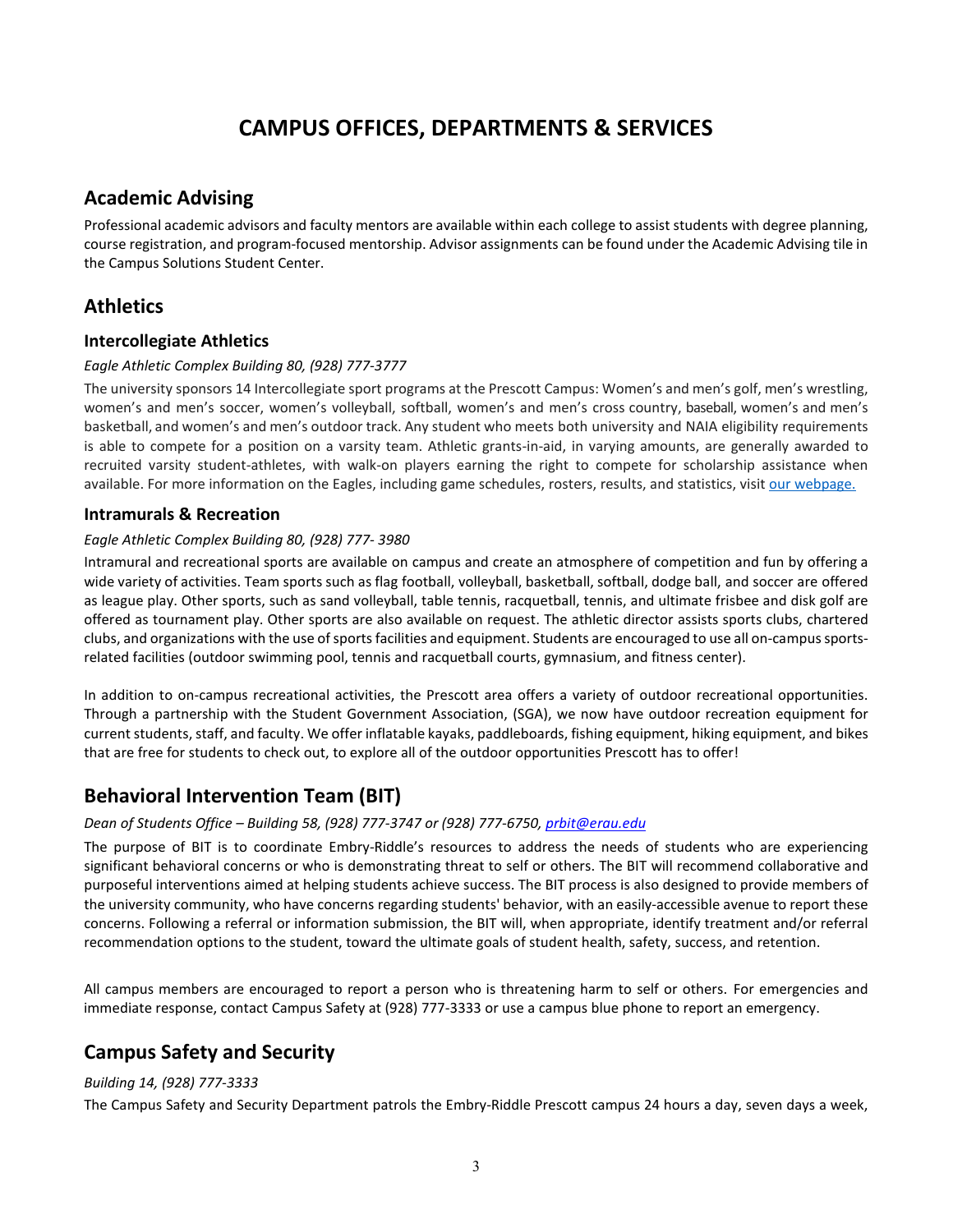all year round, and provides safety and security services to the entire campus community. Many officers and dispatchers have prior law enforcement or military experience while others have decades of safety and security experience.

Our safety and security services include:

#### **On Campus Emergency Number: x73333**

Call (928) 777-3333 to report an on-campus emergency 24/7. If you choose to call 911 first, call (928) 777- 3333 immediately thereafter so Campus Safety can best assist emergency responders to quickly locate the emergency. If you dial 911 from a university phone, you will need to dial "9" first for an outside line, then 911.

#### **Anonymous Tip Line**

If you want to report something anonymously, please use the new Eagle Guardian app.

#### **Annual Security Report (Clery Report)**

In accordance with the Jeanne Clery Disclosure of Campus Security Policy and Campus Crime Statistics Act, our [Annual Security and Fire Safety](http://prescott.erau.edu/Assets/prescott/forms/security/Annual-Security-and-Fire-Safety-Report.pdf) Report can be found on the Campus Safety and Securit[y page.](http://prescott.erau.edu/Assets/prescott/forms/security/Annual-Security-and-Fire-Safety-Report.pdf) The daily crime log is available at the Campus Safety and Security office in Building 14.

#### **Code Blue Emergency Phones**

Free-standing and wall-mounted assistance and emergency telephones are installed throughout campus. Their distinctive blue identification lights, which stand out at night, also makes them highly visible during the day. The phone panel has a small silver button labeled for non-emergency assistance calls. The large red button initiates an emergency call to Campus Security and Safety Dispatch, and activates a blue strobe light that draws attention to that location for emergency responders.

#### **Eagle Guardian**

The Eagle Guardian mobile app adds personal safety capabilities to any smartphone, or smart device, both on and off campus. Students, faculty, and staff can register to set up an account after downloading the app in the Apple or Google Play stores by searching for "Rave Guardian." NOTE: Guests, visitors, and contractors may also use Rave Guardian if they download the app. Users will be connected to Campus Safety and Security via the app by using the following features:

- A user profile may be set up to indicate any safety related information.
- Inbox to receive alerts/advisories sent out by Campus Safety and Security via RAVE Alert
- Important numbers.
- Content Directory Includes links to on-line resources, both within the university community and externally.
- Virtual Escort allows the user to designate an official (Campus Safety and Security) guardian or an unofficial (friends or family) guardian to virtually "escort" them on their trip via a timer and geo-tracking of their location to ensure they reach their destination safely.
- Chat allows users to engage in non-emergency chat.

#### **Locked Out**

Campus Safety and Security will provide lock-out access to facilities for those individuals who are properly authorized. If a resident of a university-managed housing facility is locked out of their room, they should first seek assistance from a member of the Housing and Residence Life staff by calling (928) 777-3790. If Housing staff are not available, Campus Safety and Security personnel will assist.

#### **Lost and Found**

Lost and Found is located in the Campus Safety and Security Office in Building 14. If you find a misplaced item, please bring it to Building 14 promptly. We are open 24/7. If you have misplaced valuable property, visit us in Building 14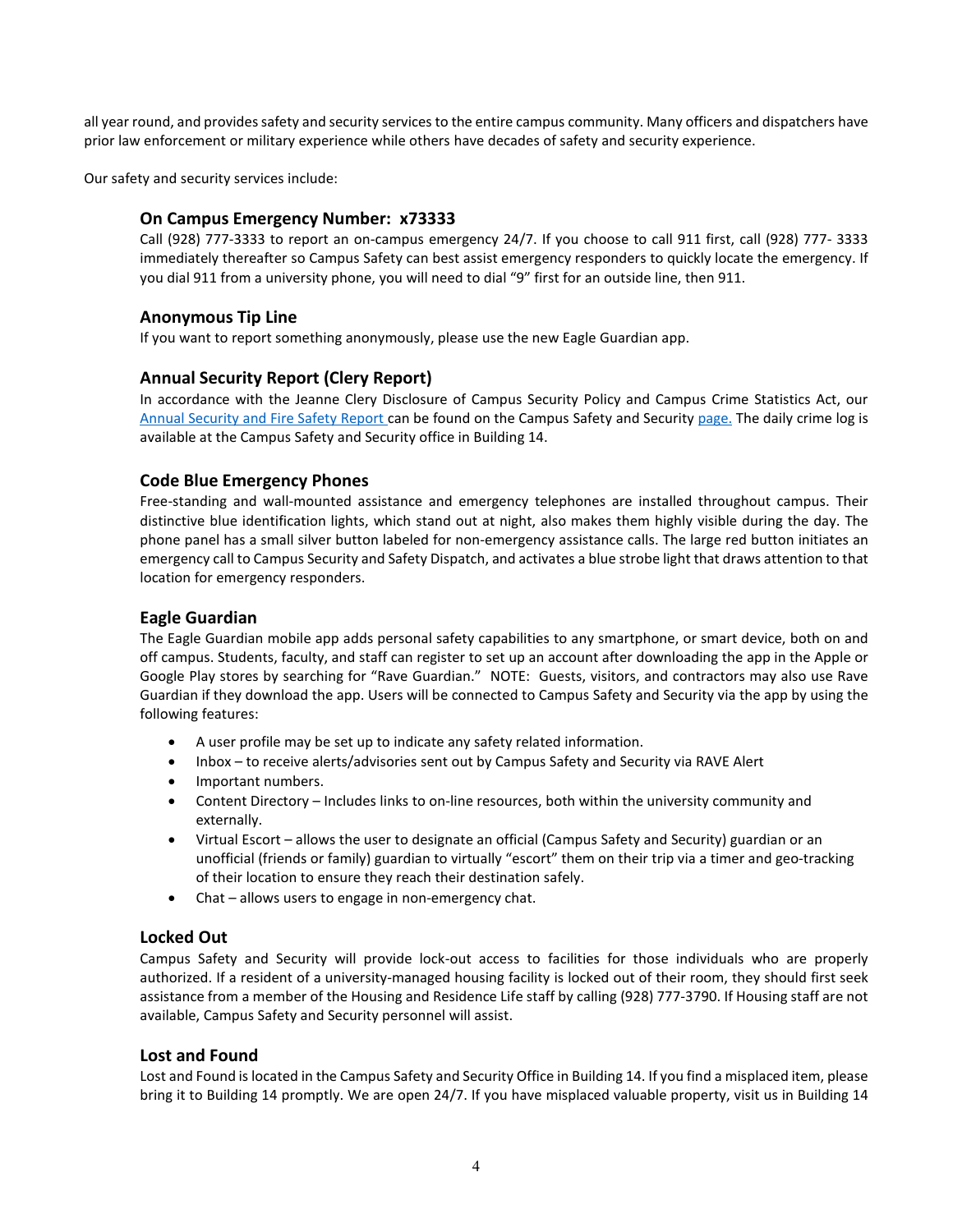to see if we have it or to report your loss. Recovered property is held by Campus Safety and Security for a period of thirty (30) days. Items unclaimed after 30 days are donated to a non-profit organization or are destroyed. Exceptions include perishable items and food containers, which may be disposed of immediately.

#### **Parking and Traffic Services & Regulations**

Details of the ERAU Traffic & Parking Regulations (including those that apply to Other Power-Driven Mobility Devices, OPDMD) can be found [here.](http://prescott.erau.edu/Assets/prescott/forms/traffic-parking-regulations.pdf)

#### **Online Parking Permit Registration**

All on-campus vehicle registration is handled online. Visit the lin[k here t](https://embryriddle.t2hosted.com/cmn/auth_ext.aspx)o get more information or register your vehicle. Follow the instructions and print the temporary parking pass. Your annual permit will arrive in the mail in about a week. No funds are collected during this transaction. Your parking permit fees are charged to your student account. This system is activated in mid-August each year for the upcoming school year.

#### **Longer-Term Parking Arrangements**

Please inform Campus Safety and Security of any plans to leave your vehicle on campus during semester or summer breaks. Lot N in front of Building 73 is routinely used for off-campus students to park their cars on campus in order to take advantage of the Arizona Shuttle service.

#### **RAVE Emergency Mass Communication System**

ERAU's [RAVE s](https://www.getrave.com/manageProfile/profileDashboard.action)ystem is used to transmit emergency message to registered participants via email, phone, text, and our outdoor public address system, as well as on Facebook @ERAUPrescottCampusSafety. Another feature, called Alertus, will capture PC desktops and interrupt classroom presentations to advise you of emergencies and the recommended actions to take. Your ERAU email account is automatically enrolled to receive RAVE messages. We strongly recommend you opt in to this system with your phone so you can receive voice and text messages wherever you are on campus. To update your contact information please visi[t here.](https://www.getrave.com/manageProfile/profileDashboard.action)

#### **Safe Walk**

Campus Safety and Security offers a Safe Walk to anyone who would rather not walk alone on campus. This service is available to anyone, students and employees, day or night, or assistance between any locations on campus. Call (928) 777-3333 to request a Safe Walk. When possible, please call in advance to so officers can prepare.

#### **Other Safety and Security Resources**

The Prescott Campus Safety and Security Department is supported by the University Safety Office. That office provides information on their website about various campus and university resources, including for aviation safety, emergency management, environmental health and safety, risk management, and safety culture. More details are availabl[e here.](https://ernie.erau.edu/Departments/University-Safety-Office/Pages/Default.aspx)

#### **Important Safety and Security Contact Information:**

#### **Frequently Used On-Campus Emergency Numbers:**

| EMERGENCY:                                             | (928) 777-3333 |
|--------------------------------------------------------|----------------|
| <b>Prescott Campus Safety and Security Department:</b> | (928) 777-3333 |
| <b>Wellness Center:</b>                                | (928) 777-6653 |
| <b>Counseling Services:</b>                            | (928) 777-3312 |
| Dean of Students Office:                               | (928) 777-3879 |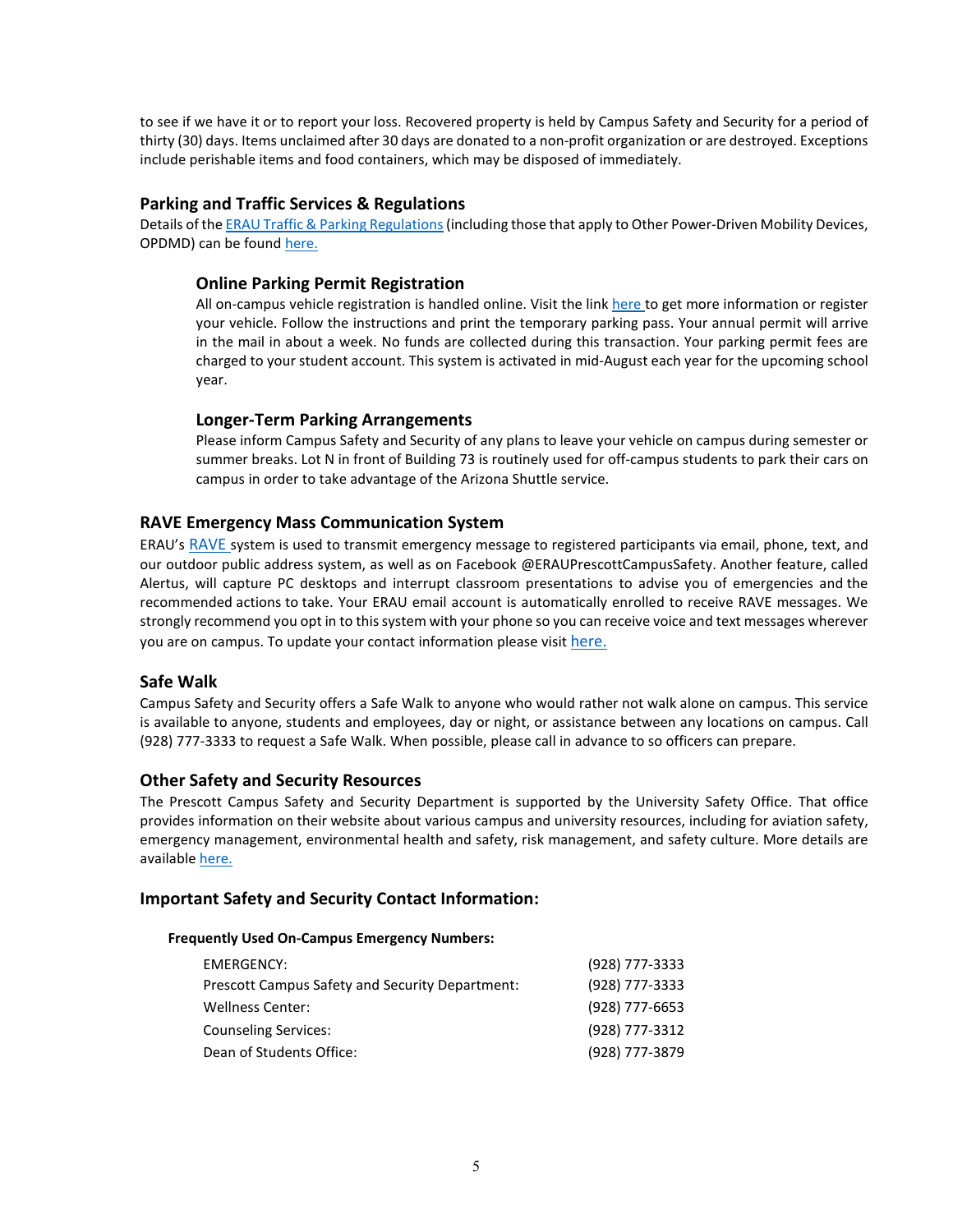#### **Off-Campus Emergency Numbers (Dial 9 first from campus phones):**

| <b>Prescott Police EMERGENCY</b>        | 911            |
|-----------------------------------------|----------------|
| Prescott Police Non-emergency:          | (928) 777-1900 |
| Prescott Fire EMERGENCY:                | 911            |
| Prescott Fire Department Non-Emergency: | (928) 777-1900 |
| Lifeline Ambulance EMERGENCY            | 911            |
| Yavapai Regional Medical Center:        | (928) 445-2700 |

For more details of the Campus Safety & Security programs at Embry-Riddle Prescott please visit ou[r website.](http://prescott.erau.edu/about/security/index.html)

### **Career Services**

#### *STEM Education Center, Building 76*

Career Services supports preparation for career success through providing one-on-one advisement, resume, cover letter, job application and other writing assistance, advice from and exposure to industry leaders and employers, employment trends, assistance with job and internship searches, and a variety of workshops to increase job skills and competitiveness. Career advising is also available for cooperative education programs. Co-op education and internships provide opportunities for students to gain work experience related to their academic program and their anticipated careers. Contact us as follows:

College of Arts & Sciences and College of Security & Intelligence: (928) 777-6681, Room 240, contact Marissa Owens

College of Aviation and School of Business: (928) 777-3901, Room 242, contact Darren Hudak

College of Engineering: (928) 777-3892, Room 241, contact Laura Polk

Employer Relations: (928) 777-6270, contact Kevin Hewerdine

## **Cashiers Office**

#### *Building 13, (928) 777-3726*

The Cashier's Office offers a variety of student financial services. Cashiers will assist you with any questions regarding your student account. The university offers semester payment plans that will be available for online enrollment approximately 30 days prior to the start of the fall and spring semesters and each summer session. Payments made at the Cashier's Office must be paid by check or pin debit. Credit card payments must be made online only and will be assessed a third-party convenience fee. Payments for tuition and fees are due by the published due date prior to each term. Failure to meet the payment deadline may result in classes being cancelled.

### **Catalog – Undergraduate/Graduate**

The academic catalog is the official source of the university's academic programs, courses, academic policies, procedures, and regulations for both undergraduate and graduate students. The catalog is located here: Catalog.erau.edu/Prescott/

### **Center for International Programs and Services (CIPS)**

#### *Building 51, (928) 777-3773*

The Center for International Programs and Services (CIPS) is Embry-Riddle's hub for international information and services for international students. CIPS works to provide a diverse and international environment on the Prescott campus, ensuring that students will be equipped to work in the rapidly changing world ahead of them. Embry-Riddle supports international education in all fields of study and encourages participation in multicultural education programs and activities. Our goal is that students will graduate as globally engaged citizens. For more information and to get involved please stop by!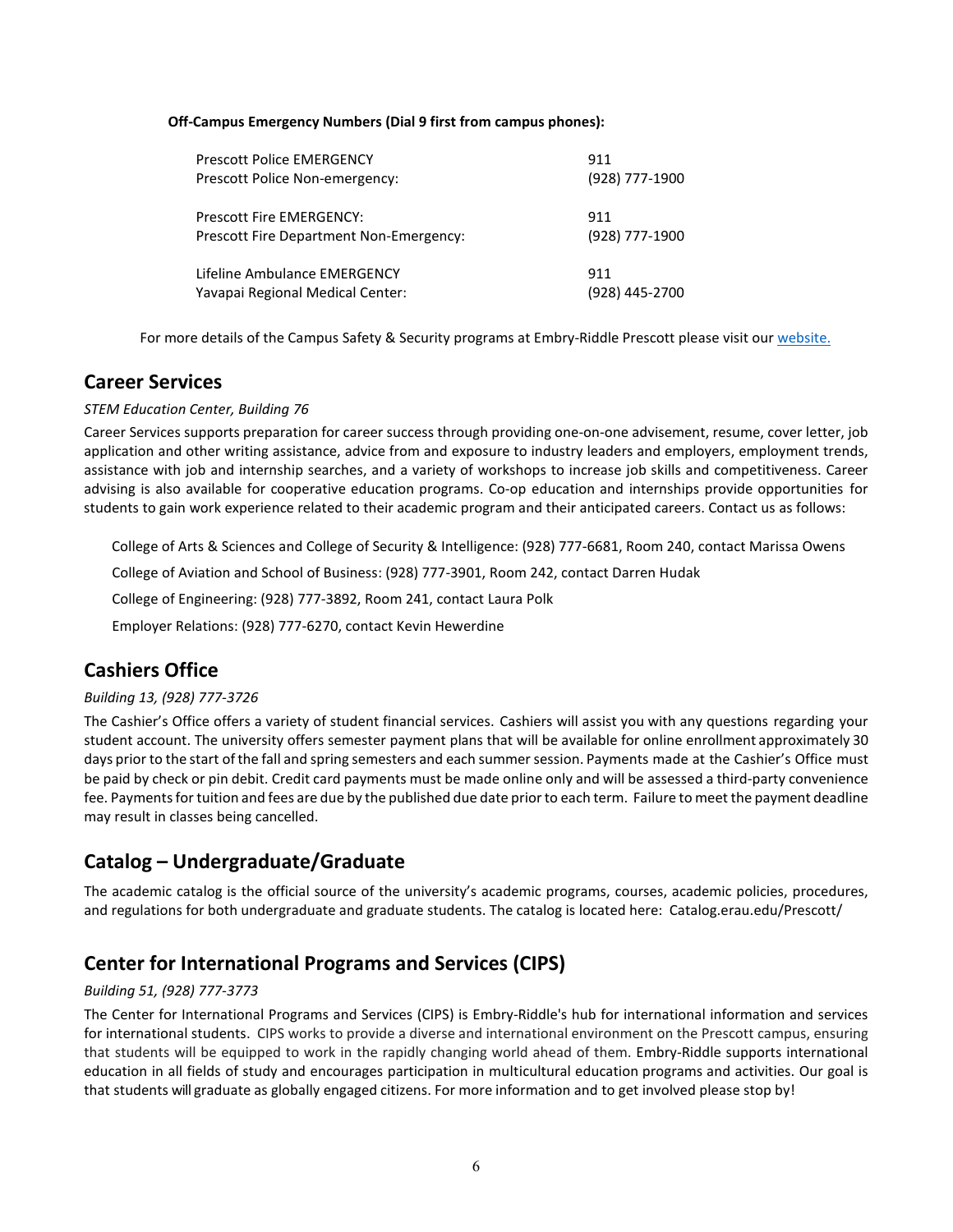## **Chapel**

#### *Fred and Fay Haas Interfaith Chapel – Building 46, (928) 777-3312*

The university recognizes that students may feel challenged by the many questions, experiences, and world views encountered during their college experience. We also recognize that because students are faced with a consuming social life and the subtle influence of peers, it is important to encourage and promote spiritual development. Special opportunities for deepening faith, such as meetings and programs sponsored by student religious clubs and pastoral counseling, are offered during the regular academic year. The Fred and Fay Haas Memorial Interfaith Chapel is the center where students, faculty, and staff can go to for their spiritual needs, be it meditation, quiet time and reflection, or for activities offered by religious clubs and organizations. It is also a place where special events are scheduled during the academic year. The Chapel is open to students, staff and faculty from Monday through Friday after 5:00 PM and also all day on Saturdays and Sundays.

### **Counseling Services**

#### *Haas Interfaith Chapel – Building 46, (928) 777-3312*

Counseling Services at Embry-Riddle Prescott offers a wide range of mental health, educational, career, and consultative services to all students. Services are provided at no out-of-pocket cost to the student. Counseling Services provides a safe and confidential place to discuss concerns or problems that might be interfering with personal growth and/or academic achievement. Counseling Services strives to help students achieve educational goals, learn problem solving, increase and enhance capacity for satisfying interpersonal relationships, narrow career goals, and make full use of their potential for continued growth beyond the educational experience at Embry-Riddle. The major services offered by trained licensed counseling professionals at ERAU Counseling Services include: individual, group, and couples counseling services, crisis management, outreach program development, consultation, and referrals. Counseling is available during business hours. To make an appointment, call Counseling Services at (928) 777-3312. If you are in need of 24/7 counseling services, please contact MySSP at 1-866-492-2252.

For emergencies after hours, call 911 or Campus Safety and Security at (928) 777-3333. If you are in a crisis after hours, call the 24/7 Crisis Hotline, Crisis Response Network/Terros Health, at 1-877-756-4090.

## **Dean of Students Office**

#### *Building 49, (928) 777- 3879*

The Dean of Students provides leadership and oversight for the Division of Student Affairs, which includes the Dean of Students Office, Counseling Services, Disability Support Services (DSS), Housing and Residence Life (HRL), Student Engagement, the Wellness Center, and the Women's & Diversity Center. These offices and departments also provide leadership for various campus programs and services including Orientation, Fraternity and Sorority Life, Clubs and Registered Student Organizations, and the Parent & Family Association. These offices are also provide oversight for various campus events and programs that typically occur each year such as the All Campus BBQ, OctoberWest/Homecoming, and Casino Night. The Dean of Students Office is also responsible for all policies and procedures related to student conduct.

The staff in the Dean of Students Office offer assistance and support for students who require extended absences from class due to personal issues, family emergencies, or other non-academic related difficulties. Staff also assist with concerns about student rights and responsibilities, student grievances, students of concern and the Behavioral Intervention Team (BIT), withdrawals, student policies and procedures, and/or student conduct issues and appeals.

Non-academic educational records and other services directly related to your co-curricular experience at Embry-Riddle are managed in the Dean of Students Office. The Dean of Students Office works in cooperation with the Records Office to ensure compliance with the Family Educational Rights and Privacy (FERPA) Act, which establishes guidelines for college and universities related to the release and management of students' educational records. The Dean of Students Office serves as a centralized location for all student concerns, complaints, and grievances. If we cannot answer your question, we will direct you to the appropriate department or office for assistance. Students with specific academic concerns should be directed toward the deans of the colleges or the Registrar's Office.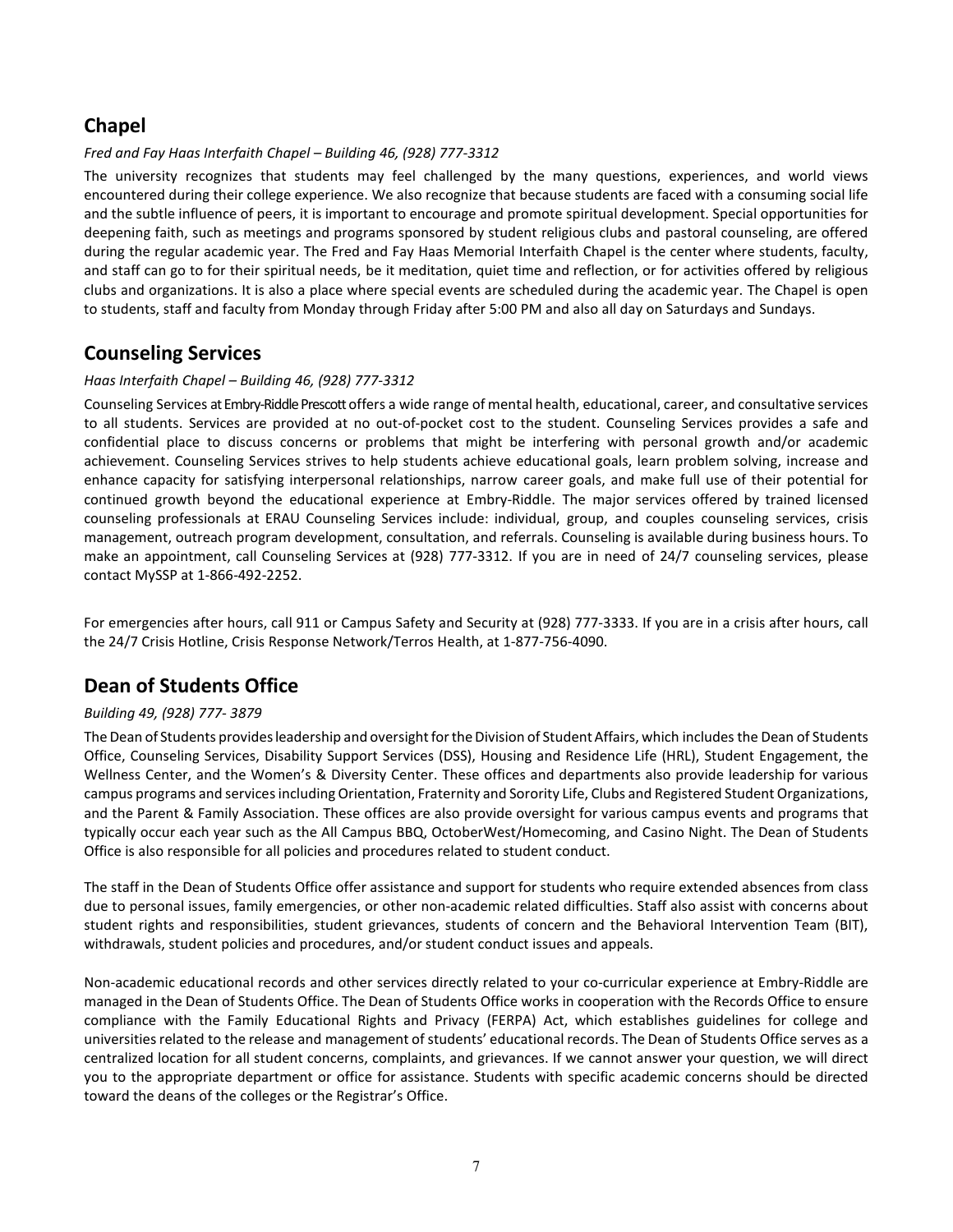## **Dining Services (Sodexo)**

Sodexo is the campus dining provider and is pleased to present innovative dining options to Embry-Riddle Prescott students, faculty, and staff. Sodexo not only strives to offer a fresh, high-quality product, but is happy to bring culinary versatility in meeting the needs of guests. Anyone with special dietary should consult with our skilled culinarians; they will be happy to accommodate. This kind of specialized service is not reserved for specific medical conditions. Follow Sodexo on Facebook at Embry-Riddle Campus Dining or download our BITE App using code H3QQ3 for daily menus. For additional information regarding hours of operation, meal plans, and more, visit our dining website at erau.sodexomyway.com.

Dining options on campus and at the Flight Line include:

- Earhart's Dining Hall Building 45, (928) 777-6905
- WOW Café (World of Wings) J. R. Hunt Student Union, Building 16
- Scholars' Café Building 43, Christine & Steven F. Udvar-Hazy Library & Learning Center
- Simply to Go Hall 9 in the Village Complex
- Eagles Café 2191 Sweginnis Loop, Flight Line, at the corner of Wilkinson Dr. and Sweginnis Loop
- TURBO Mobile food cart at different locations across campus
- Rocket Deli & Salads Next to WOW in the J. R. Student Union, Building 16

## **Disability Support Services (DSS)**

#### *Christine & Steven F. Udvar-Hazy Library & Learning Center – Building 43, Room 109, (928) 777-6751, [prdss@erau.edu](mailto:prdss@erau.edu)*

The university is committed to creating an accessible academic community. The Disability Support Services (DSS) Office grants accommodations for equal access to qualifying students with disabilities who request them. It is recommended that students seeking accommodations should contact the DSS office, by phone or email, as early as possible prior to the start of classes. Students may apply for DSS registration at any time throughout the semester, but allowing plenty of time will ensure that all accommodations are in place by the first day of classes. DSS staff will respond to calls and emails within twenty-four hours or on the following business day if the call or email was received outside of regular business hours. Students will then be guided through the DSS registration process, which includes a description of the documentation required to support a request for accommodations. Students seeking information may also visit the DSS website.

Students who think they may have a disability, but who have never been evaluated, are encouraged to contact the DSS office for information on how to proceed. Diagnostic testing is not provided by the university, but a list of area specialists can be provided. Costs associated with evaluative testing are the responsibility of the student. Students needing temporary accommodations due to an injury or short-term illness should contact DSS as soon as possible to schedule a meeting.

Please note: Academic programs that are FAA certified are subject to FAA regulations and students are expected to meet program standards with or without accommodations. If you have any questions about specific program standards, you should consult with your advisor or contact Career Services a[t prcareer@erau.edu](mailto:prcareer@erau.edu) or 928-777-6276.

Students with concerns regarding approved accommodations should promptly contact DSS to discuss ways of addressing them. Students who believe they have experienced discrimination on the basis of a disability should follow the grievance procedure outlined in this *Student Handbook* under "Student Rights and Responsibilities."

## **Eagle Cards**

#### *Eagle Card Office - Building 14, (928) 777-3900*

All students, faculty, and staff members on the Embry-Riddle Prescott campus are required to have a university Eagle Card to identify themselves as a member of this campus. Eagle Cards are required for a variety of things including use of the library, cashier's office, food services, laundry, fitness center, bookstore, and attendance at campus events. You are required to present your Eagle Card promptly at the request of a university official, e.g., safety officer, staff member, professor or administrator. Eagle Cards will not be retained by staff except in the case of an emergency or if the card is required for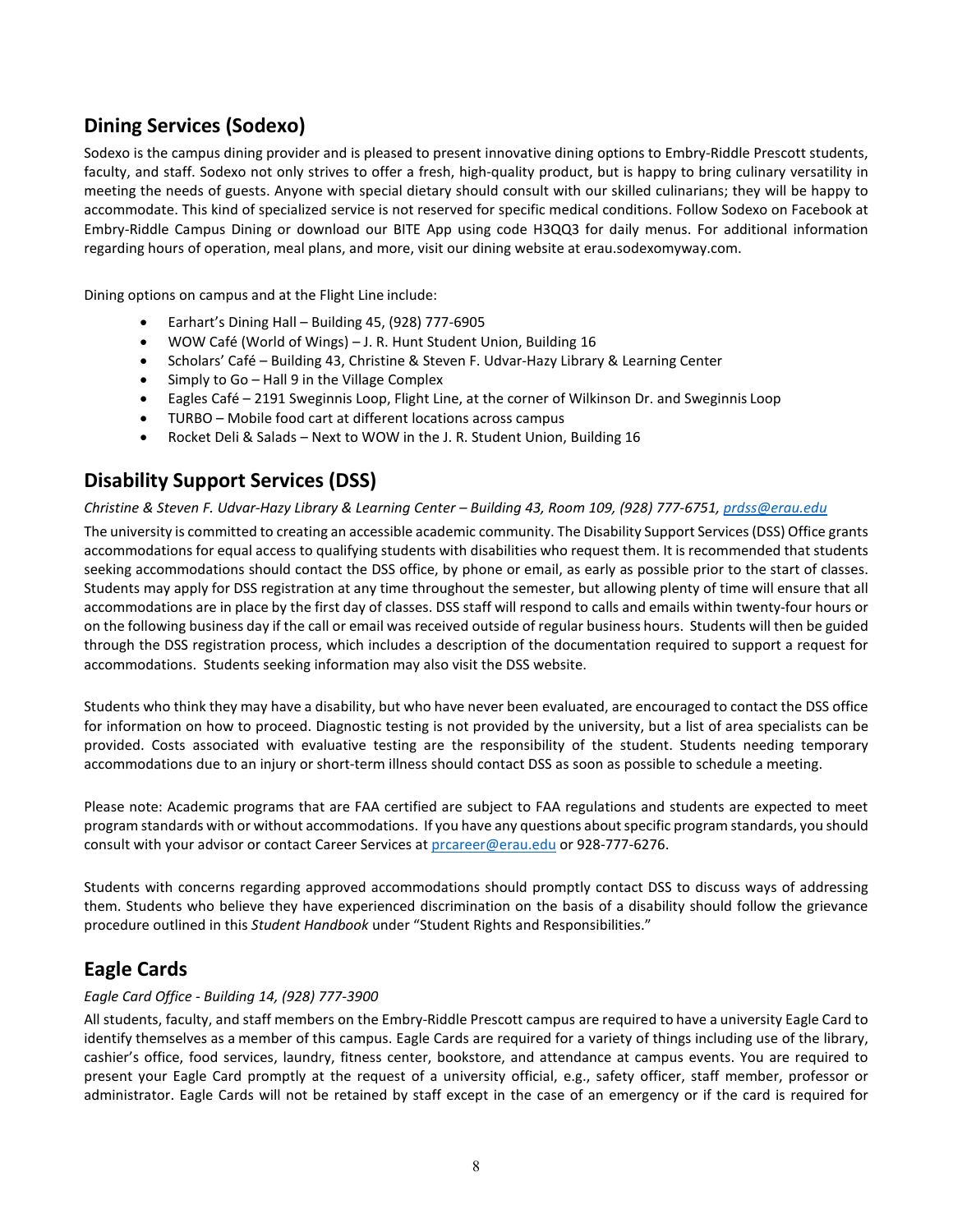evidence. Damaged cards cost \$7.50 to replace; the fee for lost cards is \$15. All Eagle Cards are the property of Embry-Riddle Aeronautical University.

## **Financial Aid Office**

#### *Visitors Center – Building 41, (928) 777-3765[; prfinaid@erau.edu](mailto:prfinaid@erau.edu)*

All students are encouraged to use the Financial Aid Office as a resource for funding questions or concerns. Financial Aid counselors are available to answer questions regarding the financial aid process and additional funding options. Use ERNIE to view outstanding "To Do List" items, financial aid offers, and disbursements. Students must reapply for federal financial aid every year after October 1. For most types of aid, including federal and institutional sources, students must maintain satisfactory academic progress standards to have their aid renewed. Please refer to our webpage for more detailed information at [http://prescott.erau.edu/financial-aid/index.html.](http://prescott.erau.edu/financial-aid/index.html)

## **Fraternity & Sorority Life**

#### *J. R. Hunt Student Union – Building 16, Rm. 127, (928) 777-3434[, prgreeks@erau.edu](mailto:prgreeks@erau.edu)*

Participating in fraternity and sorority life can be one of the most exciting and fulfilling experiences during your college career. Joining a fraternity or sorority provides an opportunity to meet others through social events, volunteer in the community, develop leadership skills, feel supported academically, grow interpersonally, and network with alumni. It also offers you a sense of belonging on campus and a place to be yourself. The core values of scholarship, friendship, leadership, service, and accountability are the foundation for each of our chapter's activities. Our community currently consists of six fraternities and three sororities.

## **Graduation**

#### *Office of the Chancellor, Building 41, (928) 777-4740*

Commencement (graduation) ceremonies are held twice per year, after fall semester in December and after spring semester in May. It is the student's responsibility to apply for graduation through the Registar's Office, online through Campus Solutions.

Eligible seniors applying for graduation may submit an application during the term prior to their graduation semester (e.g., spring graduates may apply in fall and fall graduates may apply in summer/spring). We encourage students to apply early in case there are issues to resolve. Graduation evaluators will process applications for degree completion to ensure that all requirements have been met and all applicable credits are awarded to the student'srecord. Graduation and Commencement planning is coordinated by the Campus Events Manager. For information about graduation, refer to this [website.](http://prescott.erau.edu/campus-life/graduation/index.html)

## **Housing and Residence Life (HRL)**

#### *Haas Commons Building 73, (928) 777-3744; after hours (928) 777-3790*

The Department of Housing and Residence Life is responsible for providing a safe and positive living and learning environment for residential students. HRL offers a variety of activities and community programs within the residence halls.

A complete overview and listing of Housing and Residence Life policies, procedures, and services is provided in a section later in this Handbook. All students living in residence halls are expected to read and review these policies and procedures.

## **Information Technology (IT)**

#### *Contact: via ERNIE (choose "Need help?" from the log in page), call (928) 777-6990 or emai[l ITSupport@erau.edu](mailto:ITSupport@erau.edu)*

*Hours of Operation:* The IT Support Help Desk is available 24 hours a day, 7 days aweek

Information Technology (IT) is responsible for planning, implementation, and support of information resources to serve the university's primary functions of instruction, research, and administration. Embry-Riddle's Network for Information Exchange (ERNIE) helps students find and view information that is important and pertinent. ERNIE provides a one-stop-shop for services such as managing your student account and password, email, access to Canvas courses, unofficial transcripts, class grades and schedules, account balances, and flight schedules. Log on to ERNIE by visiting [http://ernie.erau.edu. O](http://ernie.erau.edu/)ther services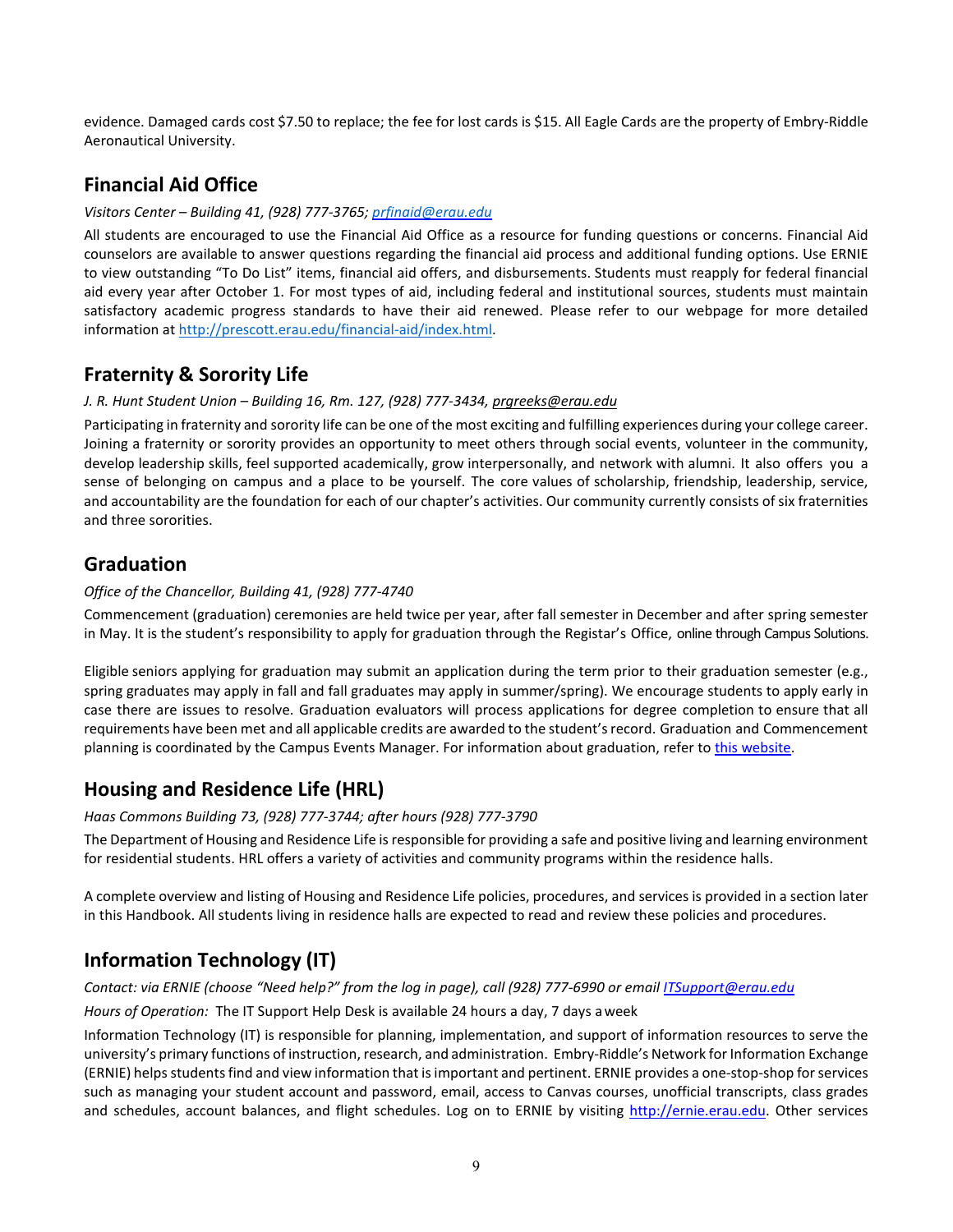provided by IT include Embry-Riddle email accounts, computerized labs and classrooms, network storage space for class assignments (accessible through ERNIE), Internet access for on-campus housing, and wireless Internet access in all buildings and residence halls. Popular Microsoft software titles and anti-virus software are available for free download by visiting the ERNIE IT page. Log into ERNIE, go to Departments, choose Information Technology, and then choose Software.

## **Library and Learning Center**

#### *Christine & Steven F. Udvar-Hazy Library & Learning Center – Building 43, (928) 777-3811*

The Hazy Library is a learner-centered information hub of resources, services, and facilities to support your interactive learning and research. It is a technologically rich and inviting learning environment that promotes your academic success. The collection is comprised of books, e-books, DVDs, journals, e-journals, newspapers, and scholarly databases. We offer a variety of study accommodations and areas that support different learning styles, including individual study carrels, group and collaborative presentation rooms and spaces, computer commons, and a quiet reading room. Librarians provide individualized consultations to help you engage with the library's print and digital content and discovery tools in support of your research assignments, papers, and projects. When the library building is not open, you can access virtual and online information resources, ASK US (chat, text, email) services, hours, and policies by using the library webpage at https://hazylibrary.erau.edu.

### **Mail Room**

#### *Building 11, (928) 777-3782*

The mail room is centrally located and offers a variety of services including full-service USPS and FedEX options. Students living on campus and international students are provided a mailbox to receive personal and university mail. It is the responsibility of each student to check their campus mailbox daily.

The mailing address for the Embry-Riddle Prescott campus is:

Student name 3700 Willow Creek Road ERAU Box Number Prescott, AZ 86301

## **Registrar/Records**

#### *Building 12, (928) 777-3808, [precords@erau.edu](mailto:precords@erau.edu)*

The Office of the Registrar provides academic support services to students, faculty, staff and alumni and maintains student academic records while preserving their privacy and security. The many services we offer include academic evaluations of credit for incoming and continuing students, assistance with class registration, printing of official transcripts and enrollment verification letters, changeof legal name, graduation application processing, and degree conferral and production of diplomas. Additional information and a variety of online forms are available at our departmental website in ERNIE. Our staff is happy to answer questions you may have regarding your academic records or academic policies.

## **ROTC**

Embry-Riddle Prescott offers Air Force ROTC and Army ROTC programs, as well as a Marine Corps Platoon Leaders Class Program (PLC) on campus. These programs provide students the opportunity to acquire leadership skills, physical conditioning, and military training. Each of these programs helps prepare students for commissioning as officers in their respective branches of the military. Contact information for each program is as follows:

| Air Force ROTC     | (928) 777-3868, Building 79  |
|--------------------|------------------------------|
| Army ROTC          | (928) 777-3870, Building 70C |
| Marine OFC SEL OFC | (480) 894-0439               |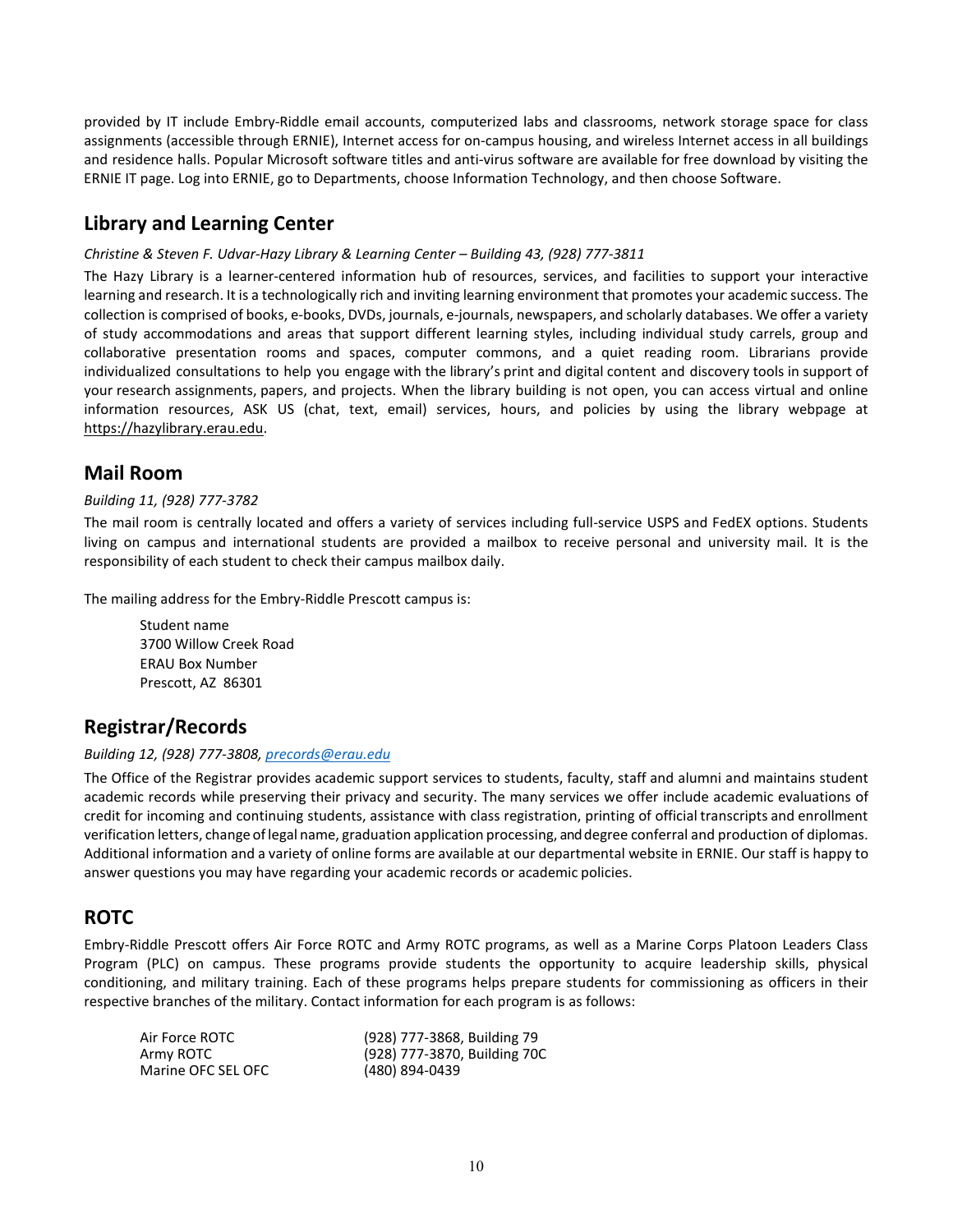## **Student Employment**

*Visitors Center/Human Resources Office – Building 41, Suite 155, (928) 777-3712*

On-campus job postings are posted in ERNIE> Workday> Career>Find Student jobs. Information about off-campus jobs is available in Handshake Jobs (tool) on Ernie.

### **Student Government Association (SGA)**

#### *J. R. Hunt Student Union – Building 16, Room 115, (928) 777-3784*

The Embry-Riddle Aeronautical University, Prescott Campus Student Government Association (SGA) is the official voice of students and student organizations. SGA provides advocacy, services, and representation in the effort of uniting and promoting cooperation between students, faculty, staff, and administration. The SGA is a primary student resource for voicing concerns and suggesting new ideas for improvement to the university. Members of the SGA are publicly elected each year and are heavily involved in campus-wide and often university-wide issues. The SGA President serves as a student delegate to the Board of Trustees for the university, and each SGA council member serves on a variety of SGA and campus committees.

SGA members hold 6-10 office hours each week and warmly welcome all students into the SGA Office. SGA's goal is to give back and serve students. This could range from addressing a concern to providing a free snack and warm cup of coffee. Contact SGA [\(prsga@erau.edu\)](mailto:prsga@erau.edu) for more information.

#### **SGA Executive Council**

The Executive Council is comprised of the President, Vice-President, Treasurer, and Secretary. The President is ultimately responsible for the SGA and its organizations. The executives oversee the operation of their respective branches. Contact Hunter Langemo, the SGA President [\(prsgapre@erau.edu\)](mailto:prsgapre@erau.edu) for more information.

#### **SGA Representative Council**

The Representative Council consists of seven representatives with four college representatives (one for each of the four colleges), as well as an Organization Representative, a Public Relations Representative, and a Student Life Representative. Student representatives are responsible for addressing student concerns, meeting with their college dean and other leadership to enhance student life, and voting on SGA funding, legislation and resolutions. Contact Jeramy Gordon, the SGA Vice-President [\(prsgavp@erau.edu\)](mailto:prsgavp@erau.edu) for more information.

#### **SGA Committees**

There are currently seven SGA committees: Budget Committee, Bylaws/Constitution Committee, Election Committee, Greek Life Committee, Special Events Committee, Resolution Committee, and the Traffic Committee.

#### **SGA Service Organizations**

The three SGA Service Organizations are the Board of Campus Activities (BCA), Horizons Newspaper, and the Student Campus Enhancement Fund (SCEF). Each is described in more detail in this section.

#### **Board of Campus Activities (BCA)**

*J. R. Hunt Student Union – Building 16, Rm. 117, (928) 777-6622, prbca@erau.edu* 

The Board of Campus Activities (BCA) sponsors events and entertainment for our ERAU campus community. Programs include performers, movies, OctoberWest/Homecoming, and Casino Night. We encourage students to attend our events or become a part of the planning board. If you are interested in getting involved with the BCA, stop by their office in the Student Union.

#### **Budget Committee & Funding Opportunities**

The SGA Budget Committee is the financial decision-making body of the SGA. All students are welcome to be voting members of the Budget Committee. The committee approves the SGA budgets each semester and approves all requests for grants from service organizations and student organizations.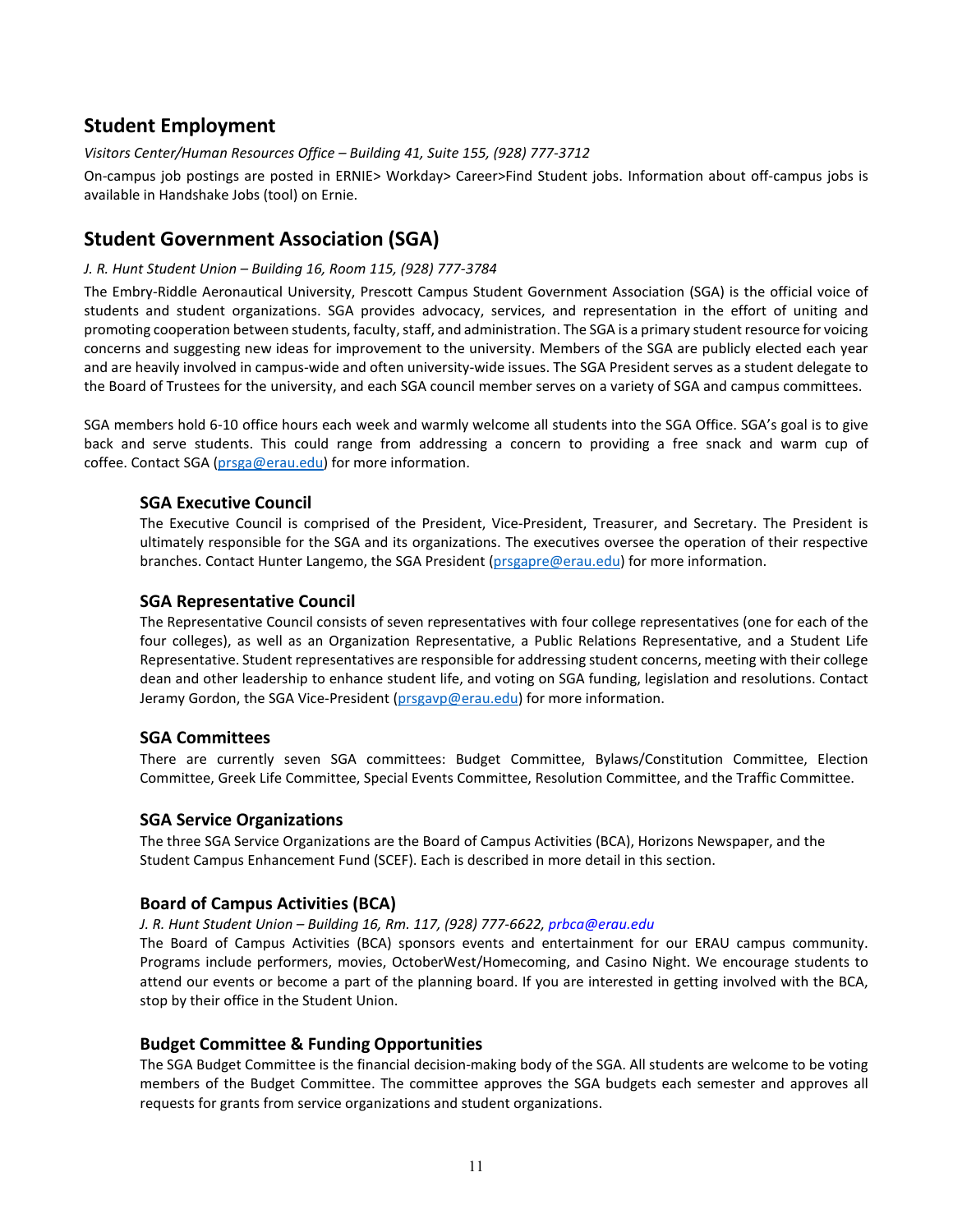SGA has numerous funding opportunities for students and student organizations, including SGA club/organization grants, SGA club funding, SGA sponsored events, and SGA proposals.

#### **Compassion Initiative**

The SGA Compassion Initiative serves as the last step of a three-step, student-led plan towards anti-discrimination. The mission of the Compassion Initiative is to strive for a campus community that is understanding, open-minded to knowledge, and comes together with compassion for all. Members on this committee reach out to the community to host respectful conversations, strive for inclusiveness, and offer support through compassion-sponsored events or efforts. Contact Sophia Williams, the Compassion Initiative Chair and SGA CBSI Representative [\(prsgacsi@erau.edu\)](mailto:prsgacsi@erau.edu) for more information.

#### **Elections**

SGA Student Council positions are open to the members of the student body through elections held each spring semester for the following academic year. Information about elections is available in the SGA Office.

#### **Horizons Newspaper**

#### *J.R. Hunt Student Union Building 16, Room 128, (928) 777-3891, prnews@erau.edu*

Horizons Newspaper is Embry-Riddle Prescott's award-winning student-run newspaper which endeavors to provide Embry-Riddle's Prescott community with meaningful and up-to-date information about the university, local community, aviation news, and the world at large. Horizons Newspaper is published every two weeks throughout each semester, both printed and electronically a[t http://horizons-newspaper.com/.](http://horizons-newspaper.com/) Get involved by contacting us at the email listed above.

#### **Marketing Support**

SGA welcomes support from students to help expand our marketing division, which may lead to leadership and staffed positions in the future. Contact Melissa Flores, the SGA Public Relations Representative [\(prsgamar@erau.edu\)](mailto:prsgamar@erau.edu) for more information.

#### **OctoberWest**

OctoberWest is organized each year by BCA and serves as ERAU Prescott's flagship Homecoming Week each year, pulling lots of student and alumnus engagement. During this week, students embody school spirit as BCA carries out many traditions including free shirts, pillow stuffing, Friday Fair, fireworks, and so much more! The unique festivities for each OctoberWest are planned each year by student committees starting in the spring.

#### **Outdoor Recreation Equipment Rentals Service**

This past year, SGA partnered with Athletics to offer free recreation equipment to students. This equipment is checked out at the Intramural Office with other athletic equipment. The equipment that is currently available for student and employee rental includes kayaks, paddleboards, hiking gear, fishing gear, and other outdoor recreation equipment. All equipment is free of charge for students, staff, and faculty. Contact Dylan Astrup, the SGA Treasurer [\(prsgatre@erau.edu\)](mailto:prsgatre@erau.edu) or Liz Theriault [\(theriaue@erau.edu\)](mailto:theriaue@erau.edu) for more information.

#### **Outreach to Students**

SGA provides outreach to students through office hours, two suggestion boxes, frequent social media surveys, and other events such as bi-weekly Mondays with the SGA President. SGA also provides many ways for students to get involved with SGA. Follow SGA on Instagram at @erau\_sgapr!

#### **Safe Ride**

SGA provides a free transportation service through AAA Taxi, which returns students to their home addresses in the event they find themselves in an unsafe or uncomfortable situation. Forms for this service are available through the SGA website in ERNIE. Contact Ryan Dittes, the SGA CAS Representative [\(prsgacas@erau.edu\)](mailto:prsgacas@erau.edu) for more information.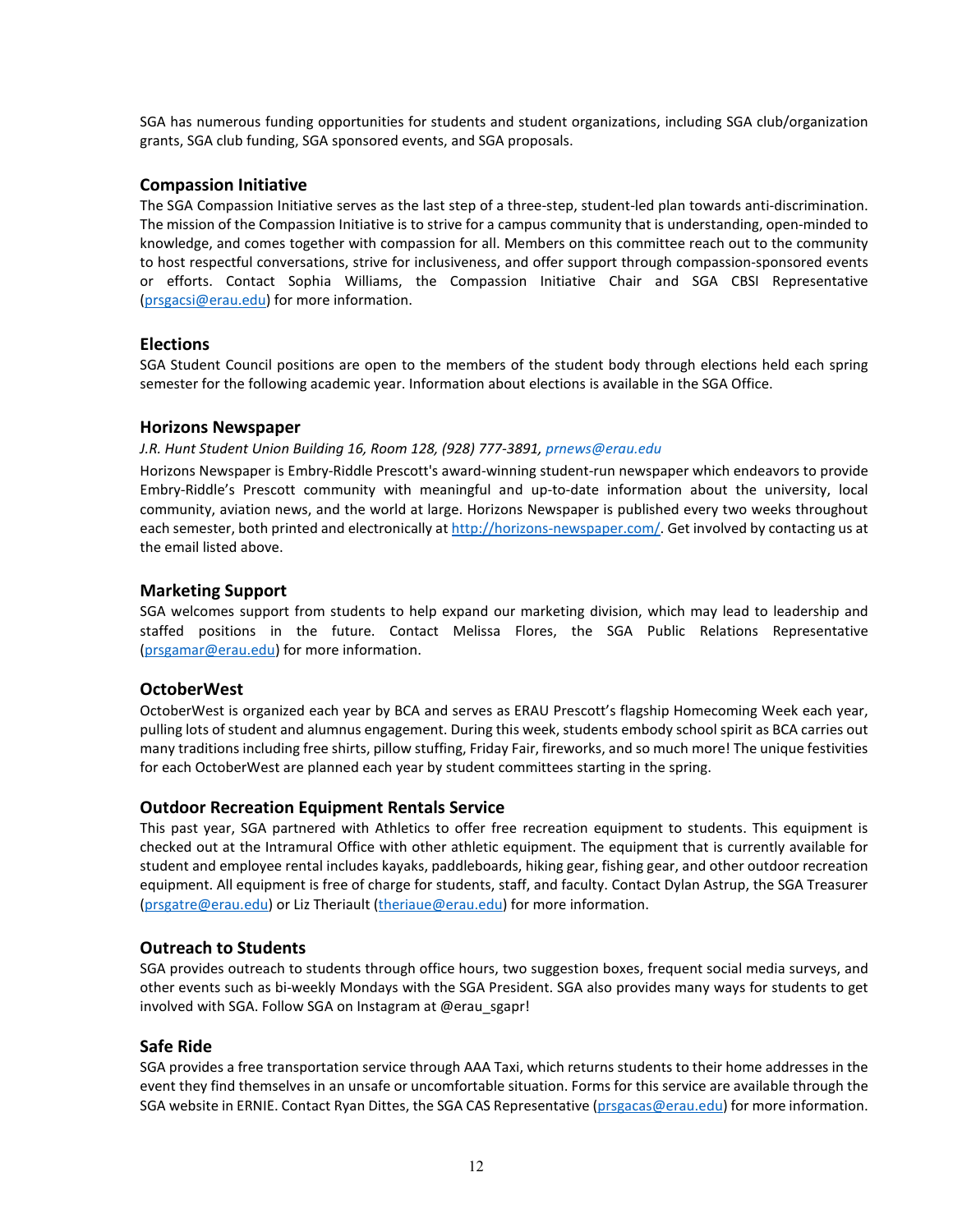#### **SOAR**

SOAR is an SGA program that develops future leaders on campus by instilling responsibility, providing opportunities for leadership, and allowing SOAR members to present themselves in a professional setting while upholding SGA core values. SOAR acts as the introductory Freshman-led SGA Auxiliary and includes three executive positions exclusively for freshmen. Contact Meagan Fama, the SGA Secretary [\(prsgasec@erau.edu\)](mailto:prsgasec@erau.edu) for more information.

#### **Spirit Week**

Starting last year, SGA utilized SOAR to put on a weeklong Spirit Week, which encourages college spirit and competition for bragging rights between our four academic colleges. This fun-filled week included daily giveaways, outfit of the day themes, competitions like tug-o-war, eating contests, building competitions, and more!

#### **Student Campus Enhancement Fund (SCEF)**

*J. R. Hunt Student Union – SGA Office Building 16, Room 115, (928) 777-3784, [SCEF@myerauedu.onmicrosoft.com](mailto:SCEF@myerauedu.onmicrosoft.com)* SGA allocates a portion of the SGA student fee to the SCEF committee each semester to be used for campus enhancement projects. SCEF is comprised by a committee of 15 students. This committee ensures that all recommendations and proposals are considered and determines how the money is allocated. This fund continues to be a tremendous asset to students as it can help provide for both short-term and long-term needs of the university by purchasing items to make students' lives at the Prescott campus more enjoyable. SCEF forms can be picked up in the SGA office and returned to the SCEF box in the Student Union. They are also available on Eagle Life.

#### **Student Food Nutrition Initiative**

SGA has partnered with the local Salvation Army to provide food resources to any students that demonstrate need. Contact [prsgasni@erau.edu](mailto:prsgasni@erau.edu) for more information or to apply.

#### **Student Treasury**

The Student Treasury of the SGA educates students about budget issues, conducts research to improve SGA and its abilities through funding, seeks ways to maintain better communication with clubs and organizations, promotes treasury events, and weighs in on funding appeals and club tiers. The Student Treasury offers five executive positions; students from all class levels may apply. Contact Dylan Astrup, the SGA Treasurer [\(prsgatre@erau.edu\)](mailto:prsgatre@erau.edu) for more information.

#### **University Committees**

University Committees that SGA members serve on include the following: Academic Advisement Committee, Academic Standards, Procedures, and Admissions Committee, ACFAC, Bookstore Committee, Chapel Committee, Curriculum Committee, Diversity Advisement Committee, Food Service Committee, Graduation Committee, Institutional Effectiveness Committee, Library Committee, OctoberWest Committee, Orientation Committee, RC^2 Committee, and the Refund Committee.

#### **Additional SGA Services & Programs**

Additional SGA services and programs include campus Improvements, the Compassion International Flag Display, free snack/beverage service, lockers and storage for students, and a shopping shuttle service.

### **Student Engagement & Student Organizations**

#### *J. R. Hunt Student Union – Building 16, Reception Desk, (928) 777- 3781, [prdse@erau.edu](mailto:prdse@erau.edu)*

The Department of Student Engagement provides programs and services for holistic growth and skill development, with the goals of creating foundations for personal and professional success and contributing to the meaningful co-curricular experience of Embry-Riddle Prescott students. Check out opportunities available to you through Eagle Life, attend events, and feel free to stop by our offices in the Student Union (125-127) to see how you can engage in your campus community!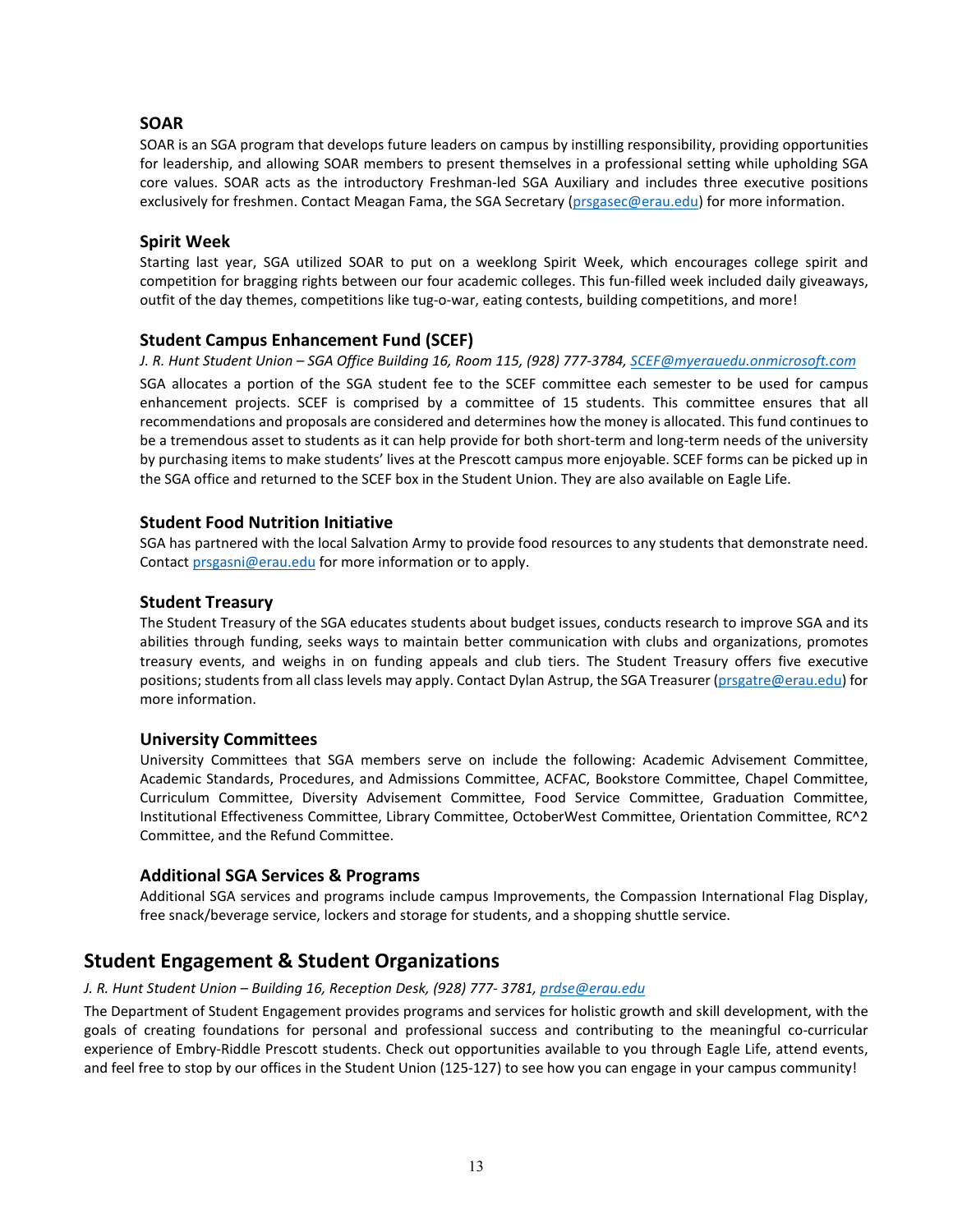#### **Recognized Student Organizations**

Getting involved in co-curricular activities is a great way to make new friends, meet people with similar interests, develop leadership skills, and make a difference on your campus and in the community. With over 150 recognized student organizations currently active on campus, Embry-Riddle has something for you. An activity fair is held at the beginning of each semester where you can meet with students from different organizations and seek out ways to become involved in campus life. You can also view a complete list of active organizations [here.](https://eaglelife.erau.edu/club_signup)

### **Transportation to Flight Line & Phoenix**

#### **To Flight Training Facilities**

The university operates a no-cost van shuttle service that provides students with transportation between the ERAU flight training facility at the Prescott Airport and various locations on the Prescott campus. The shuttle service operates during the hours/days the flight department is open. For specific shuttle information, call the flight supervisor at (928) 777-4316.

#### **To Phoenix**

Shuttle service is available in the Prescott Tri-City area through various private companies. These services are widely used by students, but they are not owned, operated, or endorsed by the university.

#### **Tutoring Services**

#### *The Tutoring Center, STEM 205[, prTutor@erau.edu](mailto:prTutor@erau.edu) Hours: Monday – Friday, 9:00 AM – 6:00 PM*

The Tutoring Center at the ERAU Prescott campus provides free tutoring to all students. Students can receive assistance by either scheduling an appointment or utilizing our drop-in tutoring services. Scheduled appointments are 50 minutes long and provide 1-on-1 sessions. Students can schedule these appointments up to 14 days in advance with the option to schedule weekly reoccurring appointments. Both in-person and online appointments are available. Drop-in tutoring is available in the evenings from Sunday to Thursday in select residence halls. The drop-in tutoring service is offered on a first come, first served basis with no appointment required.

### **Undergraduate Research Institute**

#### *Christine & Steven F. Udvar-Hazy Library & Learning Center – Building 43[, boettcha@erau.edu, \(](mailto:boettcha@erau.edu)928) 777-3825*

The Undergraduate Research Institute (URI) promotes research, scholarly, and creative activities at the undergraduate level. By enhancing critical thinking, problem solving, and communication skills, URI helps prepare Embry-Riddle students to contribute as productive individuals, employees, and citizens. We facilitate interactions with industry and community partners as students build their professional network. URI is university-wide and invites students and faculty from all disciplines to participate. Funding is available for teams of students to participate or develop new collegiate, national, or international design or research competitions, for grants to students wishing to participate in research and innovation under faculty/staff mentorship, and to help students attend conferences to present the results of their research and scholarship.

### **Veteran Students**

#### *Veteran Services Resource Center (VSRC) Building 18, (928) 777-6733*

The Veterans Students Resource Center (VSRC) provides a location for all veterans on campus to meet and study, socialize, and exchange information and ideas with other students of similar backgrounds and experiences. The student peers and staff in the VSRC can provide opportunities for tutoring, problem solving, and learning across all disciplines. Information on the Student Veteran support programs available at ERAU and from outside sources, as well as the Veteran Service Coordinator responsible for these programs, are located in the VSRC building or at (928)777- 6733. Programs specifically designed for the Veteran student and family include mentoring, career guidance, resume assistance, VA benefits assistance, counseling assistance, housing assistance, community relations, and outreach.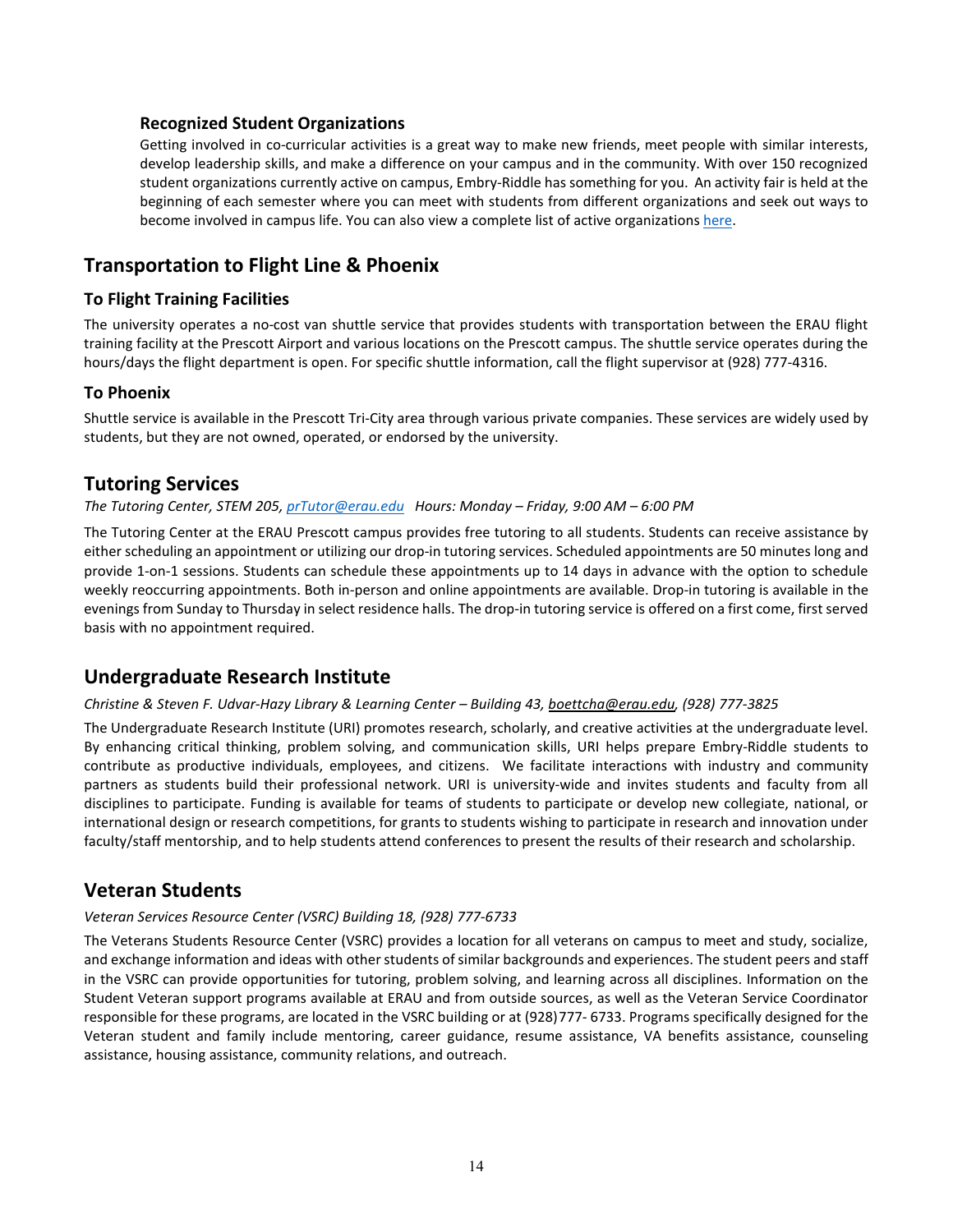### **VA Tuition & Benefits**

#### *Building 18, (928) 777-3795*

Veterans who wish to receive VA benefits must contact the Veteran Process Coordinator at (928) 777-3795 or in person at the VSRC building. Application for veterans' benefits should be made as soon as the admission processis started but no later than 30 days prior to the start of classesto avoid delays in processing of benefits.

#### **Student Veterans Organization (SVO)**

#### *Building 18, (928) 777-6733*

The SVO is a student club open to all veterans and non-veterans attending ERAU. The SVO typically undertakes several charity projects during the year and hosts a variety of fund-raising events in support of the SVO scholarships at ERAU. They also work in conjunction with VSRC to sponsor social events, community events, graduation events and orientation welcoming new veterans to the university. SVO members who meet volunteer and engagement requirements are eligible for an SVO sash to be worn at graduation.

### **Wellness Center**

#### *Haas Commons – Building 73, (928) 777-6653*

Under the direction of a registered nurse, the Wellness Center provides comprehensive health care to students, with the goal of providing the highest quality health care possible. The Wellness Center offers many health and medical services including confirmation of required immunization status for incoming students, treatment of immediate health care issues, referrals to medical providers in the community, first aid/CPR classes, weight management education, dietary counseling, and wellness education. Physicians are on site five days a week and referrals can be made to local dentists. Chiropractic care is available onTuesdays and Thursdays. The Wellness Center also offers routine immunizations including flu shots. Since last year, the Wellness Center also provides testing and vaccines for Covid-19. Students must present their health insurance card at the time of appointment.

Due to the pandemic, the current policy of the Wellness Center requires that students and visitors must wear masks when entering the Wellness Center. If you are ill, please call before entering; you will be given instructions on what to do and wear to wait when you arrive.

## **The Women's and Diversity Center**

#### *J. R. Hunt Student Union – Building 16, Room 107, (928) 777-3968*

The Women's and Diversity Center is part of the Women's and Diversity Initiative on the Prescott Campus. The Center is a resource and an advocate for diversity, including for groups underrepresented on the Embry-Riddle campus (women, people of color, LGBTQ, diverse socioeconomic and religious groups, etc.). The goal of the Women's and Diversity Center is to collaborate in the improvement ofthediversity climate on campusforstudents, staff, and faculty by promoting mutual respect and the celebration of differences. The Center accomplishes this through educational programs, recommendations to various university departments, and development of long-term initiatives focused on increasing campus diversity and ensuring an inclusive and welcoming campus climate. Activities include:

- Producing programs by, for, and about diverse groups on campus
- Reaching out to the campus at large with programs, training, and consultation
- Supporting (financially and otherwise) the activities of campus groups who contribute to campus diversity
- Providing a safe outlet for diverse, underrepresented, minorities, or marginalized individuals and groups to voice their concerns
- Performing campus-wide assessment and planning activities to identify the current climate, obstacles to diversity and inclusion, and promising initiatives for the future

The Women's and Diversity Initiative is supported by the Diversity Advisory Board, which is comprised of students, faculty, and staff representatives from the Embry-Riddle Prescott Campus. The Board advises the Director and the campus on policy and program issues, contributes to various programming efforts, and directs financial support to diversity-focused efforts on campus.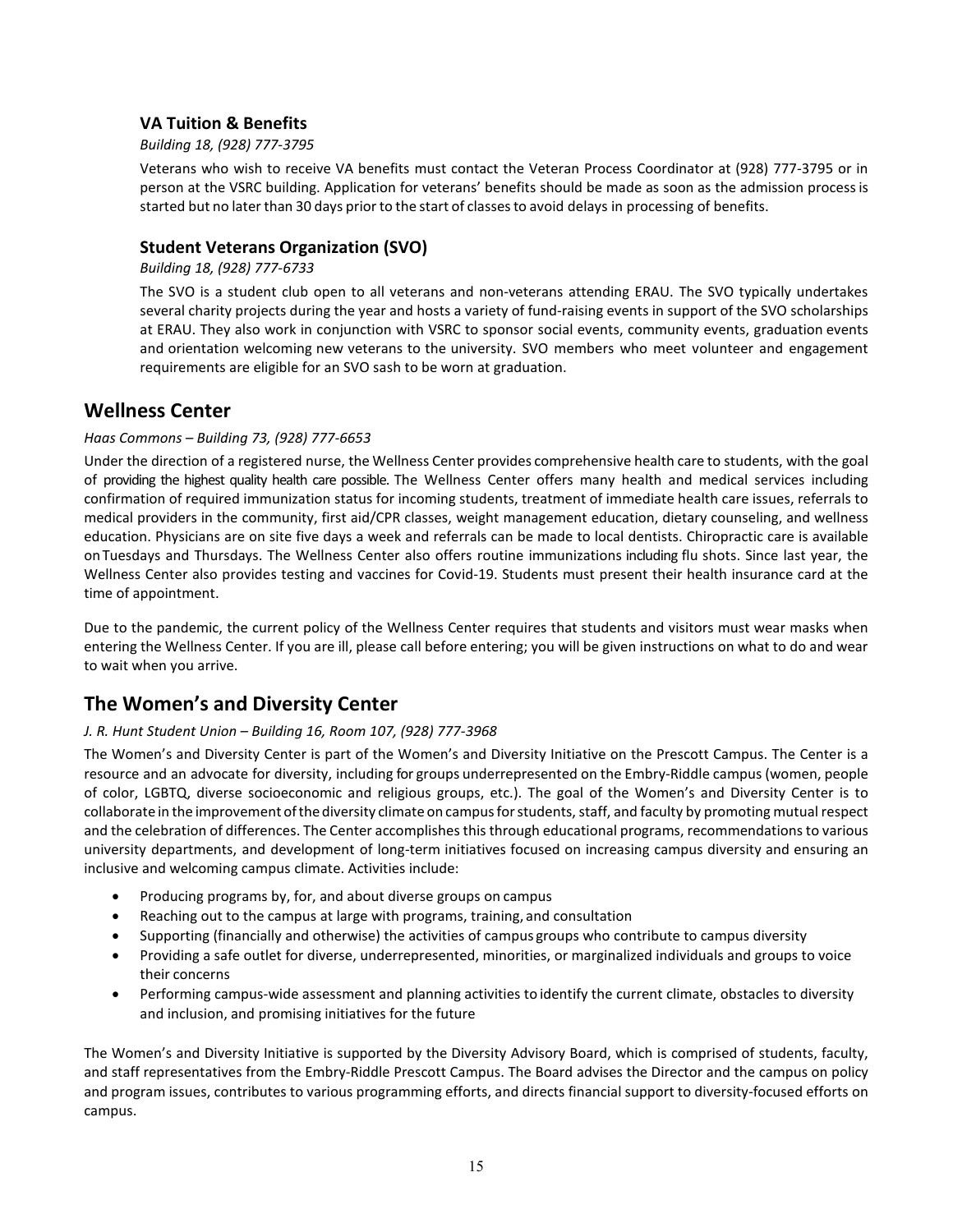## **STUDENT AND RECOGNIZED ORGANIZATION CONDUCT**

### **Philosophy**

Embry-Riddle's policies and regulations are established to protect the health, safety, and well-being of the campus community and its members. Students and recognized organizations are responsible for knowing and adhering to all published policies and regulations.

For conduct purposes, an individual becomes a student upon engaging in their first university-sponsored activity and will remain a student until they break their continued student status as defined in the University Catalog. Students who withdraw from the university by completing and submitting a university withdrawal form no longer meet the definition of 'student'. A student who completes a stop out form or who fails to withdraw from the university will still be considered a student for up to two years from last enrollment date. A recognized organization is a group of students who register with and are approved by the Department of Student Engagement to operate as an organization within the university.

Each student who enters the university is respected as an adult and is therefore expected to demonstrate a high level of responsibility and maturity. Personal honesty, integrity, and ethical behaviors are fundamental elements ofresponsible citizenship and are basic to the character required for a productive career. All ERAU students are expected to exhibit positive character-traits in their daily activities and interactions on and off campus.

It is the philosophy of the university to respond to student and organization actions and behaviors on or off campus that may be a violation of a policy, rule, or regulation in an educational nature. Most violations are best handled in such a manner as to educate and guide students and/or the organization toward the development of personal responsibility, conscientiousness, and ethical standards in their decision-making process. The aim of the university conduct proceedings is to arrive at fair, impartial decisions which ensure that individuals or the organization assume full responsibility for their actions. All grievance and conduct issues are handled utilizing the 'preponderance of the evidence' or 'more likely than not' standards for determination of decisions and recommendations.

## **Student and Organization Conduct Process**

Educational, restitution, punitive, disciplinary, or corrective actions by the university may be required if a student or organization violates the Standards of Conduct or if their actions may endanger the property or well-being of individuals (including themselves) or organizations. The philosophy of the university is that student and organization disciplinary actions are handled with the intent to educate and reorient students or organizations and effect a change in behavior while protecting the community and mitigating the effects of the violations of university policies and procedures. Sanctions are imposed based on the seriousness of the violation. Repeated violations will be justification for increased severity of sanctions, up to and including suspension or dismissal from the university. The university reserves the right to suspend or remove a student or organization from the university and/or the residence halls if that action is necessary for the continuing operation of the campus or to ensure the health and safety of the community.

As a part of the conduct process, students or organizations accused of violating university policies, rules, or regulations shall be entitled to a hearing before a Conduct Officer (CO). Responding to requests to meet with university officials investigating cases and at hearing conferences is the responsibility of every student or organization and is critical to the educational component of the adjudicating process. Failure of a student or organization to respond to reasonable requests for a conduct hearing in a timely manner may result in the hearing being held without the student or organization representative present and sanctions being levied without students or organizations exercising their right to have input considered. Any decision(s) made shall be based on the evidence present at the hearing; students or organizations will not be found responsible for violation(s) simply because they do not attend the hearing. Failure to complete sanctions may result in account holds, alteration of organization status, and/or additional conduct charges.

Conduct processes within the university are administrative rather than criminal proceedings. This process is an educational, administrative process, and does not apply the rules of evidence, criminal procedure, or the standards of the legal system. The authority of the university to hold students or organizations accountable for violations of university policies and procedures differs from the power of civil authority to deal with violations of criminal law. The conduct process is developed and administered utilizing the foundation of fundamental fairness as defined under Fair Hearing Principles. When possible,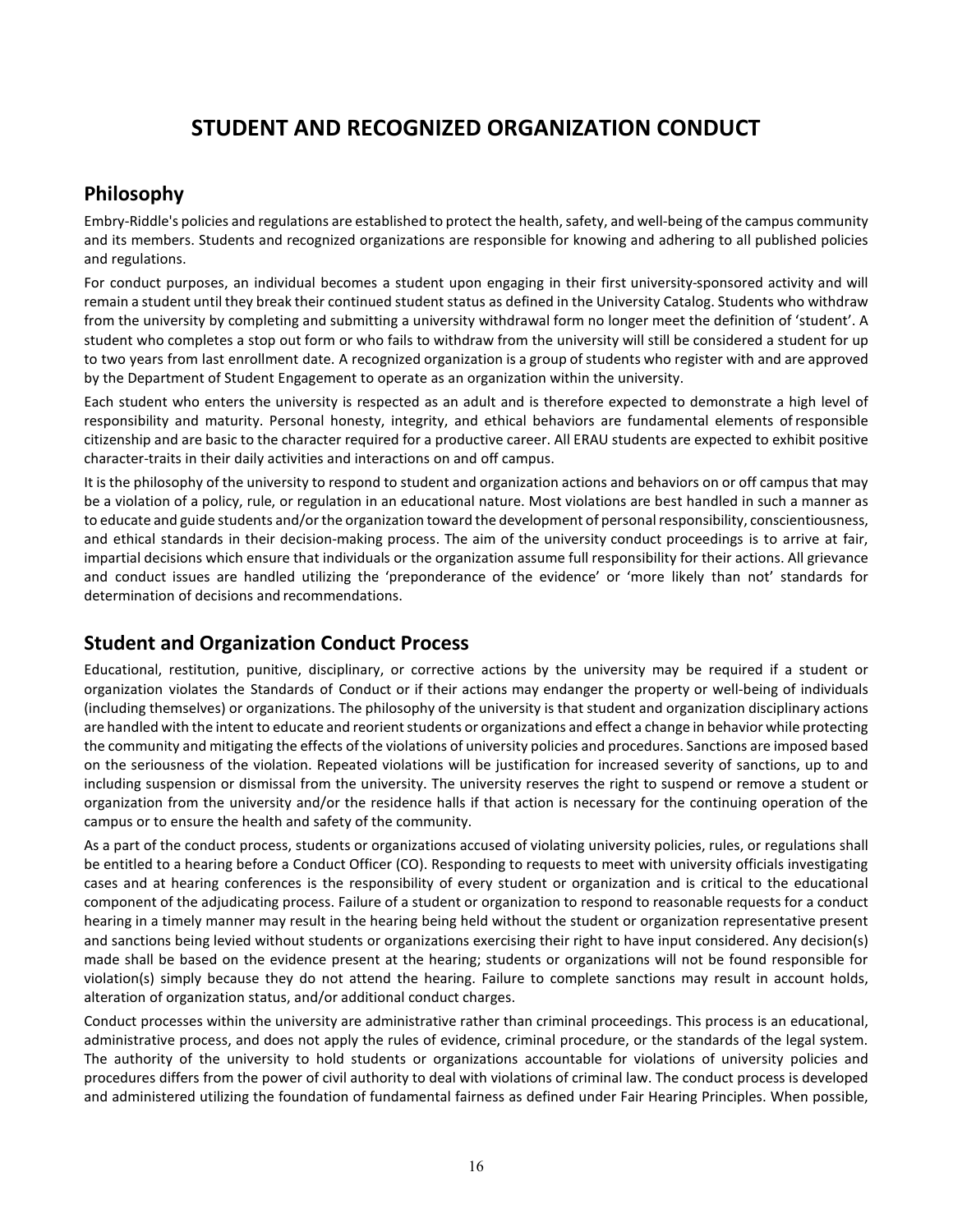the overarching goal of the conduct process is to educate students and organizations on how their behaviors impact themselves, their communities, and their future. Decisions of "responsible" or "not responsible" for violating university policy are based on the facts of the incident and the student's meeting with the Conduct Officer. The Conduct Officer uses a "preponderance of the evidence" standard to determine if a student or organization is responsible for violating the Standards of Conduct.

The university reserves the right to pursue disciplinary action if a student violates a policy, rule, or regulation and withdraws from the university before administrative action is taken. Additionally, the university reserves the right to pursue student conduct action for incidents that occur off-campus. A Conduct Officer may elect to add additional charges later during the conduct process with notification to the student or organization based on new discovery during the investigation or hearing process.

## **Fair Hearing Principles**

Embry-Riddle adheres to the rights of all our students and organizations when addressing student or organization conduct procedures. As a part of the conduct process, students or organizations accused of violating the Standards of Conduct shall be entitled to a hearing by a Conduct Officer (CO).

The university conduct process strives to ensure fair and impartial decisions. Embry-Riddle complies by adhering to the concept of fundamental fairness, in which students and organizations are provided the following rights throughout the conduct process:

- To be considered not responsible for any violation(s) until responsibility is established.
- To receive a Notice of Hearing. A Notice of Hearing includes specific section(s) of the Standards of Conduct in which a violation(s) may have occurred, and time and place when the hearing will be held. Communication of notice will be done via ERAU e-mail. In cases involving a student organization, an e-mail will be sent to the president or most senior officer of the organization as the representative for the organization. (Please note that an organization advisor or headquarters may be contacted at any time during this process.)
- To understand the specific Standard(s) of Conduct that the student or organization has allegedly violated.
- To be informed of all presented evidence.
- To select an advisor of their choosing to accompany them throughout the conduct process. The advisor may be a friend, mentor, family member, attorney or any other supporter a student or organization chooses.
	- Advisors are subject to the same campus rules, whether they are attorneys or not and may not formally present on behalf of any student or organization at any point during the conduct process.
	- o Advisors are expected to refrain from interference with the conduct process. Any advisor who steps out of their role during any part of the conduct process will be warned. If the advisor continues to disrupt or otherwise fails to respect the limits of the advisor role, the advisor may be asked to leave the meeting or interview or withdraw as the advisor. When an advisor is removed from a meeting or interview, that meeting or interview will continue without the advisor present. Subsequently, the CO will determine whether the advisor may participate in future meetings or interviews, if they may be replaced by a different advisor, or whether the student or organization will forfeit the right to an advisor for the remainder of the process.
- To be informed of the outcome, including the decision of the violation(s) and sanction(s).
- To request an appeal of the decision or sanction(s) made by the CO(s). Please refer to the Student and Organization Conduct Appeals Process for more information.

## **Student and Organization Conduct Appeals Process**

The opportunity to request an appeal of the decision by a CO(s) is afforded to Embry-Riddle students and organizations who are found responsible for violating the Standards of Conduct – when any of the criterions established for a Request for Appeal (see below) has been identified. The Request for Appeal form must be submitted within two business days of receipt of the CO(s) decision letter. Request for Appeal forms are available by CLICKING HERE. Unless an exception is made by the Dean of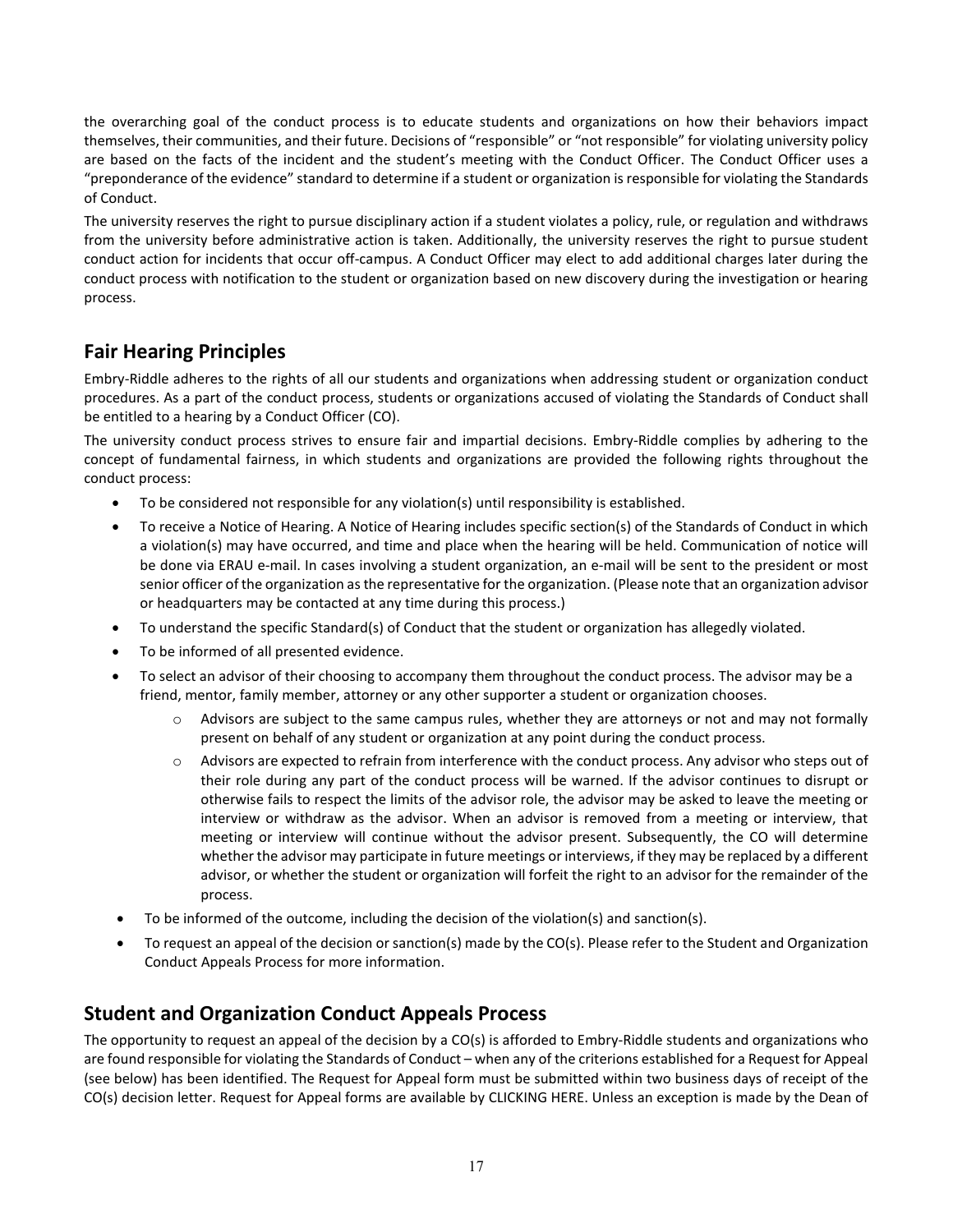Students or designee, any sanctions levied by the CO(s) will remain in effect until the appeals process has culminated and a final decision has been rendered.

## **Request for Appeal**

The request for review of an appeal will be considered by members of the Student Government Association Council (SGAC) or the Conduct Committee if the entire SGAC needs to recue themselves to determine whether grounds for an appeal exist. A student or organization will be granted an appeal based on any of the following grounds:

- 1. A sanction that falls outside the sanction range commonly assigned for the offense
- 2. A material deviation from written procedures that jeopardized the doctrine of fundamental fairness
- 3. A demonstrable bias by a Conduct Officer (CO)
- 4. New information, unavailable at the time of the hearing, that could impact the original judicial decision and/or sanction

#### **Request Process**

- 1. If the SGAC grants an appeal in accordance with the established criterion above, they may return the complaint to the original CO(s) (excluding #3 above) or to a higher-level administrator for reconsideration in light of the basis for the appeal.
- 2. If the SGAC determines that there is not a sufficient basis to warrant an appeal based on the criterion listed above, the requestor will be notified in writing via ERAU e-mail and the original decision will remain in effect and be considered the final decision.
- 3. Appeals are deferential to the original hearing decision, and arenot intended as a rehearing.
- 4. All sanctions from the original decision will remain in place during the request for an appeals process unless otherwise determined by the Dean of Students or their designee.

#### **Appeal Process for Students and Organizations**

#### **Sanction 1-3 Appeals**

Students and organizations appealing cases where a Sanction Level 1-3 was imposed will have their appeal adjudicated by a university administrator. A member of the Student Government Association Council will serve as facilitator for the administrative appeal. The Administrator may elect to convene the Student Appeals Board, operated by the SGAC for a recommendation. The Dean of Students, or designee, will serve as the university administrator to hear the appeal.

#### **Sanction 4-7 Appeals**

Students and organizations appealing cases where a Sanction Level 4-7 is imposed have the option to adjudicate their appeal through a university administrator or the SAB. The SAB makes a recommendation to a university administrator, who is responsible for making the final decision. The Dean of Students, or designee, will serve as the university administrator to hear the appeal.

The decision of the Dean of Students or designee on all conduct hearing appeals is the final decision of the university.

#### **Student Appeals Board (SAB)**

The Student Appeals Board is composed of students serving on the Student Government Association Council in elected positions, faculty, and staff who receive training on university policies and procedures as well as best practices in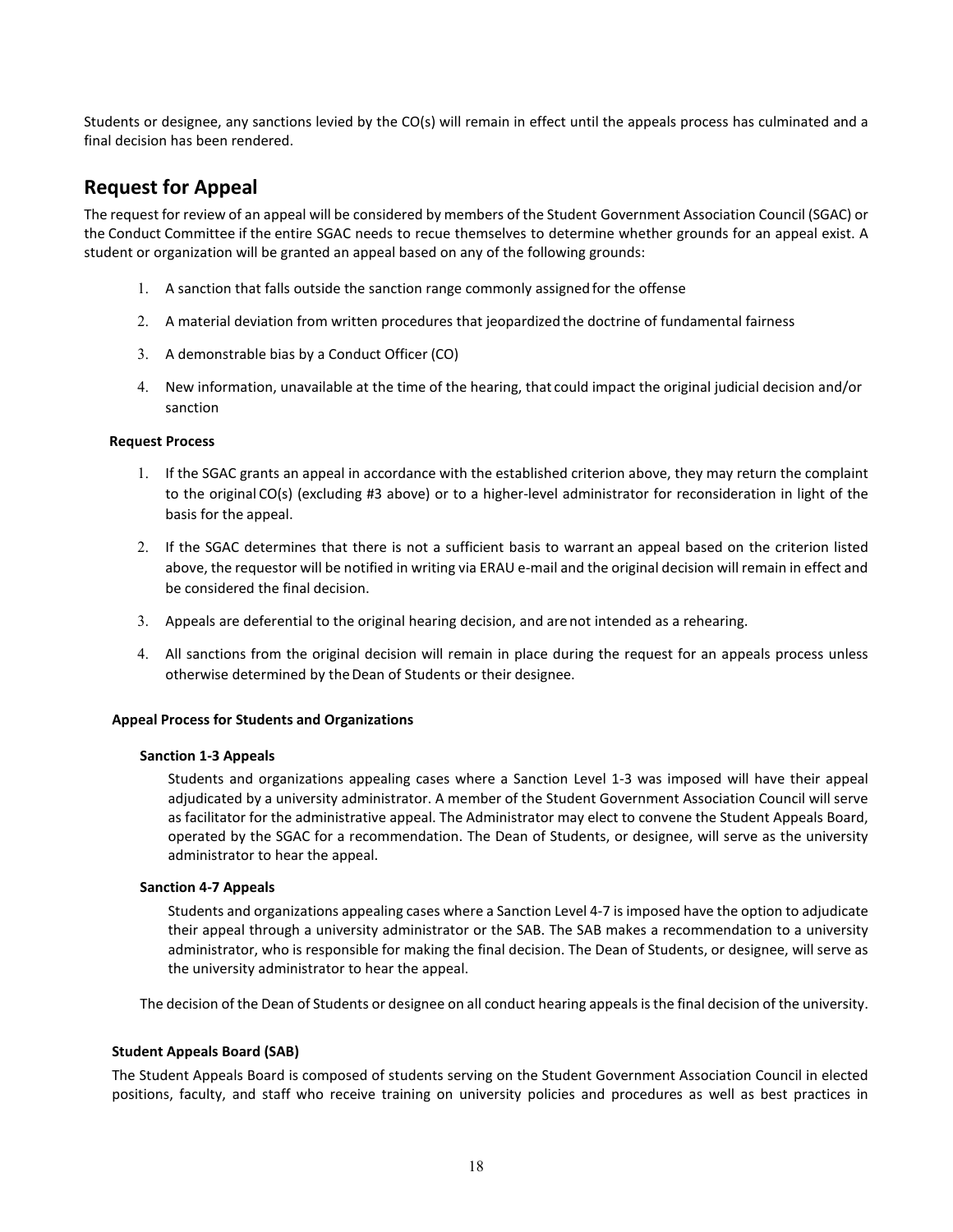adjudication processes within higher education. The purpose of the SAB is to make recommendations to the university administrator rendering the decision in student and organization conduct appeal cases. Although most student and organization conduct actions are adjudicated by a University Conduct Officer, a CO may request the assistance and recommendation from the SAB during the original hearing.

#### **Appeals During Breaks and Other Times when a Panel or Committee May Not be Available**

During breaks and other times when a review panel or an appeal committee may not available, the university reserves the right to appoint an administrator to evaluate the request or the appeal.

#### **Conduct Committee**

The Conduct Committee is composed of faculty and staff from various departments on campus who receive training on university policies and procedures as well as best practices in adjudication processes within higher education. This committee assists in reviewing policies and procedures and members may be asked to serve as advisors for students.

If the student and organization complaint cannot be resolved after exhausting the institution's grievance procedure, the student may file a complaint with the Arizona State Board for Private Postsecondary Education. The student may contact the State Board for further details:

Arizona State Board for Private Postsecondary Education 1400 W. Washington St. ~ Room 260 Phoenix, Arizona 85007 Telephone: (602) 542-5709 Website: http://azppse.state.az.us

### **Title IX of the Education Amendments of 1972 ("Title IX")**

The U.S. Department of Education's [Office for Civil Rights](https://www2.ed.gov/about/offices/list/ocr/aboutocr.html) (OCR) enforces, among other statutes, [Title IX](https://www2.ed.gov/about/offices/list/ocr/docs/tix_dis.html) of the Education Amendments of 1972. Title IX protects people from discrimination based on sex in education programs or activities that receive Federal financial assistance. Title IX states that:

*No person in the United States shall, on the basis of sex, be excluded from participation in, be denied the benefits of, or be subjected to discrimination under any education program or activity receiving Federal financial assistance.*

Visit this lin[k https://www2.ed.gov/about/offices/list/ocr/docs/titleix-summary.pdf](https://www2.ed.gov/about/offices/list/ocr/docs/titleix-summary.pdf) to learn more about the Major Provisions of the Department of Education's Title IX Final Rule.

The university follows either its Title IX Sexual Harassment policy or its Sexual Misconduct policy based on jurisdictional requirements for any known or suspected violations. To access the university Title IX and Sexual Misconduct policies, click these links: [Title IX Sexual Harassment](https://erau.edu/-/media/files/university/title-ix-sexual-harassment-policy-october-2020.pdf?la=en&hash=A4AAD1588557E5FFB133806492C69FE01C035C58) an[d University Sexual Misconduct.](https://erau.edu/-/media/files/university/university-sexual-misconduct-policy.pdf?la=en&hash=4EF141AC65BAAE10A7C20355FA514C7A218E4116) 

Questions, concerns, and known or suspected violations of either policy should be directed to the Title IX Coordinator:

Dr. Elizabeth D. Frost, Title IX Coordinator – Prescott Campus Building 73, Office 131 3700 Willow Creek RD Prescott, AZ 86301 (928)777-3747 [prtitle9@erau.edu](mailto:prtitle9@erau.edu) or [froste@erau.edu](mailto:froste@erau.edu)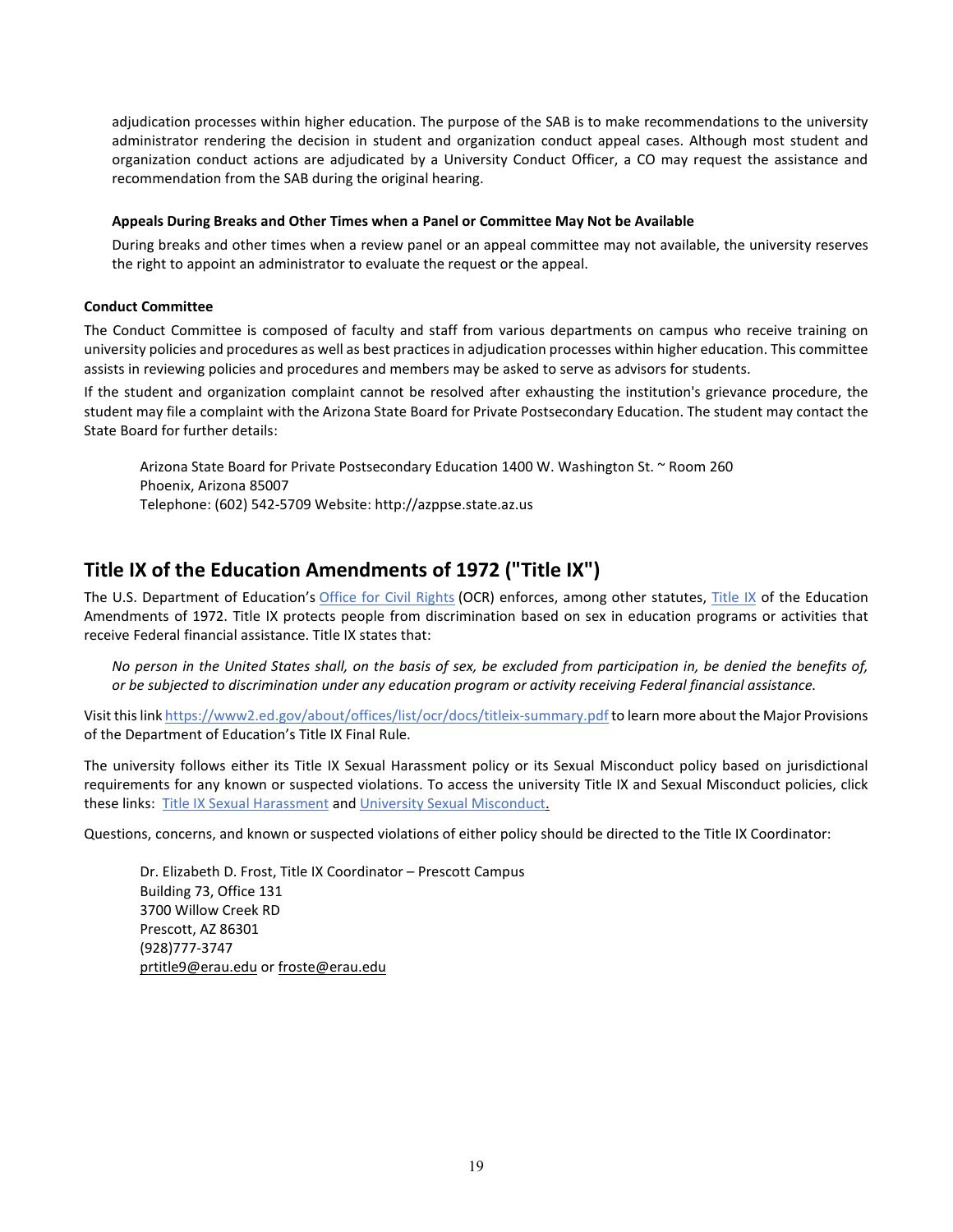## **STANDARDS OF CONDUCT FOR STUDENTS**

## **I. Title IX Sexual Harassment, University Sexual Misconduct, and Discrimination**

All allegations of behaviors that fall under the Title IX Sexual Harassment or University Sexual Misconduct Policy, for students and employees, will be managed by the Title IX Office. For information about university policies and processes to address alleged behaviors of sexual harassment or sexual misconduct, please refer to the Office of Title IX Compliance webpage at <https://prescott.erau.edu/title-ix> .

## **II. Other Misconduct Violations**

- **1. Verbal or physical abuse**  Actions that may include but are not limited to fighting, threats, harassment, coercion, and/or other conduct or action that threatens the health and safety of any person. Students who are thought to be a threat to themselves or other members of the university, or who are experiencing serious medical or psychological issues that cannot be sufficiently handled by Embry-Riddle personnel, are subject to Administrative Leave of Absence from the university.
- **2. Hazing** Embry-Riddle Aeronautical University prohibits any form of hazing in or outside of a registered student organization. Permission or approval by the person(s) being hazed does not justify the behavior. Consent to participate in any action that may be identified as hazing does not grant approval no matter your membership status. Hazing is defined as any action taken or situation actively or passively created by an individual or organization, whether on or off campus, that has the potential to produce mental or physical harm, discomfort, embarrassment, harassment, or ridicule. Such activities may include but are not limited to:
	- A. Forced or coerced use of alcohol
	- B. Deprivation or excessive consumption of food or beverage
	- C. Personal servitude
	- D. Paddling in any form
	- E. Creation of excessive fatigue
	- F. Physical or psychological shocks or harassment
	- G. Individual or group interrogations such as line-ups
	- H. Expecting certain items to always be in one's possession
	- I. Forced or coerced trips, including scavenger hunts or "kidnaps"
	- J. Wearing of public apparel which is conspicuous and not normally in good taste
	- K. Engaging in public stunts, pranks, or buffoonery
	- L. Morally degrading or humiliating games or activities
	- M. Other activities which are not consistent with academic achievement, university policy, local, state or federal law.

Acts of hazing are often committed in connection with an initiation into, an affiliation with, or the maintenance of membership in an organization; however, the degree of affiliation within an organization or the willingness of an individual to participate in any such activity notwithstanding, any and all such activities or similar in deed or purpose may be considered an act of hazing. Hazing can occur regardless of the knowledge, consent, or endorsement of an organization's members, advisor(s), alumni, or leadership.

Any suspicions of the above-mentioned activities or any other activities which may be construed as hazing should be reported to the Dean of Students Office immediately. Any organization that may have a question or concern regarding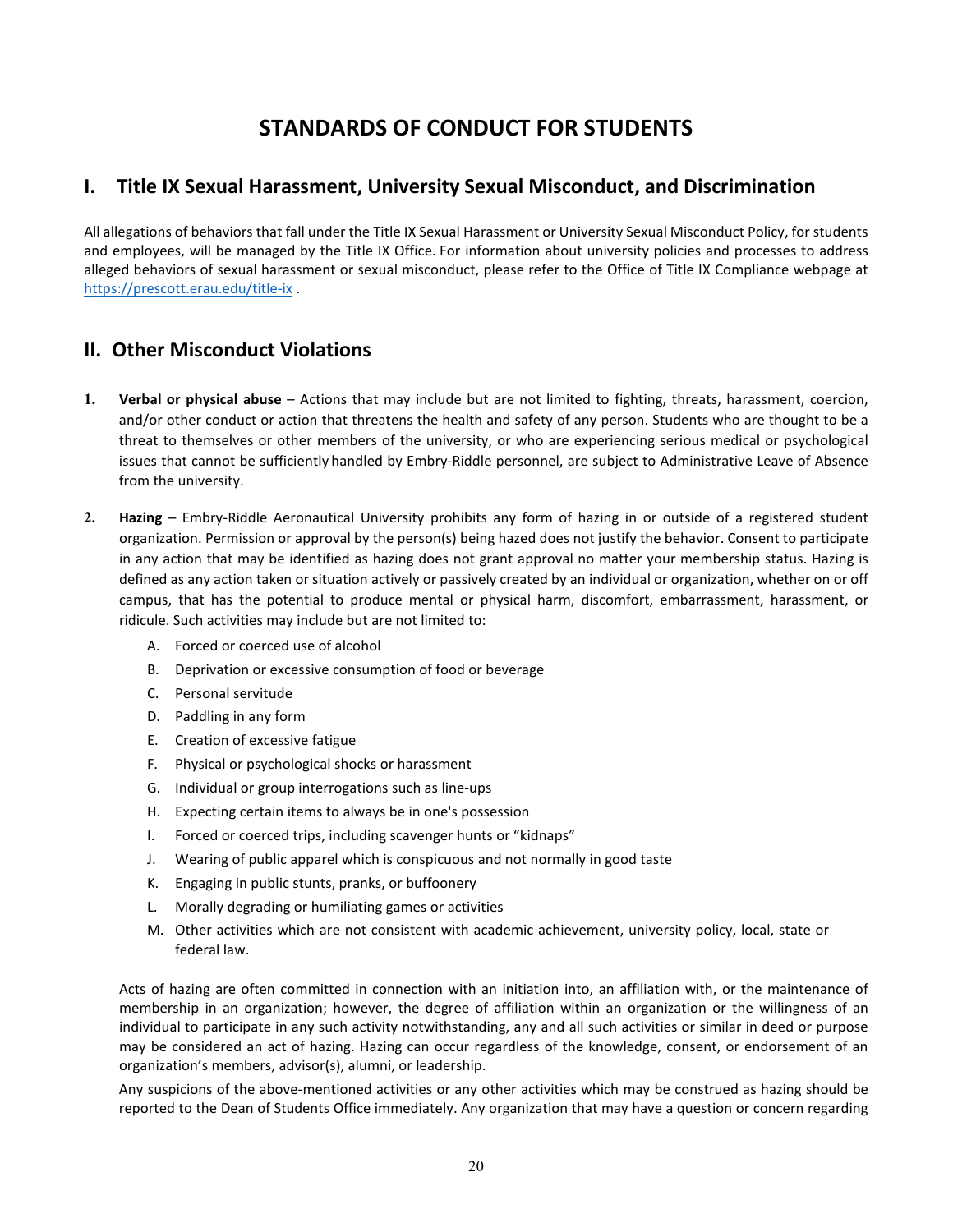this policy may contact the Dean of Students Office or Department of Student Engagement to seek clarification or approval of an event or activity.

- **3. Bullying** (including cyber bullying) Repeated and/or severe aggressive behavior likely to intimidate or intentionally hurt, control or diminish another person, physically or mentally thatis not speech or conduct otherwise protected by the First Amendment.
- **4. Retaliation**  Any attempts or acts to seek retribution including, but not limited to, any form of bullying, intimidation, reprisal, harassment, depriving participation in activities, or intent to prevent participation in university proceedings under this Policy. Retaliation may include continued abuse or violence, other harassment, and slander and libel. Retaliation against an individual for an allegation, for supporting a reporting party or for assisting in providing information relevant to an allegation is a serious violation of university policy.
- **5. Instigation** Any intentional act or suggestion that encourages others to engage in or continue a behavior which threatens positive community within the university or residence hall.
- **6. Intimidation –** Implied threats or acts that cause an unreasonable fear of harm in another.
- **7. Audio/Video Recording**  Any intentional recording (audio/video) of someone in a location where privacy isreasonably expected without that person's consent.

#### **8. Drugs**

A student who uses marijuana in another state legally and then tests positive through means of a university or other drug test legal or otherwise brought to the attention of the university, may find themselves referred to the conduct process. It is possible for a student to be held Responsible or sanctioned through one university process (i.e., Athletics or ROTC) but not found Responsible through the conduct process.

- A. Selling and/or distributing any kind of medication or drug including but not limited to prescription medications, illegal or prohibited drugs, synthetic drugs, controlled substances or anything that may alter ones cognitive and/or physical functionality.
- B. Possessing\* and/or using prescription medication without a valid prescription including but not limited to using someone else's prescription.
- C. Possessing\* or using legally prescribed medical marijuana, marijuana wax, marijuana oil, consumable forms of marijuana or alternative marijuana products even with a medical marijuana card\*\*.
- D. Possessing\* or using any illegal or prohibited drug, synthetic drugs, controlled substances or anything that may alter ones cognitive and/or physical functionality.
- E. Misusing prescribed medication, over-the-counter medication, herbal supplements or substance that may alter ones cognitive and/or physical functionality
- F. Drug paraphernalia or other paraphernalia includes but is not limited to bongs, pipes (purchased or otherwise), or any items modified or adapted to be used to consume drugs is prohibited.
- \* Possession refers to: Being under the influence of a drug; holding or transporting drugs on university owned or operated property including university vehicles or rented vehicles; possessing seeds of plants that produce drugs; substances when combined produce drugs (i.e., manufacturing mushrooms); the odor or scent of a drug (i.e., marijuana); residue in paraphernalia.
- \*\* Embry-Riddle does not permit the use or possession of medical marijuana or paraphernalia on campus (see the Medical Marijuana Policy).

#### **9. Alcohol**

A. The possession or consumption of alcohol by anyone under the age of 21; being under the influence of alcohol may be viewed as possession.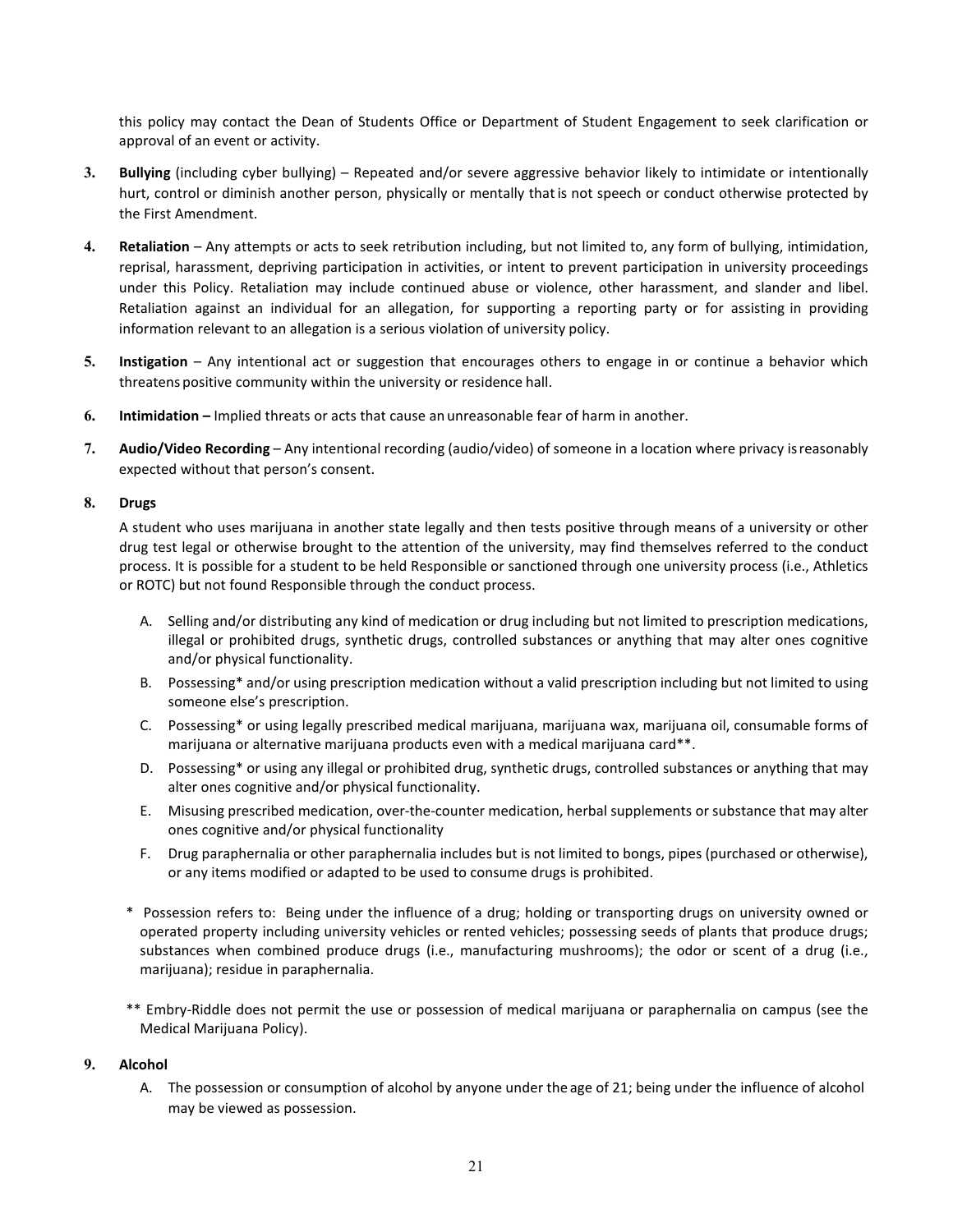- B. Purchasing for or providing alcohol to anyone under the age of 21.
- C. The possession of alcohol on university owned or operated property (excluding exempted locations such as residence hall rooms with approved alcohol permit or preapproved events) is prohibited.
- D. Disorderly conduct resulting from alcohol use.
- E. The possession of or use of powdered/vapor alcohol or vaportinis or similar devices on university owned or operated property is prohibited.
- F. The possession, use of items, or activities (perceived or otherwise) that encourage or facilitate mass consumption of alcohol (i.e.,kegs, beer bong, drinking games).

#### **10. Tobacco Use/Smoking/Vaping**

- A. The use of any tobacco products, e-liquids, vapor products, and/or alternative nicotine products is prohibited anywhere on/in university owned, operated, or leased property or vehicles, which includes but is not limited to the parking lots, buildings, residence halls, aircraft and personal vehicles, while on campus except in one of the designated locations on campus (see map later in this Handbook).
- B. Local fire restrictions may supersede campus policy.

#### **11. Weapons and Other Dangerous Materials**

- A. Possession of weapons and/or ammunition, while on university owned or controlled property or at an ERAU sponsored event, including, but not limited to firearms, BB guns, lead pellet air guns, slingshots, knives (knives with blades less than three inches in length [pocket knives] or multi-tools are the exception), cross-bows, or other objects classified or used as dangerous weapons with the potential for danger or harm are prohibited. Any prohibited dangerous weapons or simulated weapons brought onto university property or ERAU sponsored event are subject to confiscation and will be held until removed from campus. Possession or use of a perceived or actual explosive or incendiary device/materials including but not limited to fireworks, chemical or combination of chemicals, compounds, and/or materials, manufactured for the purpose of rupturing or bursting (i.e., dry ice or "toilet cleaning chemical" bomb). Having knowledge of the above or being in the presence of a chemical violation may constitute equal responsibility and involvement under the Standards of Conduct.
- B. Possession of hazardous materials in undesignated areas is strictly prohibited. These items include, but are not limited to, flammable substances, flammable solvents, paint thinner, vehicle fluids (gas, jet fuel, and oil), and more than a reasonable amount of spray paint.
- C. Other pyrotechnic equipment including, but not limited to,fog, smoke, or fire machines may not be used in or around campus buildings.
- D. Failure to report any violation of the Weapons and Other Dangerous Materials Policy or being in the presence of, may constitute equal responsibility and involvement under the Standards of Conduct.

#### **12. Passive Participation**

A. Student or a group of students who are aware of illegal activities, violations of the Standards of Conduct, other university policies,or state law and do nothing to prevent it, stop it, or report it may be held responsible for the alleged violation.

#### **13. Criminal Acts**

- A. Any act of arson, falsely reporting a fire or other emergency,falsely setting off fire alarms, tampering with fire alarms or fire extinguishers, hoses or other emergency equipment, or removing equipment from its intended location, except when used for emergency purposes.
- B. Security violations, including attempted violations, or misuse of computing facilities/ERAU infrastructure, software or hardware, including the unauthorized reproduction or use of copyrighted material, i.e., illegal file sharing and illegal downloading are prohibited.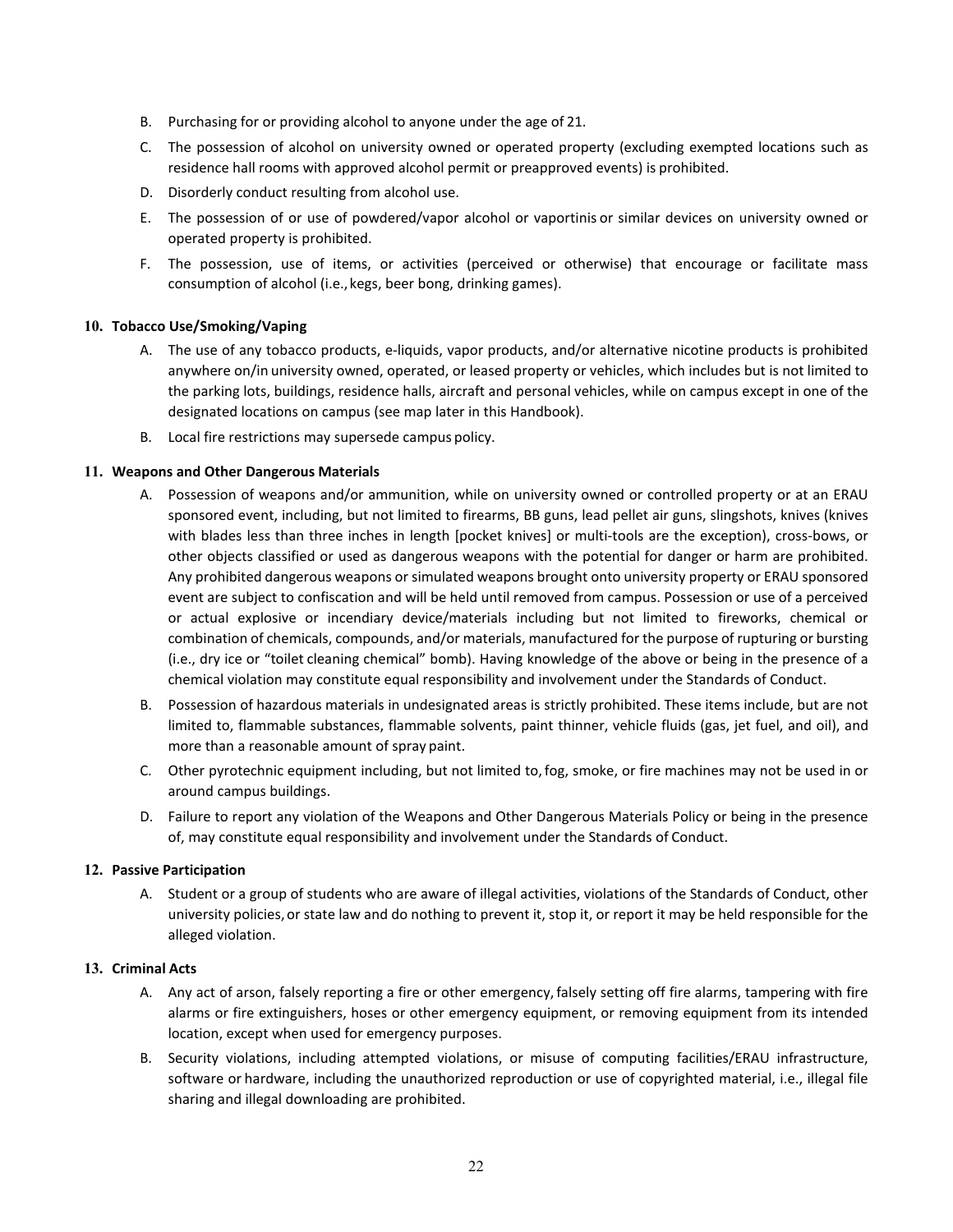- C. Unauthorized entry to university operated or owned facilities or property is prohibited.
- D. Unauthorized possession, duplication, or use of keys or access cards to any university operated or owned facilities or property is strictly prohibited.
- E. Any student cited or charged for a misdemeanor or felony crime, regardless of incident location, must notify the Dean of Students Office within 24 hours or first business day following the incident. Proof of final judgment, sentence or disposition related to thematter must be submitted within 24 hours of judgment or at the time of enrollment, whichever comes first.
- F. Any student who has a criminal case pending, or those which have already been adjudicated within the court system, as a sexual offender or sexual predator, must notify the Dean of Students Office of their status. Proof of final judgment, sentence or disposition related to the matter must be submitted within 24 hours of judgment or at the time of enrollment.
- G. Committing an act or attempting to commit an act that is aviolation of local, state, and/or federal laws.

#### **14. Disorderly Conduct**

- A. Obstruction or disruption of teaching, research, student conduct proceedings, administration, residence hall operations, or other university sponsored activities.
- B. Conduct that could be perceived as offensive, lewd, indecent, or obscene to a reasonable person.
- C. Participation of students or groups of students in activities which may cause injuries to persons.
- D. Participation of students or groups of students in activities which may interfere with orderly function, or normal flow of traffic.
- E. Pledging or associating with a student organization that is not recognized or supported by the university.
- F. Creating a nuisance or disturbance within a community on or off campus. This includes, but is not limited to 'social hosting' guidelines found within your community.
- G. Flying drones on campus is prohibited except when complying with the university's UAS policy. {UA Safety Page - UAS Operating UAS on ERAU Property}.
- H. Any other disorderly, disruptive, or destructive behaviors that infringe upon the rights of others as deemed by the university administration not included above.

#### **15. Theft**

- A. Theft, wrongful appropriation (theft with intent to temporarily deprive the owner of possessions), unauthorized possession, or sale of stolen property.
- B. Any form of identity theft or unauthorized acquisition of another's personal information, identification, or access credentials.

#### **16. Property Damage**

- A. Vandalism or malicious destruction of private or public property.
- B. Damage or misuse of private or public property.
- C. Participation of students or groups of students in activities which cause damage to public or private property.

#### **17. Fraud/Providing False Information**

- A. Furnishing false information to the university or any university official with intent to deceive.
- B. Falsely reporting the presence or attempted use of an explosive or incendiary device with the intent to or effect of disrupting the operation of the university or a scheduled event that is sponsored by or contracted through the university.
- C. Forging, altering, falsifying, destroying, misusing, or unauthorized use of university documents, records, or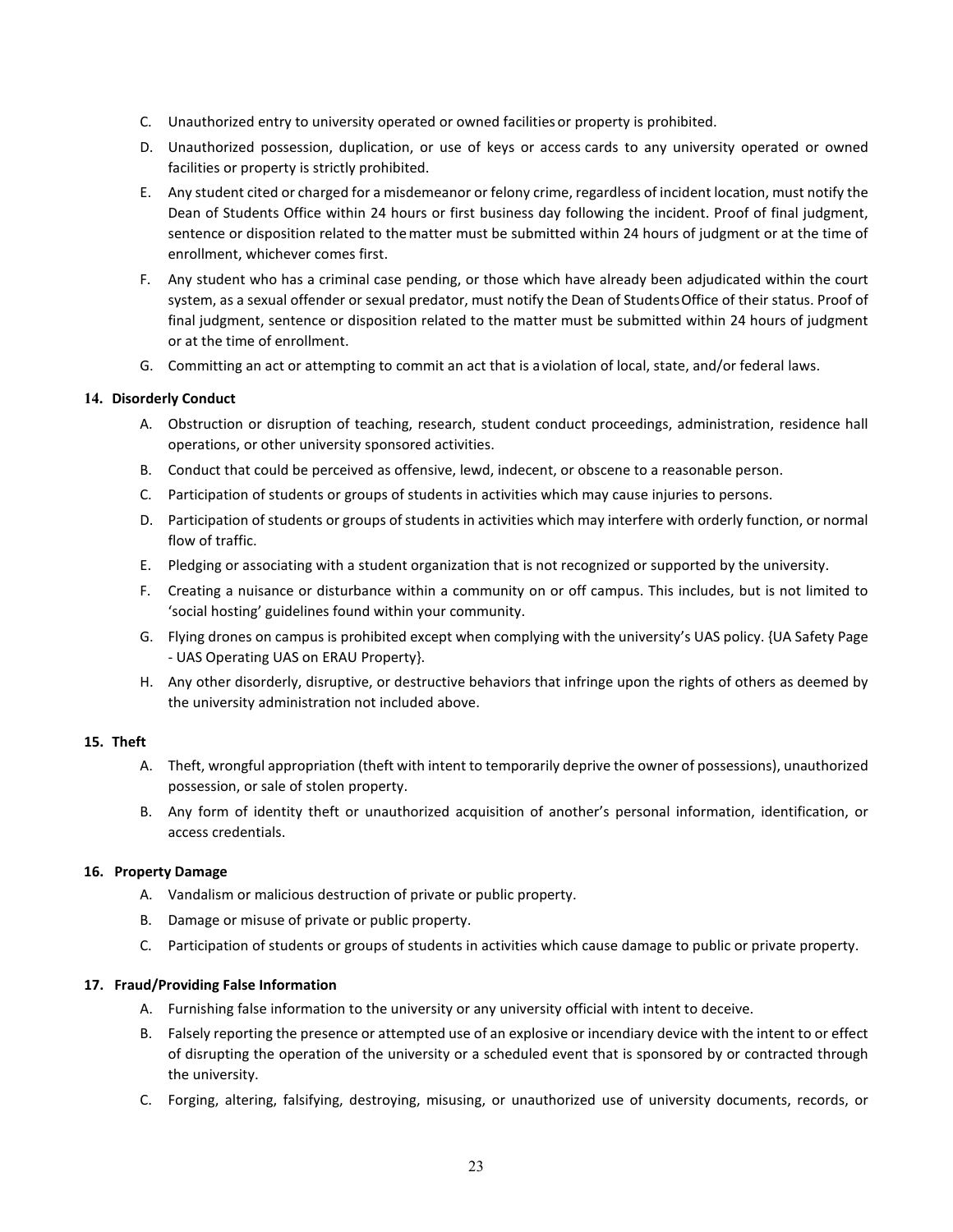identification, or using Embry-Riddle stationery, business cards, or logo, or identifying oneself in any other way as an agent of the university for personal, non-university business. An "Agent" is defined as a person who is authorized to act for or in place of another.

- D. Fraudulent business transactions, including forgery.
- E. Manufacturing, and or possessing false documents including but not limited to: identification cards, driver's licenses and Embry-Riddle Identification cards.
- F. Unauthorized use of official university wordmark, Eagle logo, Athletics logo, monogram, seal, or any other identity symbol.
- G. Unauthorized use of another's personal information, identification, or access credentials.
- H. Providing to someone or using someone else's Eagle Card is prohibited. The Eagle Card may only be used by the individual to whom it is issued and is non-transferable.

#### **18. Motor Vehicles and Other Forms of Transportation**

- A. Violation of rules and regulations governing the use of motor vehicles, as well as bikes, skateboards, folding Razor-like scooter, roller-skates, or in-line skates, on university-owned or controlled property as defined on the Safety and Security Website under the parking and traffic regulations.
- B. Property damage or physical harm caused by the operator and/or registered owner of a moving vehicle.

#### **19. Failure to Comply**

- A. Violations of the terms of conduct sanctions.
- B. Failure or refusal to comply with university officials acting in an official capacity. This could include, but is not limited to, Campus Safety, Housing Staff including RAs, and Dean of Students Office staff.

This also includes failure to comply with and/or follow all appropriately issued directives from university administration and local, state, and/or federal health, safety, fire, or environmental agencies in the case of a health safety emergency. This includes requirements and expectations related to face coverings, other personal protective equipment, procedures intended to avoid close contact between individuals, temperature and/or other wellness check procedures, etc.

- C. To be present at or to have knowledge of any violation of the Standards of Conduct without reporting to a university official in a timely manner.
- D. Violation of published university policies, rules, and/or regulations.

#### **20. Animals on Campus**

- A. Service Animals are defined as dogs that are individually trained to work or perform tasks for people with disabilities. Service Animals are welcome wherever the public is allowed. Service Animals must be harnessed, leashed, or tethered, unless these devices interfere with the Service Animal's work or the individual's disability prevents using these devices. Students with Service Animals must seek lab monitor's approval prior to entering lab space and special safety equipment may be required.
- B. Emotional Support Animal (ESA) is a companion animal that provides therapeutic benefit for an individual with a documented disability. ESAs are specific to Housing – also see Housing ESA policy, below.
- C. Animals (except Service Animals, ESAs in student's specific housing assignment, and fish) are prohibited in campus facilities and on athletic/recreational fields, or other marked area.
- D. Any animal on campus must be restrained by a leash or other physical control device (unless Service Animal, see above).
- E. Animals cannot be left unattended and must be within arm's reach of the owner at all times (except Service Animals and ESAs).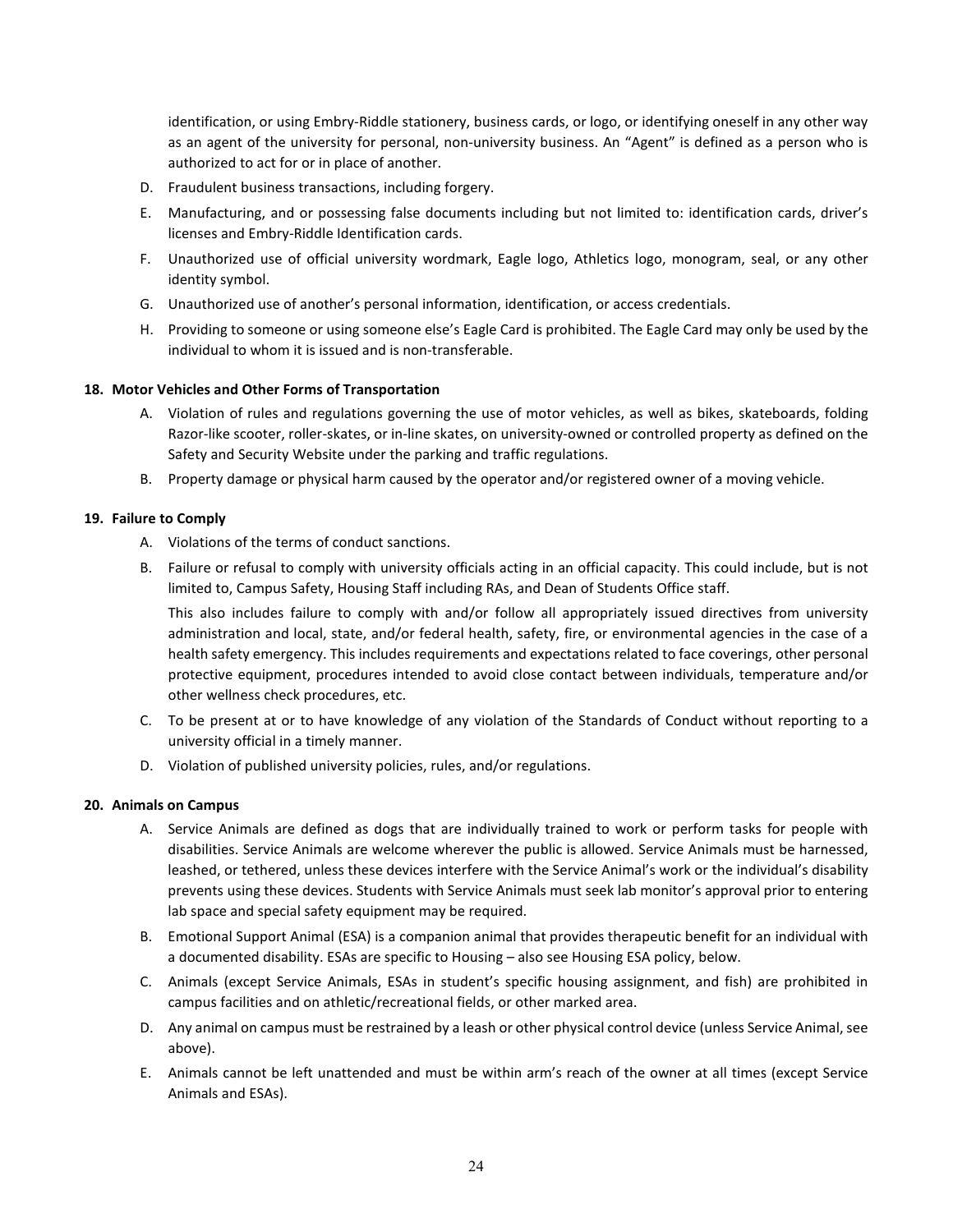F. Students with animals are responsible for the animal's behavior, damages created by the animal, and for proper disposal of animal waste

### **III. University Managed Housing Policies**

- A. **Alcohol**  Only individuals who are 21 years of age or older are permitted to possess and/or consume alcoholic beverages and must follow these guidelines:
	- I. Alcohol is only permitted in the residence halls designated where upper division and transfer students reside. All students who wish to consume/possess alcoholic beverages must obtain an alcohol permit from the Department of Housing and Residence Life (HRL) and post in plain view within their assigned living area.
	- II. Alcohol is not permitted in the common areas and/or around the residence halls.
	- III. Alcohol may not be consumed in the presence of any individual under the age of 21 who does not live in the suite/apartment.
	- IV. Beer, wine, wine coolers, and malt beverages are the only types of alcohol permitted in the halls. The maximum amount of alcohol allowed by a permit-holding student at any given time is 12 (12oz) bottles of beer/wine cooler/malt beverages and/or two bottles of wine. Hard liquor and alcohol/energy combination drinks of any kind are prohibited.

#### B. **Prohibited Items in Residence Halls**

- I. **Fire Safety Hazards** Halogen/ultraviolet/sun lamps; candles with wicks; flammable liquids/vapors; and/or unsafe extension cords. Extension cords must be UL approved, three-pronged, and not contain any cuts, tears, or splices. Extension cords and power strips must be plugged directly into a wall outlet; they cannot be plugged into one another ("daisy chaining").
- II. **Facilities/Décor Items** Loft kits not provided by the university; empty alcohol containers in a room without alcohol permits; satellite dishes; motorcycles, mopeds, or similar vehicles and/or parts; waterbeds, hot tubs, or pools; pornography in common/public areas; pets except for fish in a tank no larger than 10 gallons.
- III. **Certain Appliances** Portable heaters, refrigerators over 4.0 ft. or air conditioners not provided by the university; any appliance with an exposed heating element.
- IV. **Weapons** As defined under the "Weapons and Other Dangerous Materials," Section 14 in the Standards of Conduct. Exceptions for students living in residence halls may be granted for storage of paintball guns, soft pellet air guns, and archery equipment through a storage permit from the Department of Safety & Security. Weapons stored in Housing must be:
	- Contained in a locked and secured case
	- Transported to and from the student's assigned residence hall room
	- Stored only within their assigned space

Paintball guns, soft pellet air guns (air soft) and archery equipment may be stored in a student's vehicle if they meet specified requirements.

#### **C. Prohibited Behaviors in and around the Residence Halls**

- I. **Community Standards** Excessive noise during quiet/courtesy hours; storing personal items in community areas, including hallways and lounges; climbing/scaling/rappelling/parkour/free-running off buildings, trees, lamp posts or rooftops.
- II. **Guests** Guests are permitted in the residence halls, unless indicated otherwise by Housing and/or the university for safety reasons. Residents are responsible for the actions and behaviors of their guests at all times and must escort them when they are on campus. Guests under the age of 18 must be approved by HRL at least 72 hours prior to the visit. Overnight guests are allowed for two (2) nights in a calendar month with the permission of roommate(s).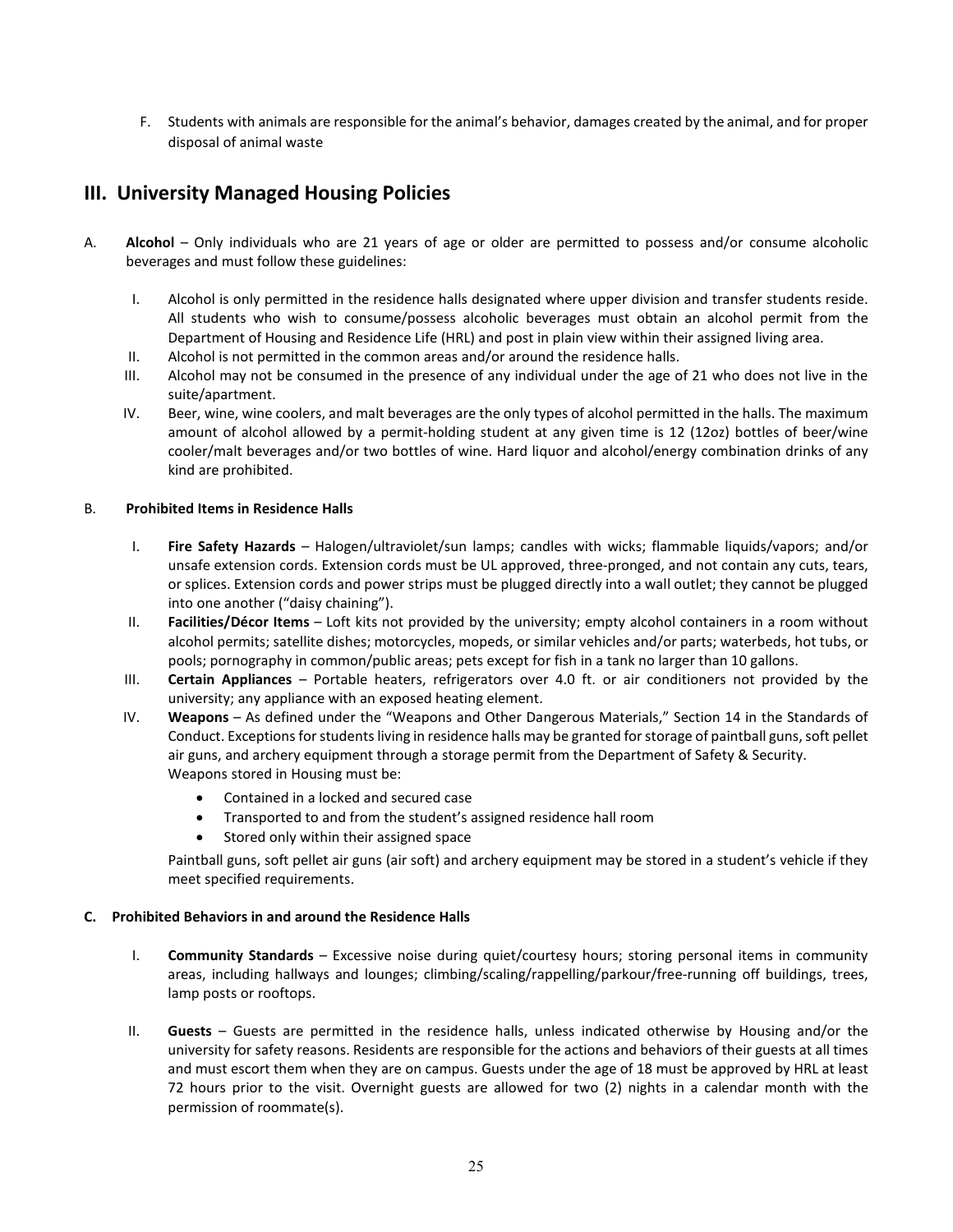- III. **Facilities Standards** Chaining bikes or other personal items to anything other than bike racks; adjusting university-provided beds (requests must be submitted to HRL in the first two weeks of the semester); removing university-provided furniture from assigned space; repairing or attempting to repair damages to university property; splicing/splitting or altering any cable or data port; use of personal routers, wireless access points, switches, or hubs; using university resources such as the internet for commercial enterprises; any improper or illegal use of university resources; using or storing gas, propane, or charcoal grills inside; propping/forced entry of entrance doors; failure to maintain a healthy living space; painting on windows; using window cling or gel cling on any surface in the halls; removing window screens for non-emergency situations; using materials that cause airborne contaminants or vapors inside the residence halls.
- IV. **Administrative Standards** Moving or switching rooms without HRL authorization; not evacuating the building during a fire alarm or re-entering prior to approval; posting without permission (i.e., flyers, banners); providing HRL room key or access card to anyone.

#### **D. Service Animals and Emotional Support Animals in the Residence Halls**

An Emotional Support Animal (ESA) is a companion animal that provides therapeutic benefits for an individual with a documented disability. ESAs are specific to Housing.

- I. Students are responsible for the behavior of their Service Animal or ESA, including mitigating disruption to the community (i.e., noise/barking), damages, and proper disposal of waste.
- II. Students must abide by local laws/regulations regarding licensing, vaccinations, and other requirements regarding Service Animals and ESAs.
- III. Students must ensure the animal is well cared for at all times. The student is responsible for providing all basic necessities. Animal supplies should be kept in a closed container within the student's bedroom.
- IV. ESAs are only permitted in the student's living unit and the immediate egress area associated with their specific living unit.
- V. ESAs may not be left in housing overnight to be cared for by an individual other than the owner.

## **IV. Recognized Student Organization (RSO) Policies**

- A. **Group types** RSOs shall categorized as one of the following group types:
	- I. General Student Organization Any group of 5 or more students that meets the requirements set by the Department of Student Engagement (DSE) for recognition.
	- II. Departmentally Sponsored Student Organization Any group of 5 or more students that meets the requirements set by the Department of Student Engagement (DSE) for recognition and receives regular funding and support from an ERAU department or college.
	- III. Fraternity and Sorority Life (FSL) Chapter Any social organization with 5 or more students that meets the requirements set by DSE for recognition and is eligible to operate as a single sex organization in accordance the provisions of Section 86.14 of the regulations of Title IX of the U.S. Educational Act Amendments of 1972.
	- IV. Student Government Association (SGA) Service Organization A special category of student organization operating under the umbrella of both the SGA and DSE.

#### B. **Advisors** –

- I. General and Departmentally Sponsored RSOs
	- a. Campus Level Advisor General and Departmentally Sponsored RSOs will be assigned a DSE point of contact at the start of the academic year to serve as the organization's campus level advisor for those functional areas common to all organizations, regardless of mission, purpose, etc. These areas include, but are not limited to, general organizational operations, meeting procedures, event planning, by-law and constitution revisions, officer transitions, budgeting and finance, risk management, and the use of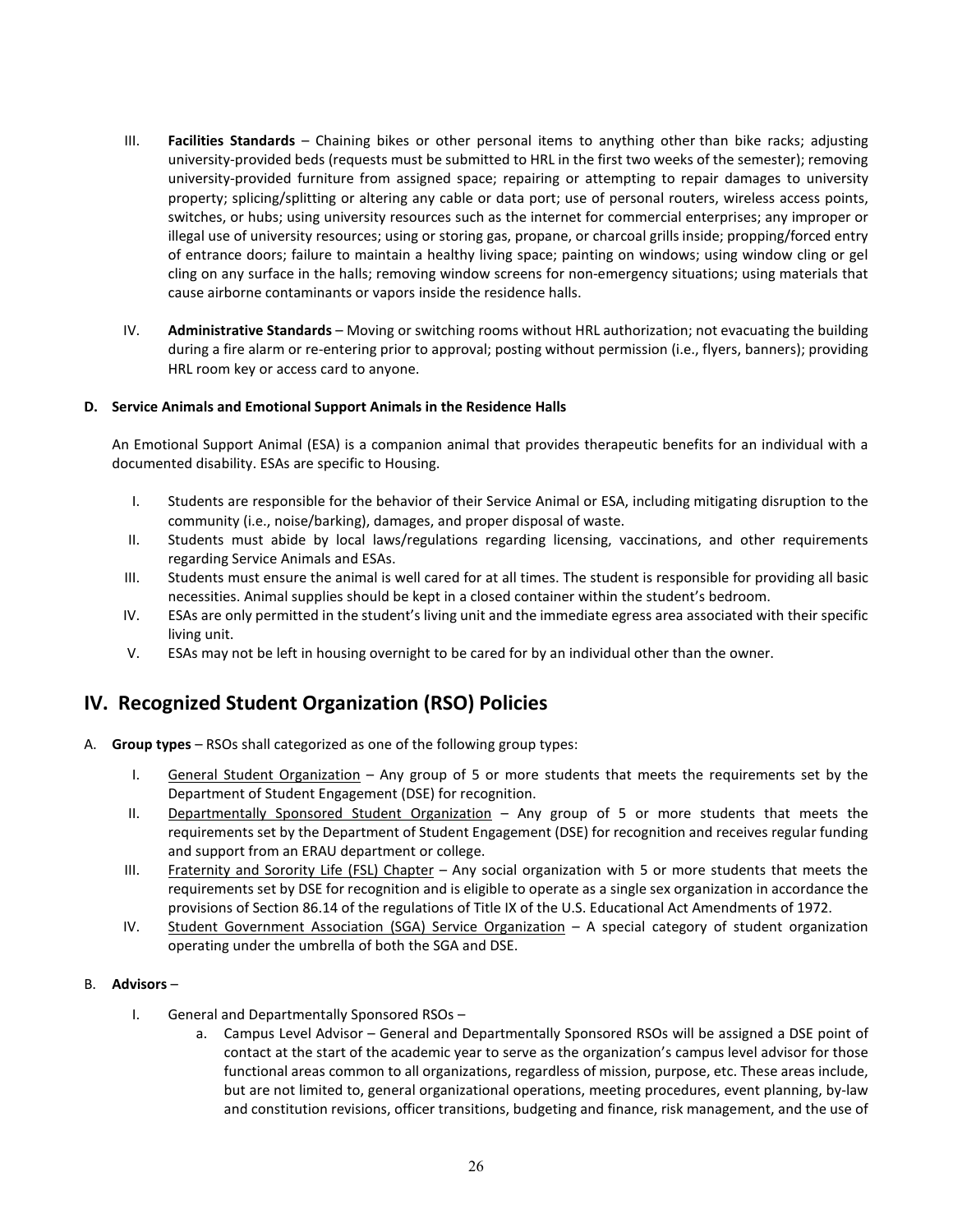Eagle Life.

- b. Content Advisor
	- i. RSOs may, if they so choose, select a faculty or staff member to serve as a content advisor. This individual is expected to have an interest or expertise in the organization's mission or purpose and support the students as a subject matter expert.
	- ii. Departmentally Sponsored RSOs are required to select a faculty or staff member to serve as a content advisor. This individual should have both an interest and expertise in the organization's mission or purpose and support the student as a subject matter expert. Additionally, this individual is expected to come from the department or college providing the organization with funding and/or access to resources in order to ensure proper oversight of the use of those funds and/or resources.
- II. Fraternity and Sorority Life
	- a. Campus Level Advisor FSL chapters and governing councils will be assigned a DSE point of contact at the start of the academic year to serve as the organization's campus level advisor for those functional areas common to all organizations, regardless of mission, purpose, etc. These areas include, but are not limited to, general organizational operations, meeting procedures, event planning, by-law and constitution revisions, officer transitions, budgeting and finance, risk management, and the use of Eagle Life. Additionally, this individual will provide oversight and guidance in those areas specific to FSL.
	- b. Chapter Advisors FSL chapters may, in accordance with the policies of the national or international headquarters, select one or more individuals to serve as chapter advisors. These individuals may be selected from on or off campus.
- III. Student Government Association (SGA) Service Organization
	- a. Campus Level Advisor SGA Service Organizations will be assigned a DSE point of contact at the start of the academic year to serve as the organization's campus level advisor for those functional areas common to all organizations, regardless of mission, purpose, etc. These areas include, but are not limited to, general organizational operations, meeting procedures, event planning, by-law and constitution revisions, officer transitions, budgeting and finance, risk management, and the use of Eagle Life.
	- b. Content Advisors SGA service organizations, if they so choose, may select one or more faculty or staff members to serve as a content advisor. This individual is expected to have an interest or expertise in the organization's mission or purpose and support the students as a subject matter expert.
- IV. Appointment of additional advisors The Dean of Students and DSE reserve the right to appoint additional advisors to an RSO when doing so is deemed necessary to protect the integrity, honor, or safety of the RSO, the campus, or the community at large.
- C. **Recognition** Student organizations must meet all requirements to be a recognized student organization as put forth by the Department of Student Engagement on the Eagle Life platform and in the Student Handbook
	- I. Membership RSOs must maintain at least five active members currently enrolled as full-time students at Embry-Riddle Aeronautical University – Prescott.
		- a. Community members (Non-ERAU student and over the age of eighteen) are permitted to participate within ERAU Prescott sponsored RSOs, pending the completion of a Community Member Agreement. ERAU Prescott students must make up at least sixty percent of an organization's total membership, with a minimum of five ERAU students enrolled in the organization.
		- b. Membership records are to be maintained and kept up to date through the organization's Eagle Life page.
	- II. Documentation Must maintain a functional and current set of guiding documents: including, constitution and by-laws.
		- a. The guiding documents must contain the following (in exact verbiage) to be a Recognized Student Organization:
			- i. This organization is a recognized student organization at Embry- Riddle Aeronautical University - Prescott and adheres to all campus policies as set forth by the Department of Student Engagement and ERAU Prescott administration.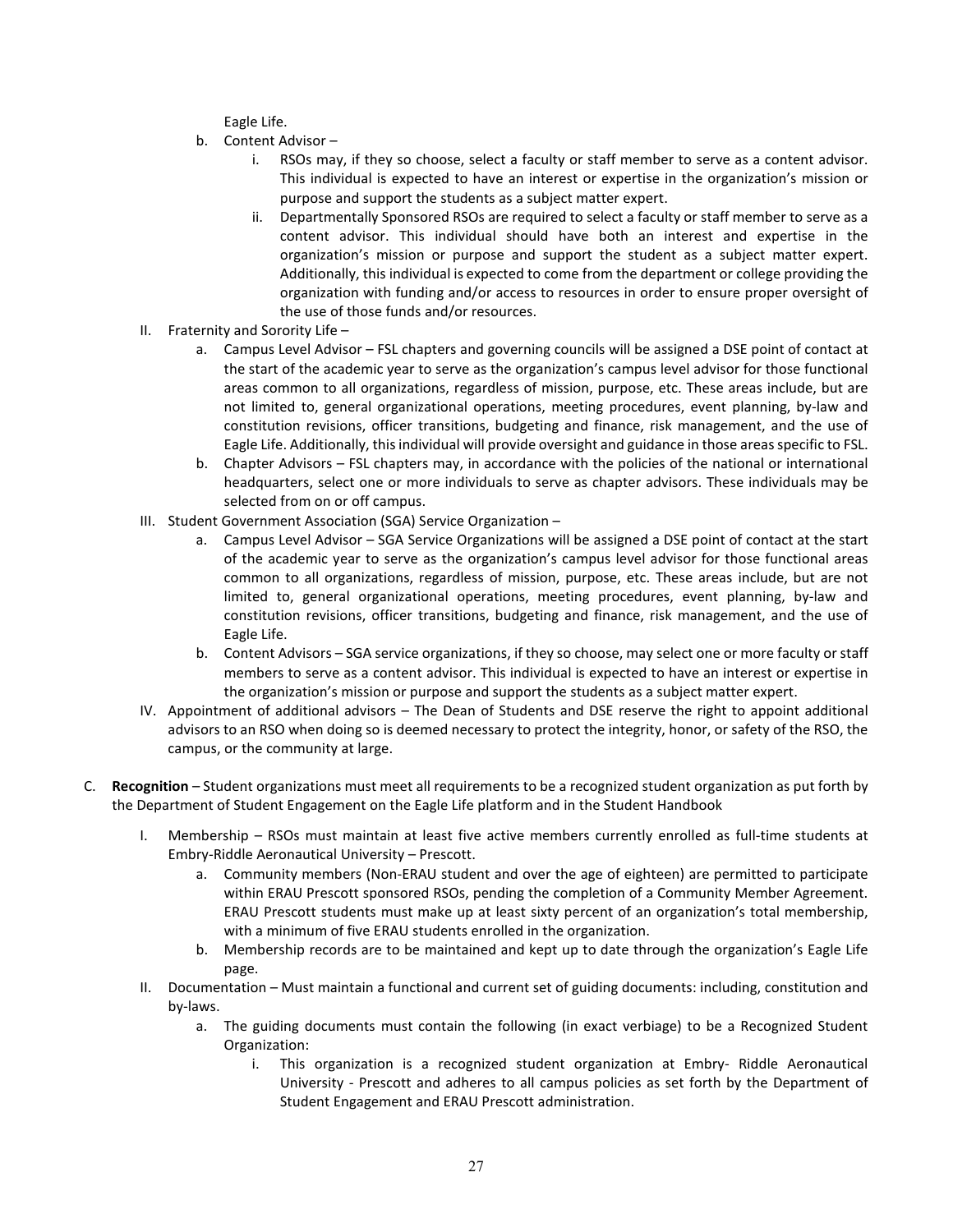- ii. Embry-Riddle does not permit discrimination or harassment in its programs and activities on the basis of race, color, national origin, sex, gender identity, gender expression, sexual orientation, disability, veteran status, predisposing genetic characteristic, age, religion, pregnancy status or any other characteristic protected by University policy or state, local, or federal law and therefore eligibility for membership or appointed or elected student officer positions may not be limited on any of the above qualities.
- III. Registration Re-register the club/organization each year within the established time limit.
	- a. Clearly articulate and update current and future club leadership within Eagle Life.
	- b. Keep membership records up to date in the Eagle Life.
	- c. Ensure most current guiding documents are uploaded in the Eagle Life
	- d. Officers Must maintain at least two officers within the organization who are enrolled as full-time students at ERAU Prescott and in good academic and judicial standing
- IV. Council Affiliation (FSL Only)
	- a. FSL Chapters must maintain membership in a DSE recognized peer governing council.
- D. **Activity Release and Travel Forms** Any organization that engages in activities that exposes a participant of that activity to a risk of physical harm and/or loss of or damage to your personal property must complete appropriate release forms. All forms are available on the Department of Student Engagement Eagle Life page, or may be found HERE on ERNIE.
	- I. Travel Travel forms must be completed and submitted no later than four business days before scheduled departure; however, the form may be edited on the day of travel to reflect accurate participant information.
	- II. General Activity Singular Event Participants must complete the form before taking part in a one- time event.
	- III. General Activity Multiple Events Participants may complete this form each semester to participate in regularly scheduled practices and/or meetings; however, this form does not include travel waivers or activities outside of the pre-scheduled events/activities.
	- IV. Under Eighteen If any person(s) under eighteen wishes to participate in an event or activity departmental sign off is required. Consult the Department of Student Engagement.

#### E. **Student Organization Travel Policy**

- I. Purpose/Scope
	- a. This policy applies to the travel of enrolled undergraduate or graduate students to attend activities or events that are organized and/or sponsored by any ERAU Prescott recognized student-based organization(s) and meet at least one, if not more, of the following:
		- 1. The trip extends through an overnight period.
		- 2. The trip's activities are deemed a moderate or high risk.
		- 3. The destination is more than fifty (50) miles from campus.
- II. Expectations/Considerations
	- a. All travel must relate to the purpose and guiding principles of the organization. Trip/event participants and leaders are expected to conduct themselves in a professional and positive manner as representatives of the organization and Embry-Riddle Aeronautical University.
	- b. All students must adhere to and are responsible for the *Student Handbook* as part of their enrollment at Embry-Riddle Aeronautical University. Failure to follow operating guidelines, trip leader directives, and the *Student Handbook* may result in disciplinary action.
	- c. Travel should be scheduled so that it does not create an unnecessary interference with a student's academic responsibilities. Student-organization travel does not necessarily constitute an "excused absence" from class; each traveler is responsible for notifying their faculty members and arranging to make up any work that is missed.
	- d. An advisor or their designee, is encouraged to travel with the students on all trips, however, it is an expectation that advisors travel with their groups when any one or more of the following are met\*:
		- 1. The trip is longer than three days.
		- 2. There are more than ten (10) participants traveling on behalf of the organization.
		- \* Exceptions may be heard on a case-by-case basis by the Department of Student Engagement.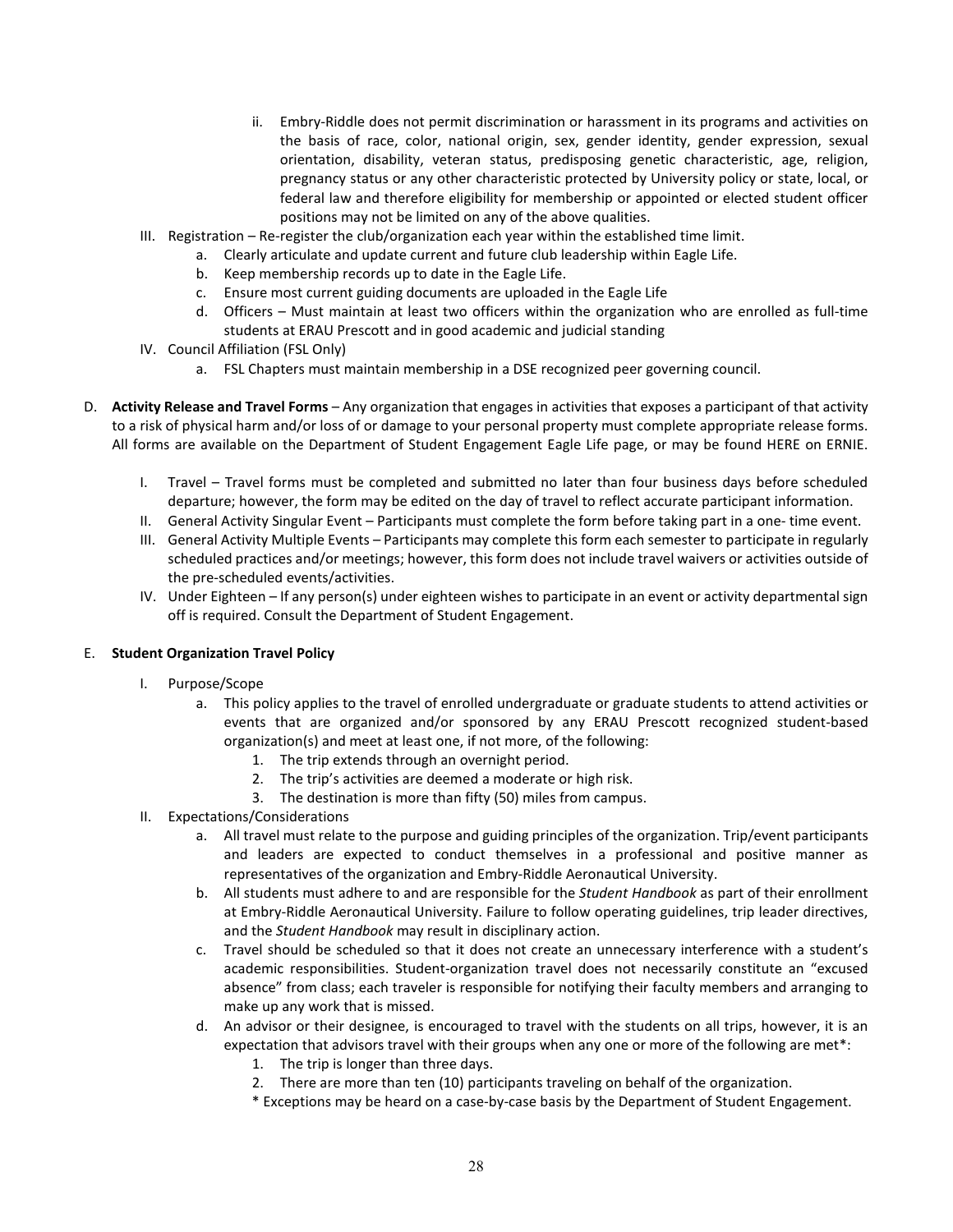- e. Failure to comply with trip leader directives, engaging in prohibited conduct, or violation of any laws may result in disciplinary and/or legal action. Students may be discharged from the trip/event, face possible student conduct charges, and be fiscally responsible for transportation back to the ERAU Prescott campus under these circumstances. Any issues must be reported in a timely fashion to the Dean of Students Office as dictated by the *Student Handbook*.
- f. Travelers are expected to uphold all expectations and policies as outlined by additional third parties including but not limited to conference organizers and hotel staff.

#### III. Transportation

- a. University Vehicles See section V(F) below for specific policies relating to use of university vehicles.
- b. Personal Vehicles appropriate paperwork must be completed for every personal vehicle used, noting the individual's acceptance of the risk and liability associated with the proposed travel.
- c. Commercial Travel Must comply with outside agencies policies and practices. Discounts may be available on certain flights and car rental – check with the Department of Student Engagement for clarification.

#### IV. Administrative Duties

- a. International travel must be registered through the international approval process outlined on the Study Abroad ERNIE page. Groups also need to submit paperwork as outlined in the point below.
- b. Travel within the United States must be registered through the Department of Student Engagement via Eagle Life prior to departure.
	- 1. The trip organizer must complete the Notification of Travel Form found in the Department of Student Engagement Eagle Life Page.
	- 2. All participants must complete the subsequent Travel Agreement Form, including any necessary Personal Auto Liability Waivers.
- F. **Fundraising Policies** Any RSO intending to raising funds, asking for donations or doing a raffle, the RSO must comply with all fundraising & raffle rules, laws, and policies:
	- I. Fundraising
		- a. Use a system of checks and balances so that all funds are secure. Cash boxes are available for check out at the Student Union Desk.
		- b. When asking for donations (monetary or in-kind), clearly list your organization name and how the donations will be used.
		- c. Any student organization conducting a fundraiser involving the sale of food must read and comply with the Food Handling policy below.
		- d. All brochures, advertisements, or notices used in connection with a drawing by chance must disclose: (a) any special rules associated with the drawing; (b) the date, hour, and place where the winner will be chosen; and (c) that no purchase or contribution is necessary.
		- e. It is unlawful for any organization to promote, operate, design, engage in, or conduct any drawing in which the winner is predetermined by means of matching, instant win, or preselected sweepstakes or otherwise or in which the selection of the winner is in any way rigged.
		- f. The RSO must promptly notify, at the address set forth on the entry blank, any person, whose entry is selected to win, of the fact that he or she won. It is unlawful for my organization to: (a) sell raffle tickets without holding a raffle; (b) decline to notify the winner of a raffle; (c) withhold the winnings of the raffle if proper identification and information is presented by the winner; and (d) deny any individual the right to buy a raffle ticket based on race, color, creed, associations with other organizations, or by any other means (unless it is an internal raffle that is not advertised publicly).
		- g. Door-to-door fundraising efforts are not permitted.
	- II. Solicitation of Funds
		- a. Follow appropriate Student Government Association (SGA) protocol.
		- b. Follow appropriate Student Campus Enhancement Fund (SCEF) Protocol
		- c. If the RSO is looking to connect with outside companies; only reach out with the approval and assistance of the Office of Philanthropy.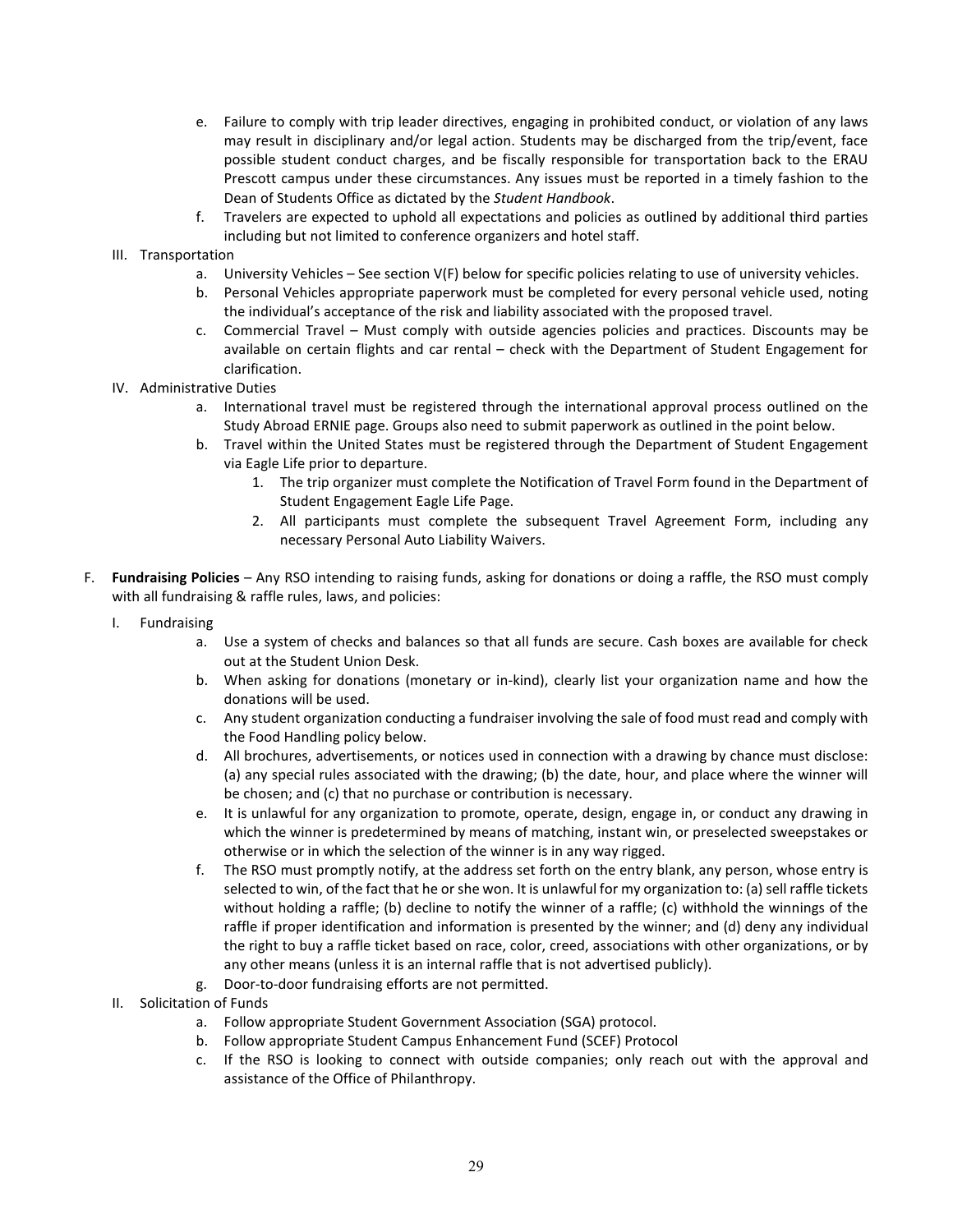G. **University Word Mark & Logo Restrictions** – Student Organizations may not use the official University Wordmark, Eagle logo, Athletics logo, monogram, seal and/or other graphic identity symbol without permission from the responsible University Communications Office and the Office of General Counsel.

## **V. Event Policies**

- A. Administrative Tasks Complete appropriate and thorough SchedulER, Eagle Life, facility work orders, and event technology requests in appropriate time at least five business days prior to event.
- B. Blackout Dates The university reserves the right to cancel or deny facility reservations and/or services during peak use times. Examples include, but are not limited to: Winter Break, Orientation, OctoberWest, Preview Day, Open House, Parents Weekend, Wildfire Academy (Spring Break) and Graduation.
- C. Damages and Billing If damage occurs during the use of these facilities or equipment, the person(s) and/or Registered Student Organization holding the reservation will be held responsible. This may include any damage that occurs as a result from failing to ensure that the space is properly secured after use, and any additional cleaning charges resulting from animals in the space authorized or not.
- D. Co-Hosting Events with Non-ERAU Groups If partnering with an outside organization, contracts and billing may need to be consulted. Seek clarification and approval with the Department of Student Engagement.
- E. Animals at Events Events featuring animals must be registered through the Department of Student Engagement and Safety and Security. Additional cleaning fees may be applied to sanitize the space after the event concludes.
- F. Vehicles Vehicle policy must be adhered to at all times; you may find the complete policy here.
	- a. Only Risk Management approved drivers may operate university vehicles for university-related events.
	- b. Any user of the vehicle is responsible for the gasoline purchases. Vehicles must be returned with a full tank of gas.
	- c. Vehicles must be returned free of trash and debris.
	- d. Issues or concerns with the condition of a vehicle must be reported on the form located within the blue vehicle file box.
	- e. Reservations for vehicles must be submitted through an organization advisor or department sponsor.
- G. Food Handling Policies All person(s) preparing food are expected to follow reasonable food safety practices when preparing food for their events. For questions about food safety, please contact the Department of Student Engagement. The following food handling rules apply:
	- a. Solicit approval from the Department of Student Engagement at least one week prior to food-based event.
	- b. Post signage that states food was prepared off premises and may contain allergens.
	- c. All persons handling food must completely wash their hands (rub using soap and water for at least 20 seconds before rinsing thoroughly) before handling any food. Always wash hands after using the restroom, especially during food preparation, and have access to a hand washing station.
	- d. Make sure all equipment is clean and sanitary before using it.
	- e. Use thermometers to ensure adequate and proper cooking temperatures during preparation and serving. Coolers and Sternos must be used to keep food at appropriate temperatures.
	- f. Do not have a food-based event run for more than four hours at a time.
- H. Movie/TV Viewings All public viewings or private events in which video and/or television is shown must be approved through the Department of Student Engagement and Event Technology.
- I. Liability and Risk Appropriate levels of approval and sign off are needed to travel and conduct high risk event(s)/activities. High risk activities include, but are not limited to, handling food, working with minors, construction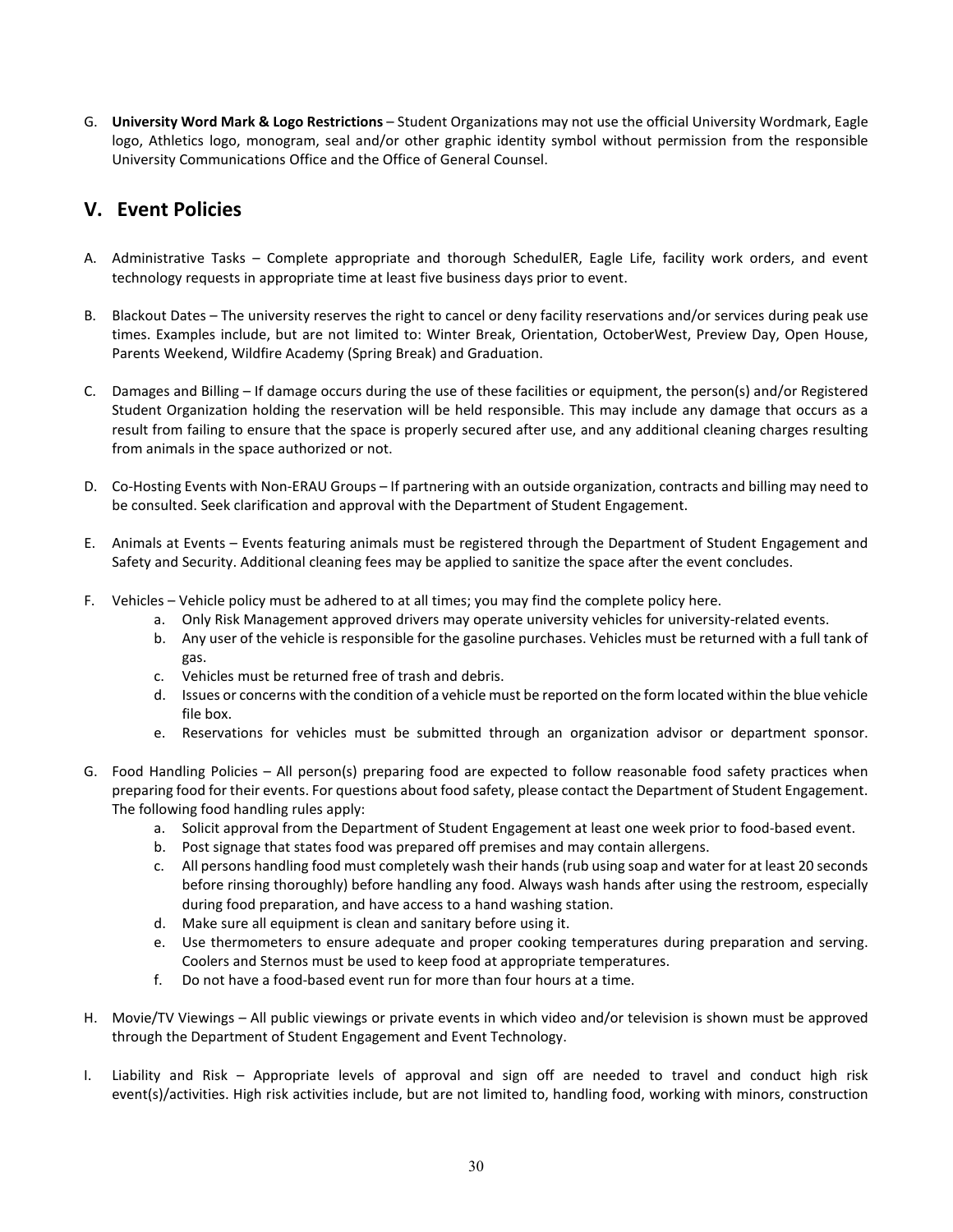or demolition, playing sports, working with projectiles, and travel. Contact the Department of Student Engagement and Safety and Security for appropriate permissions.

- a. Complete, document, and store appropriate liability waivers for each member and/or activity.
- J. Alcohol at an Event on Campus The university permits only beer and wine to be served and/or consumed at campus events and should be considered a secondary activity and not as the sole purpose/focus of the event.
	- a. The Department of Student Engagement and Campus Safety & Security reserve the right to approve or disapprove the serving of alcohol at events on campus involving students.
	- b. All student involved functions requesting the use of alcohol on campus must complete the Alcohol Approval Form at least three (3) weeks prior to the event.
	- c. Only alcohol that is being served at the event may be consumed at the event.
	- d. Individuals may not bring alcohol to an event.
	- e. Food and alternative non-alcoholic beverages must be made readily available whenever alcohol is served at an event.
	- f. All individuals who are serving, in possession of, or consuming alcohol must be 21 years of age or older.
	- g. Attendance at events where the serving of alcohol has been approved is limited to members of the campus community and their invited guests.
	- h. The organization sponsoring an event must appoint monitors to circulate at the event, the vicinity of the event, and ensure that everyone consuming alcohol is properly identified (armband, stamp, etc.). Training will be provided for monitors. If a student club or organization is sponsoring the event, the advisor (or other ERAU employee designee) must be present for the duration of the event.
	- i. Anyone who appears to be intoxicated will be denied service of any additional alcohol. Anyone who is consuming or in the possession of alcohol is subject to being checked for appropriate identification as proof of being the legal drinking age of 21.
- K. Posting and Advertising The content of postings and advertisements must avoid demeaning or discriminatory portrayals of individuals or groups, cannot be libelous, violate copyright law, or contain any material that is inconsistent with the standards of conduct found within the *Student Handbook*, including any references to alcohol, drugs, or sexual innuendos.
	- A. Posting Areas
		- a. Bulletin Boards Boards on the exterior of buildings are free for the general public to use.
			- 1. All flyers must contain a clear take down date and contact information.
			- 2. The take down date should not be more than three weeks from posting.
			- 3. Limit to one poster per content area per board.
			- 4. Promptly remove the flyer after the event.
		- b. Posting anywhere else
			- 1. Posting on brick is acceptable with use of blue painters' tape.
			- 2. Posting on any glass surface is prohibited.
	- B. Advertisements Any event sponsored by a Registered Student Organization must be of appropriate content and support ERAU Prescott's idea of an inclusive campus and the university's nondiscrimination statement.
	- C. Digital Signage PowerPoint slides may be sent to Tami Rosengren at wildonet@erau.edu to be entered into the computer background rotation. Keaton Ziem of the Marketing and Communications Department may be contacted for ERNIE banner publications.
	- D. Housing and Residence Life reserves the right to control what is posted in and around the residence halls. Flyers may be submitted for approval prior to printing by e-mailing prhouse@erau.edu. HRL will not print flyers. Only HRL is authorized to hang flyers in/on the residence halls.
	- E. Chalking Chalk must be intended for sidewalk use and easily cleaned. There is to be no use of spray chalk or chalking on vertical surfaces. Chalking is prohibited in and around the residence halls, within campus buildings, on stairs, or under awnings/areas in which the chalk could not be washed away easily.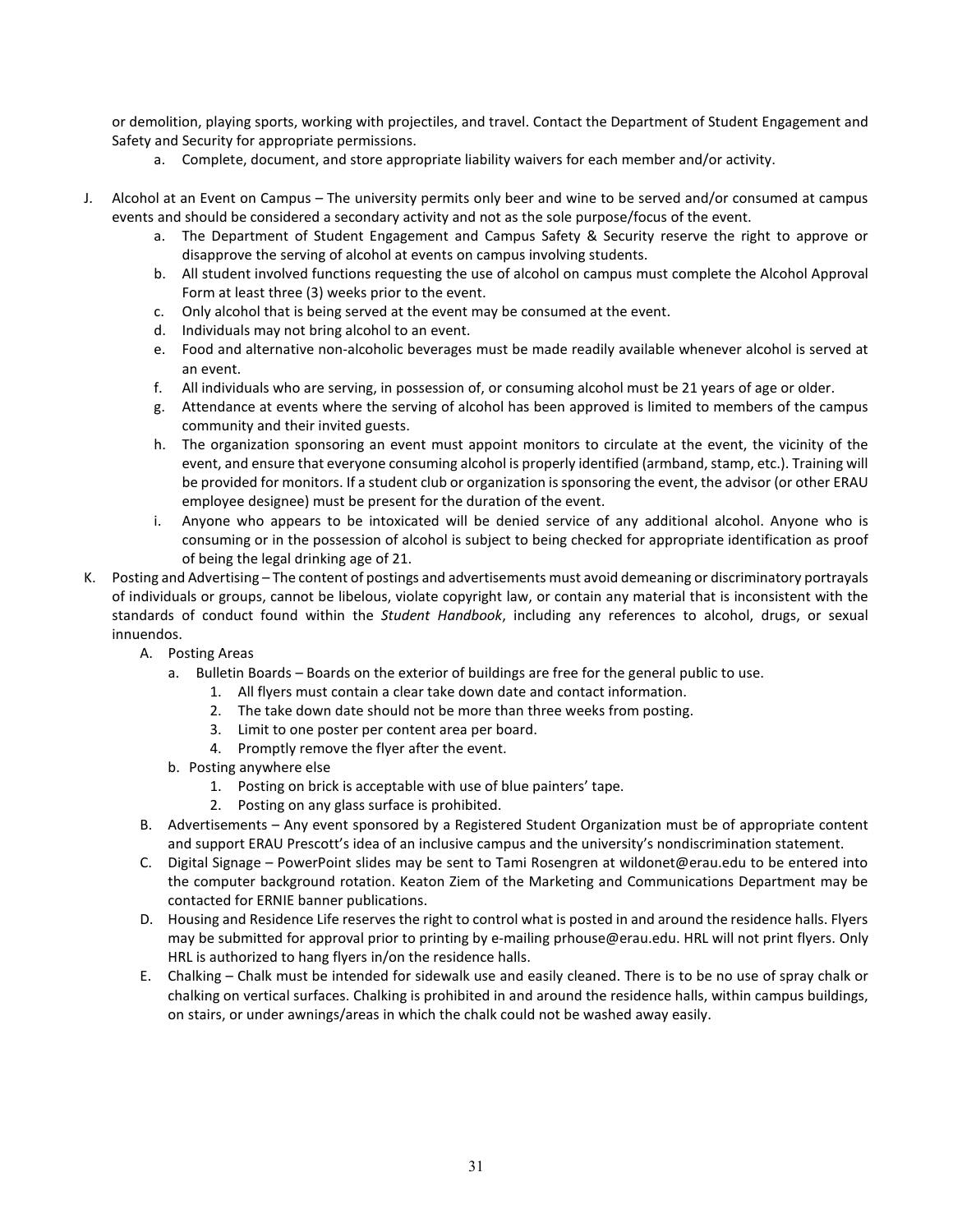## **STUDENT AND ORGANIZATION CONDUCT OUTCOMES AND SANCTIONS**

Outcomes in the conduct process are educational in nature, not punitive. The purpose of outcomes is to promote student/organization reflection on past decisions and to evoke a behavioral change in future decisions. It is important to note that more than one of the sanctions may be imposed for any single violation when deemed appropriate. All conduct outcomes are noted in the Dean of Students Office or other designated offices, and outcomes become part of the student's overall educational file. Outcomes are determined by the severity of the violation, impact of the violation, and any past student or organization conduct issues. Student and organization conduct outcomes, which may be imposed for violations of the Standards of Conduct, may include any of the outcomes and sanctions listed below.

### **Outcomes**

Listed below are possible outcomes to conduct cases. When a student or organization is found RESPONSIBLE in a conduct case, one of the following outcomes will coincide with the university violation. Please note that the conduct process is not a 'step-up' process – meaning, if a student/organization receives a Warning, they would not automatically receive Probation next time they are entered into the conduct process. Each action is heard on its own merit. Prior conduct will be considered when sanctioning, however, the severity of the outcome will depend on the violation of the university policy and the impact to the individual and/or the community.

#### **Written Reprimand**

This outcome consists of minor violation(s) of the Standards of Conduct reflecting an unintentional breach of the Standards of Conduct, or inappropriate conduct that has limited impact on the community safety, personal integrity or honor.

#### **Warning**

This outcome consists of violation(s) of the Standards of Conduct, of conduct reflecting an intentional breach of discipline or inappropriate conduct that has a significant impact on the community, safety, personal integrity or honor. This is the highest outcome before the student's/organization's relationship with the university is in jeopardy.

#### **Probation**

This outcome entails probation for a specified period of time. Students on student conduct probation must meet with the Dean of Students or their designee prior to registering for classes while student organizations must meet with a representative from the Department of Student Engagement as sanctioned throughout the duration of the probationary period. If probation is completed without further violations of the Standards of Conduct, the probationary status may be lifted. Depending on the nature of the conduct, probation may be imposed for the remainder of a student's enrollment at Embry-Riddle. Guidelines for a student's/organization's behavior will be included by the Conduct Officer as conditions of the probation. If a violation of the Standards of Conduct is committed by during a probationary period, action may be instituted which results in suspension or dismissal including removal of the organization.

\*At Probation, students and organizations are no longer considered in "good standing" with the university in regards to conduct. This may mean that if an organization or student employment requires a student to be in "good standing" to participate in leadership roles or employment, a student may no longer be eligible for those positions.

#### **Suspension**

Suspension is the involuntary separation of a student/organization from the university for a specified period of time. Students/organizations who face legal proceedings may also face university conduct action immediately or may be suspended from the university until culmination of the legal proceedings. If suspended as the result of legal proceedings, all university involvement, academic, social and financial, may remain status quo until legal proceedings have been concluded. Students who are suspended must apply for readmission to the university. Readmission after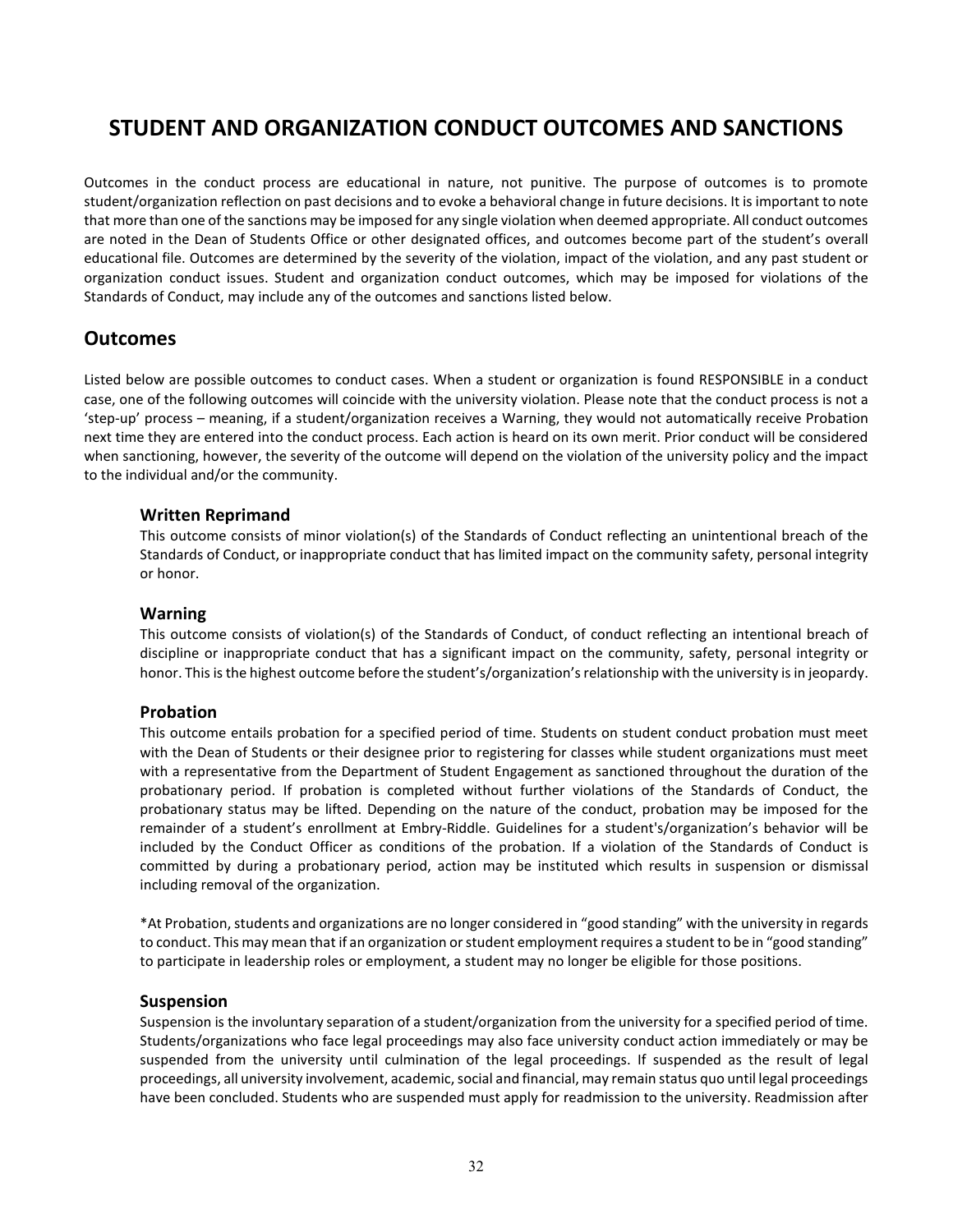suspension may include special conditions or requirements as outlined at the time the student was suspended. Students who are suspended are not permitted on campus without prior approval by the Dean of Students Office or the Department of Safety. Students living in the residence halls who are suspended must move out within 72 hours unless a request is submitted and approved in writing to the Dean of Students.

\*Organizations on conduct suspension must meet with a representative from the Department of Student Engagement prior to reinstatement. If a violation of the Standards of Conduct is committed during a suspension period, action may be instituted which results in extended suspension or dismissal/removal of the organization.

#### **Dismissal**

Dismissal is the involuntary and permanent separation of a student/organization from the university. Students who are dismissed are not permitted on campus without prior approval by the Dean of Students Office or the Department of Campus Safety. Students living in the residence halls who are suspended must move out within 72 hours unless a request is submitted and approved in writing to the Dean of Students.

## **Responsible Action Policy (Former Amnesty Policy)**

This policy only provides amnesty from violations of Embry-Riddle Aeronautical University, Prescott Campus Standards of Conduct. It does not grant amnesty for criminal, civil, or legal consequences for students charged with violations of federal, state, or local law through a legal process. This policy does not provide amnesty from other obligations from entities within the university such as Flight, ROTC, Athletics, and/or student employment.

- A. Students who seek emergency medical attention for themselves or others related to consumption of drugs or alcohol will not be charged with violations of the Embry-Riddle's Standards of Conduct related to that consumption. Educational referrals along with a request to meet with the Associate Dean of Students or designee may be sent to the student following the event. Please note that there are no consequences should a student choose not to attend the requested meeting.
- B. Students who have emergency medical attention called on their behalf will not be charged with violations of the Embry-Riddle's Standards of Conduct related to consumption of alcohol or drugs, or intoxication. Educational referrals along with a request to meet with the Associate Dean of Students or designee may be sent to the student following the event. Please note that there are no consequences should a student choose not to attend the requested meeting.
- C. Embry-Riddle strives to create a community free from harassment, discrimination, and sexual misconduct. The reporting of alleged harassment, discrimination, and sexual misconduct is of great importance to our campus community. To encourage reporting, students reporting alleged harassment, discrimination, and sexual misconduct will not be charged for possession or consumption of alcohol or drugs related to the alleged misconduct.
- D. Student Organizations are required to seek immediate medical assistance for their members or guests when any potential health risk is observed, including medical emergencies related to the use of alcohol and/or drugs. While Student Organizations are not eligible for full amnesty under the Responsible Action Policy, the actions of a Student Organization that seek immediate assistance from appropriate sources will be taken into consideration if the organization finds themselves within the conduct system. Student Organizations that fail to seek immediate medical assistance for members or guests in need of attention will likely be charged with violations of the Standards of Conduct and face dissolution or termination as the outcome of such charges. It is imperative that student organizations seek medical assistance for their members or guests in such an emergency situation.
- E. This Policy applies only to those students who seek emergency medical assistance in connection with an alcohol or drug-related medical emergency and does not apply to individuals experiencing an alcohol or drug-related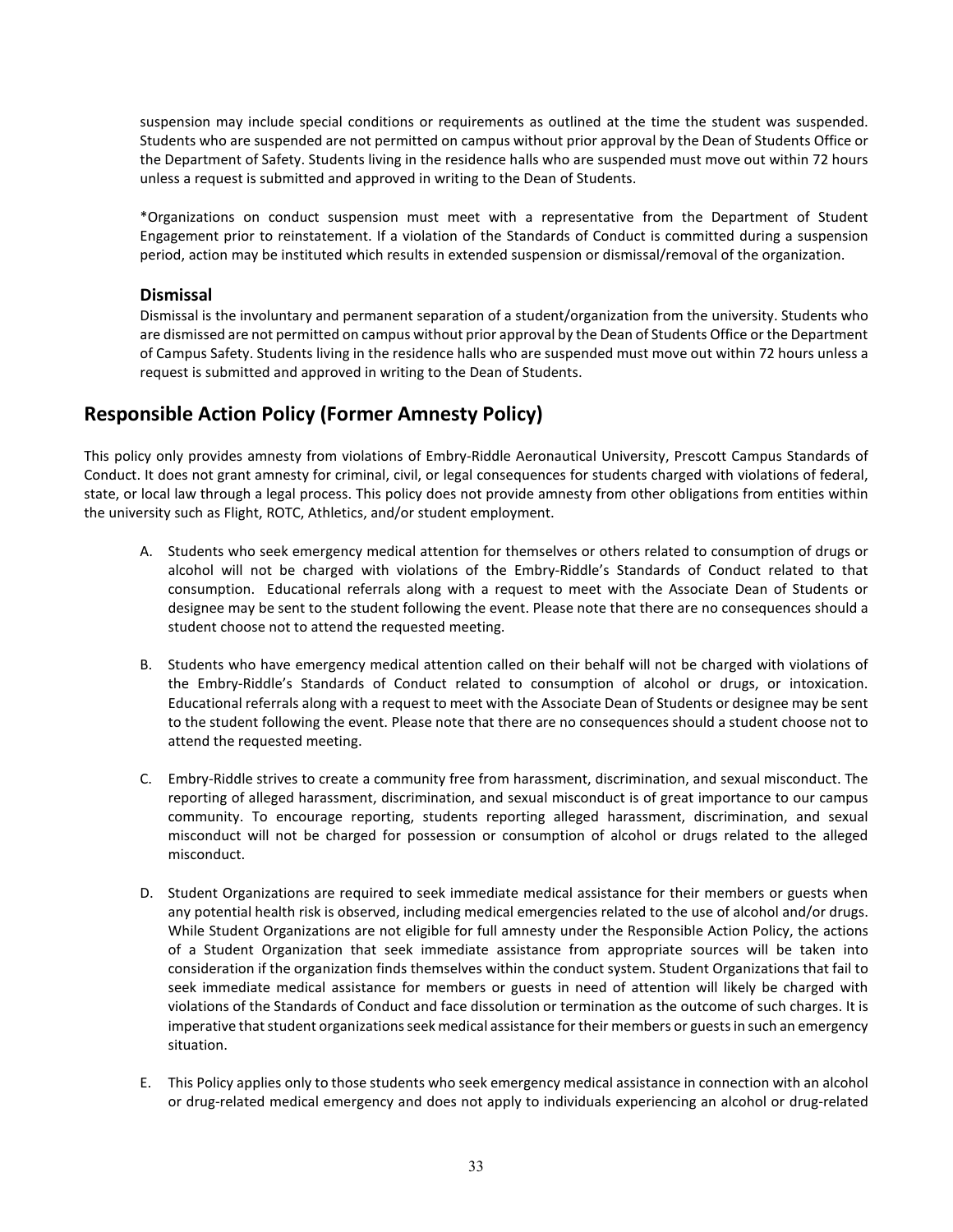medical emergency who are found by university employees or outside agencies. (i.e., Campus Safety, Faculty, administrative staff, residence hall staff including RA's)

- F. Embry-Riddle's Responsible Action Policy is not intended to shield or protect those students or organizations that repeatedly violate the Standards of Conduct. In cases where repeated violations of Embry- Riddle's Standards of Conduct occur, the university reserves the right to take judicial action on a case-by-case basis regardless of the manner in which the incident was reported. Additionally, the university reserves the right to adjudicate any case in which the violations are egregious.
- G. The Dean of Students Office reserves the right to contact any student to discuss an incident whether or not the university's Responsible Action Policy is in effect.

#### **Sanctions**

These are sanctions that may be assigned to an individual or organization. Prior conduct will be considered when sanctioning:

#### **Educational Advisement**

A meeting with a university official to discuss how the students' minor policy infractions, as determined by a university official, impact the student or the community. Educational advisement is considered a pro-active administrative courtesy and is not entered into the official student conduct records and therefore not eligible for appeal.

#### **Loss of Privileges**

Denial of specific privileges including but not limited to the use of certain university resources and participation in university activities for a specified period of time.

#### **Parental Notification**

The university may, at its discretion, notify parents and or guardians/sponsors regarding students in violation of campus alcohol and drug policies without the student's consent. In other circumstances when the university administration believes it is in the best interest of the student, parental notification may be appropriate.

#### **Restitution**

Monetary compensation for loss, damage, or injury.

#### **No Trespass**

Restricts an individual or an organization's ability to enter specific areas or buildings on university-owned, operated, managed property and/or university events.

#### **No Contact Order**

Restricts individuals from forms of contact/interaction, with specified person(s). A No Contact Order may be issued in non-conduct related situations and may not be part of a sanction.

#### **Educational Sanctions**

Customized educational sanctions based on the individual/organization and the circumstances involved. These may include but are not limited to:

- Work assignments
- Service to the university
- Educational projects
- Community volunteer service
- Research reports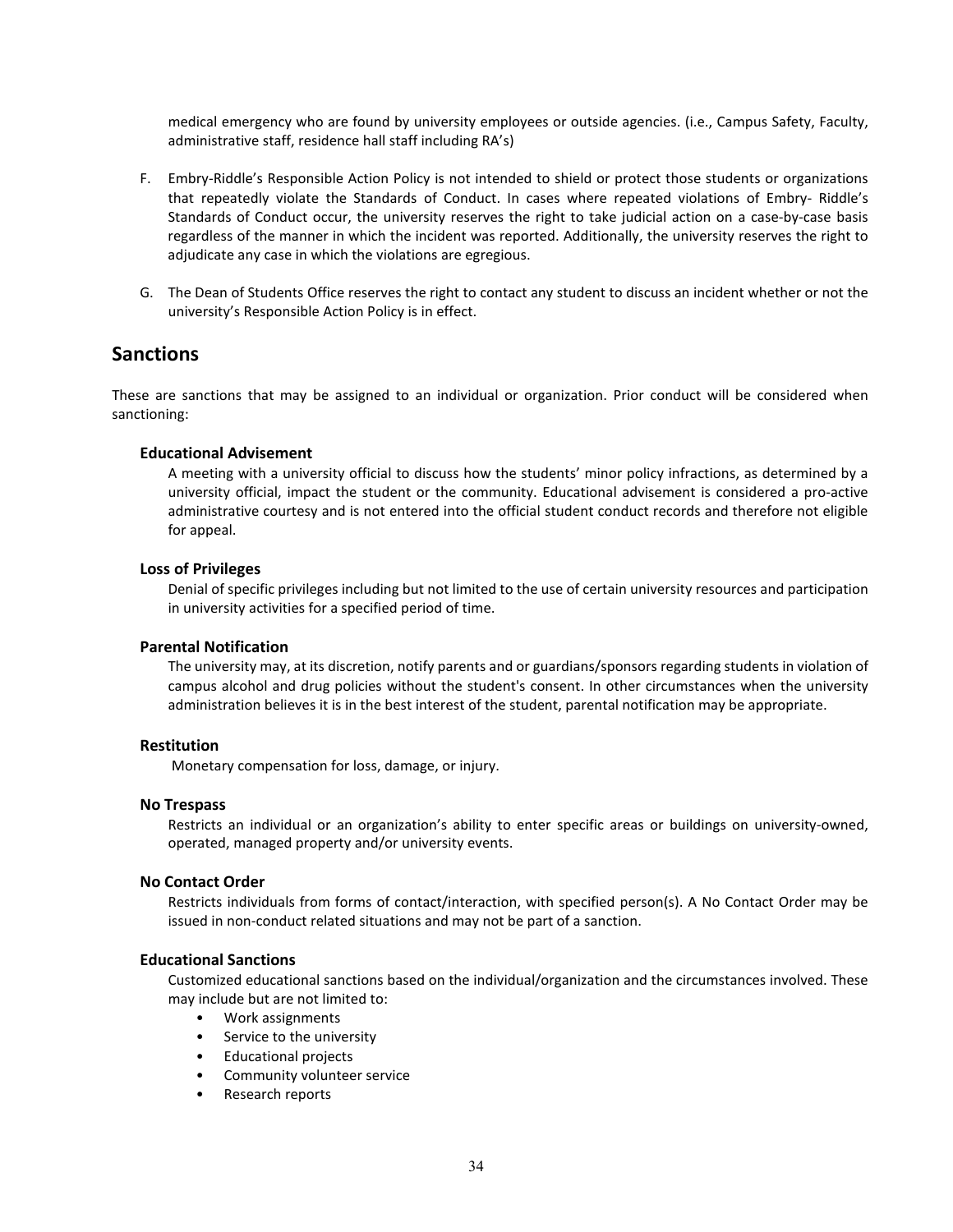- Counseling/mental health evaluation and compliance with recommended treatment plan
- Mediation (provided all parties agree)
- Modules (fees may apply)
- Meetings with administrators, faculty, staff or other officials

#### **Residence Hall Transfer**

Transfer of the student from the residence hall room to another room or housing unit.

#### **Deferred Eviction**

Notice that any additional policy violation may result in immediate eviction from the residence halls. Students who are evicted from the halls due to conduct concerns are still financially responsible for the remainder of their housing contract.

#### **Eviction**

Immediate removal from the residence halls. Students who are evicted from the residence halls are financially responsible for the remainder of their housing contract and must move out of the halls within 72 hours.

#### **Administrative Interim Measures**

Students or organizations who are being investigated for possible violations of the Standards of Conduct may be issued an intermediate action until the adjudication process is complete. Examples of intermediate actions may include, but are not limited to: interim suspension, restriction on participation in University sponsored activities, modifications to class schedules, trespass from particular locations on campus, and no contact orders.

#### **Interim Suspension for Students**

Temporary involuntary separation while a student's actions and/or behaviors are under review, particularly if there is a potential threat to the health and safety of self or others, or a significant disruption of the university community. Students that are under Interim Suspension are not permitted on campus, unless for official business that must be coordinated through Campus Safety at least 24 hours prior to the business. Students who live in the residence halls and are issued Interim Suspension must temporarily vacate immediately and can only come back to their unit with approval/escort from Campus Safety.

#### **Interim Suspension for Organizations**

Temporary involuntary suspension of organization operations while an organization's actions and/or behaviors are under review, particularly if there is a potential threat to the health and safety of self or others, or a significant disruption of the university community. No activities are permitted to be held including meetings without prior approval by the administrator issuing the Interim Suspension.

## **STUDENT RIGHTS AND RESPONSIBILITIES**

*For additional information on students' rights and responsibilities, contact the Dean of Students Office, Building 49, unless otherwise noted.*

#### **Grievance Procedures**

It is the policy of Embry-Riddle Aeronautical University to administer its educational programs in a fair, prompt, equitable, and academically sound manner in accordance with the appropriate regulations and criteria of its governing board, accrediting associations, and federal and state laws and regulations. Students are provided an opportunity to express any complaint, grievance or dispute to be investigated for possible resolution.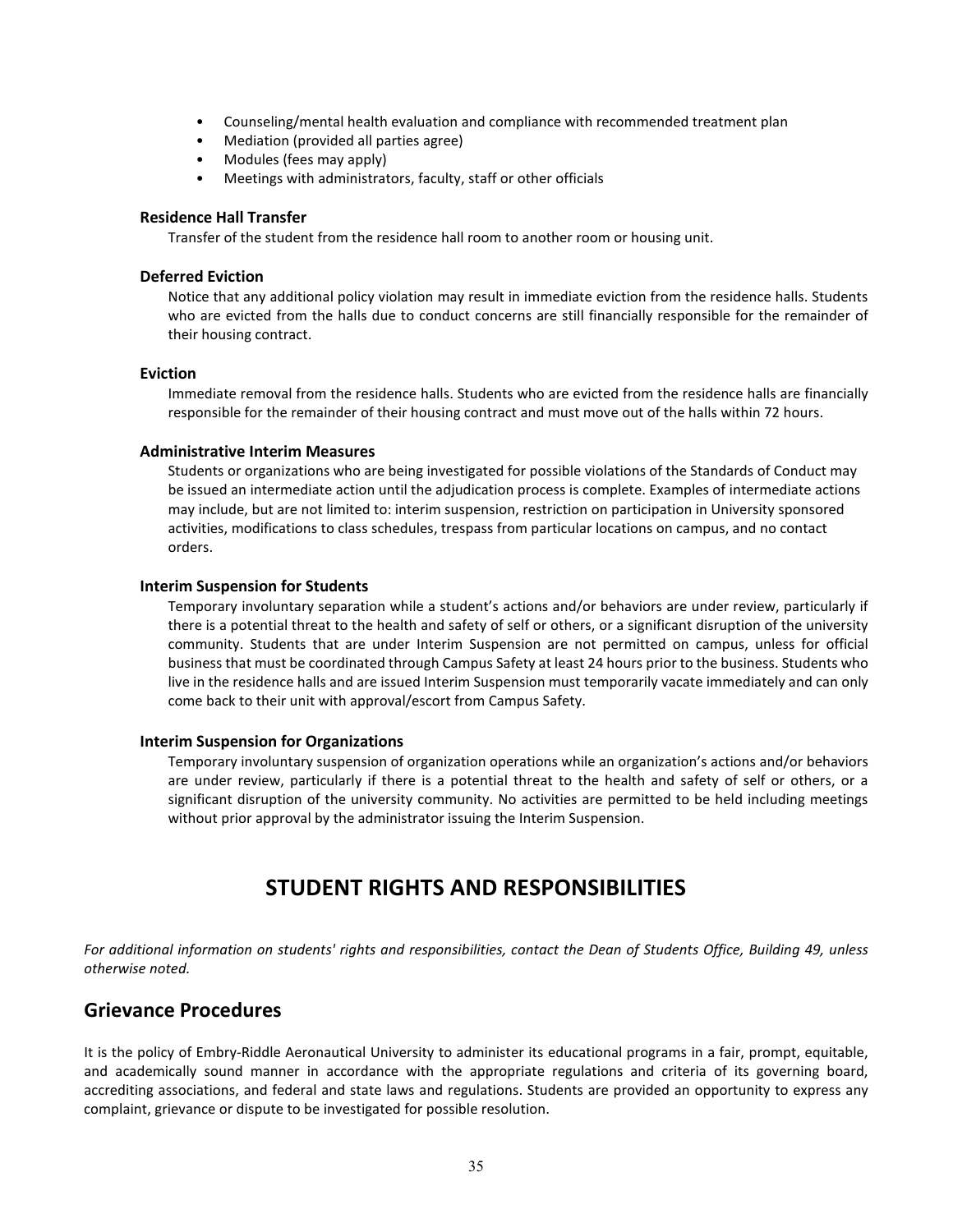The Dean of Students Office will provide advice and guidance to students who present grievances or complaints, whether personal or academically related, including harassment, discrimination, and sexual misconduct. Any grievance involving civil rights equity, harassment, discrimination or sexual misconduct will be referred to the Title IX Office. Appeals concerning previously assigned grades are specifically addressed through the academic administrative procedures, beginning with the course instructor. (See the Grade Appeal Process in the Catalog.) The Dean of Students Office will provide general guidance on the grade appeal process and other academically related issues.

#### **Informal Procedure:**

Students are encouraged to begin by addressing their grievance, directly with the appropriate Embry-Riddle individual or organization. (Note: The exception to this is if the situation involves any matters that be a violation of Title IX Sexual Harassment or University Sexual Misconduct Policy, whether personal or academic. In that circumstance, the student is referred to the Title IX Coordinator for further consultation.) This part of the grievance procedure is considered an "Informal" aspect of the process and is meant to empower the student to confront the source of their concern, as well as minimize the length of time involved in achieving a resolution.

If no agreement is reached, students may choose to addresstheir grievance in writing directly to the next appropriate department head or director with responsibility for the area of concern. Students may seek assistance from the Dean of Students Office to file and process a formal written grievance. Any student at any time may choose to file a formal written grievance with the Dean of Students Office.

#### **Formal Procedure:**

- 1. The Dean of Students or their designee will meet with the student to discuss options.
- 2. Students who wish to file a formal grievance, must provide a written grievance or complaint electronically if possible. Students are encouraged to include details, specific information, and a complete description of the issue of contention.
- 3. The written complaint will be electronically filed in the Conduct Data Management System for record-keeping purposes. If the complaint involves an employee, a copy of the report will be forwarded with High Importance notation to the Department Chair, Director, or College Dean as appropriate, along with a request for review and follow-up. If the complaint involves another student or an organization, the Dean of Students office will forward the report to the appropriate Director or Department for review and follow-up.
- 4. Students will be encouraged to follow up with the Dean of Students Office regarding the status of their grievance and/or to seek guidance regarding any phase of the process.
- 5. The Dean of Students Office will keep a record of all correspondence regarding student grievance cases, up to and including resolution, for a minimum of seven (7) years following final disposition.
- Depending on the type of grievance, the Dean of Students office may be required to report the complaint to the Title IX office, may refer to Human Resources, or may refer to the Student and Organizations Conduct Process for processing.

When appropriate, the Dean of Students Office and the Title IX Office offers informal mediation services for dispute resolution. Mediation may take place in lieu of any conduct proceedings, but requires understanding on the part of both parties that the process and the outcome are informal. At any time, either party may decide to stop the mediation process and elect to move forward with a formal conduct process as discussed above.

#### **Right to Pursue Disciplinary Action While Legal Action is Pending**

In addition to any criminal or civil actions, which may be pending or in process, the university reserves the right to pursue separate disciplinary action while legal action may be pending.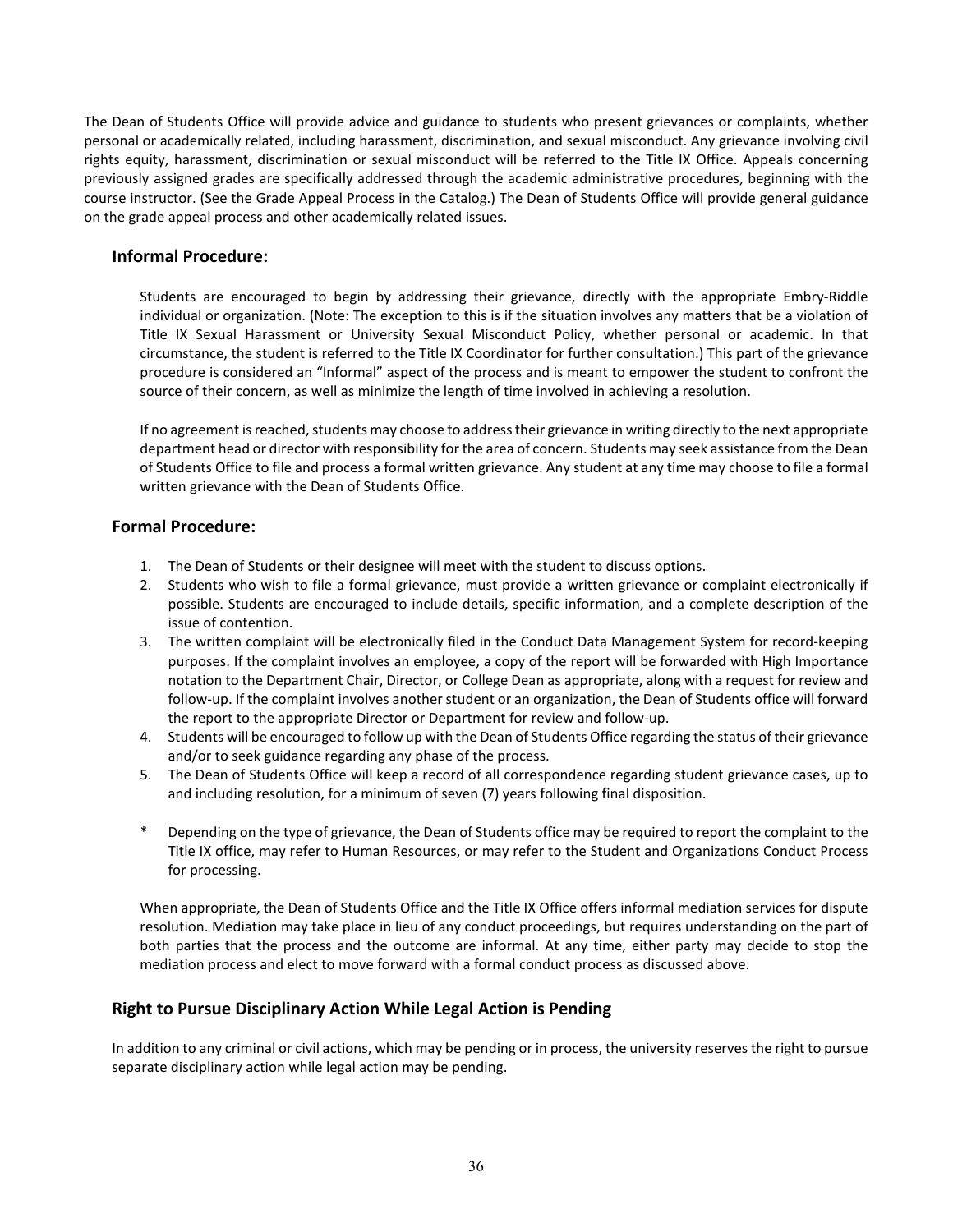## **Notification of Student Rights under FERPA**

The Family Educational Rights and Privacy Act (FERPA) grants students certain rights with respect to their education records. These include:

- The right to inspect and review the student's education records within 45 days of the day that the university receives a written request for access. Students should submit to the Registrar, college dean, Dean of Students or other appropriate official written requests that identify the records they wish to inspect. The university official will arrange for access and notify the student of the time and place where the records may be inspected. If the records are not maintained by the university, the official to whom the request was submitted shall advise the student of the correct individual or location where their records may be obtained.
- The right to request the amendment of the student's education records believed to be inaccurate or misleading. Students may ask the university to amend a record that they believe is inaccurate or misleading. They should write to the university official responsible for the record, clearly identify the part of the record they want changed, and specify why it is inaccurate or misleading. If the university decides not to amend the record as requested by the student, the university will notify the student of the decision and advise the student of his or her right to a hearing regarding the request for amendment. Additional information regarding the hearing procedures will be provided to the student at the time hearing notification is given.
- The right to consent to disclosures of personally identifiable information contained in the student's education records, except to the extent that FERPA authorizes disclosure without consent. One exception which permits disclosure without consent is disclosure to school officials with legitimate educational interests. A school official is a person employed by the university in an administrative, supervisory, academic, research or support staff position (including law enforcement, unit personnel and health staff); a person or company with whom the university has contracted (such as an attorney, auditor, or collection agent); a person serving on the Board of Trustees; or a student serving on an official committee, such as a disciplinary or grievance committee, or assisting another school official in performing their tasks. A school official has a legitimate educational interest if the official needs to review an education record in order to fulfill their professional responsibility. Upon request, the university may disclose education records without consent to officials of another school in which a student seeks or intends to enroll.
- The right to file a complaint with the U.S. Department of Education concerning alleged failures to comply with the requirements of FERPA. The address of the Family Policy Compliance Office that administers FERPA is:

Family Policy Compliance Office U.S. Department of Education 400 Maryland Avenue, SW Washington, DC 20202-4605

• The right of access to your official records in accordance with the Family Educational Rights and Privacy Act (FERPA), also known as the Buckley Amendment. This act provides that the university may release "directory information" unless you have informed the Office of the Registrar that you do not want this information released. For Directory Information please see information below at "Privacy of Student Records." Other information, including grades, financial, flight, and discipline records, are considered confidential, and may only be released with the signed permission of the student. This means that this information will not be sent to or discussed with the parents without the student's written permission.

Exceptions include: If the student is proven to be a dependent of the parent, as defined by the IRS, information may be released to the parent without the student's consent. In accordance with this statute, Embry-Riddle reserves the right to disclose to parents and legal guardians of students under the age of 21, without the student's consent, information regarding the student's violation of any federal, state, or local law, or any rule or policy of the institution governing the use or possession of alcohol or a prescription or non-prescription drug.

You may give access of your student account to someone by: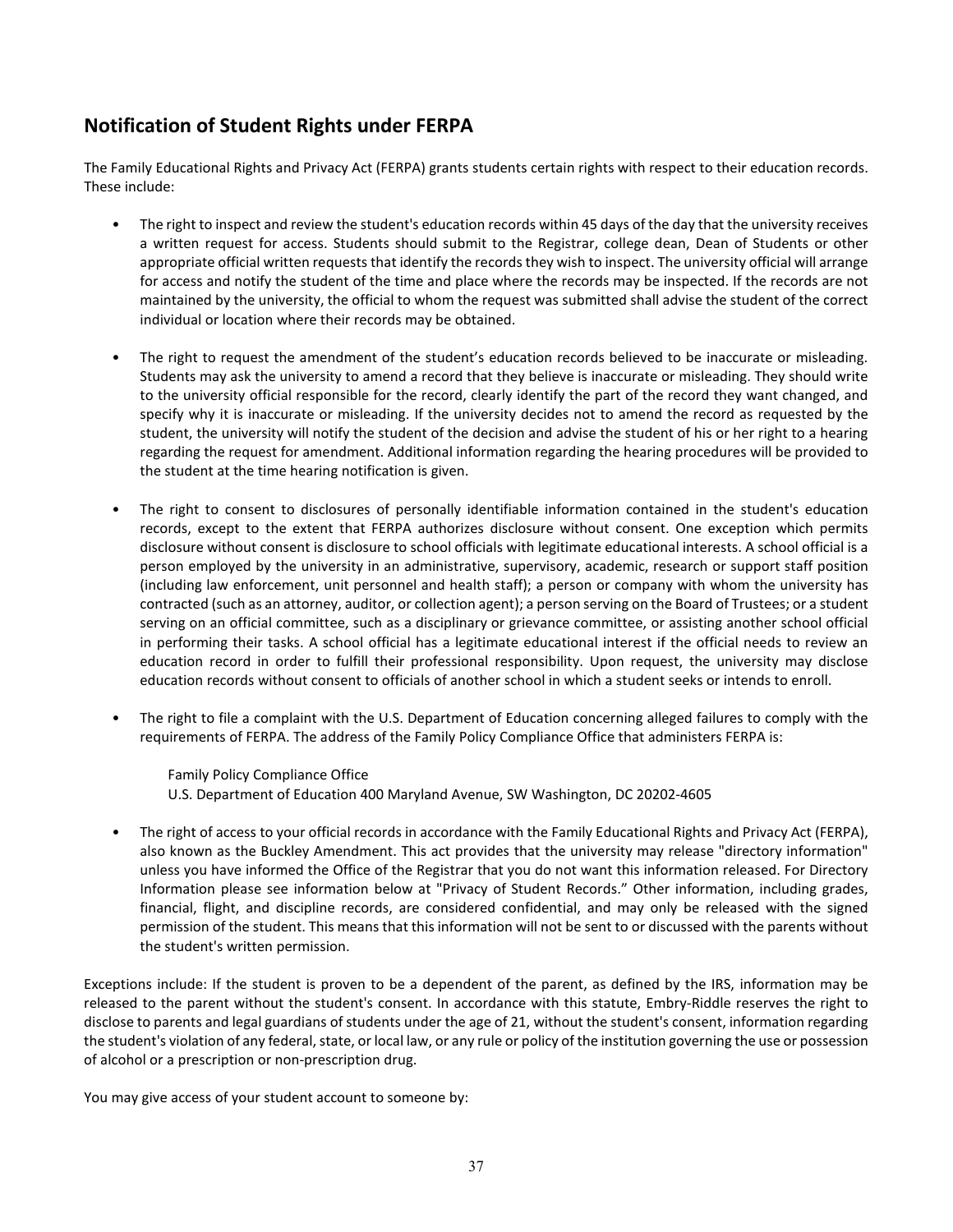- Logging into ERNIE. On the ERNIE homepage click into the CS Student Center. Scroll down on the Homepage to Personal Information Section. Click the AUXILIARY ACCESS link (Left side). Read and Accept the Terms and Conditions. From the Auxiliary Access page click the ADD Button. From this page complete the following:
	- o Create AUX USER NAME
	- o Insert Relationship
	- o Create New Password, and CONFIRM it (at least 8-digits)
	- o Create Pin (at least 4-digits)
	- o Check the ADD/REMOVE Access box, Then, Enter AUX User Email, click OKAY button. AUX User will be sent an E-mail, and can access Student Information Save.

#### **Privacy Information**

The Family Educational Rights and Privacy Act of 1974 (FERPA) is a federal law designed to protect the privacy of and limit access to student educational records. FERPA grants to students certain rights, privileges and protections relative to the identifiable information contained within their educational records maintained by the university. Specifically:

- Students have some control over the disclosure of information. A student's educational records (with the exception of directory information) will be released to third parties outside the university only with the consent of the student.
- Students have the right to inspect, review and request amendment of their educational records.
- Students have the right to challenge information contained within their educational records.
- Students have the right to file a complaint with the U.S. Department of Education if they believe their rights under FERPA are violated.

Educational records covered by FERPA include grades, housing information, financial status, results of disciplinary proceedings, etc. FERPA does not apply to Medical, Disability and Counseling records, which are confidential and protected.

FERPA permits the release of directory-type information to third parties outside the institution without written consent. Students may file a Request for Non- disclosure of Student Directory Information, meaning no information, including directory information, will be released, except as required by law. This means that the university cannot verify enrollment and degrees earned requests from potential employers or insurance companies. Requests from the student for Enrollment Verifications or Transcripts may be honored regardless of the hold with verified student authorization. Requests for non-disclosure remain in effect even after graduation and may be rescinded with a verified signature. For students who have rescinded their nondisclosure and left the university, it can only be reinstated if the individual re-enrolls. Directory information includes:

- Name
- ERAU e-mail or box address
- Campus, school, or college attended
- Course of study and areas of specialization
- Dates admitted, attended, and graduated
- Enrollment and class status (freshman, senior, full-time, part-time, etc.)
- Degrees sought or earned and dates received or anticipated
- Awards, honors, and special programs or recognitions
- For student athletes and scholarship recipients, the ERAU ID photograph

The following is also included as Directory Information, but is only released for compelling reasons and only with advance approval of the Registrar, Dean of Students or their designee:

- Permanent or local mailing addresses and telephone numbers
- Non-ERAU email addresses or account information
- Date of birth
- Factual disciplinary history, including the results of disciplinary processes or the fact that action was pending at the time of withdrawal
- Information from public sources

Directory information cannot include a student's identification number or social security number, race, ethnicity, nationality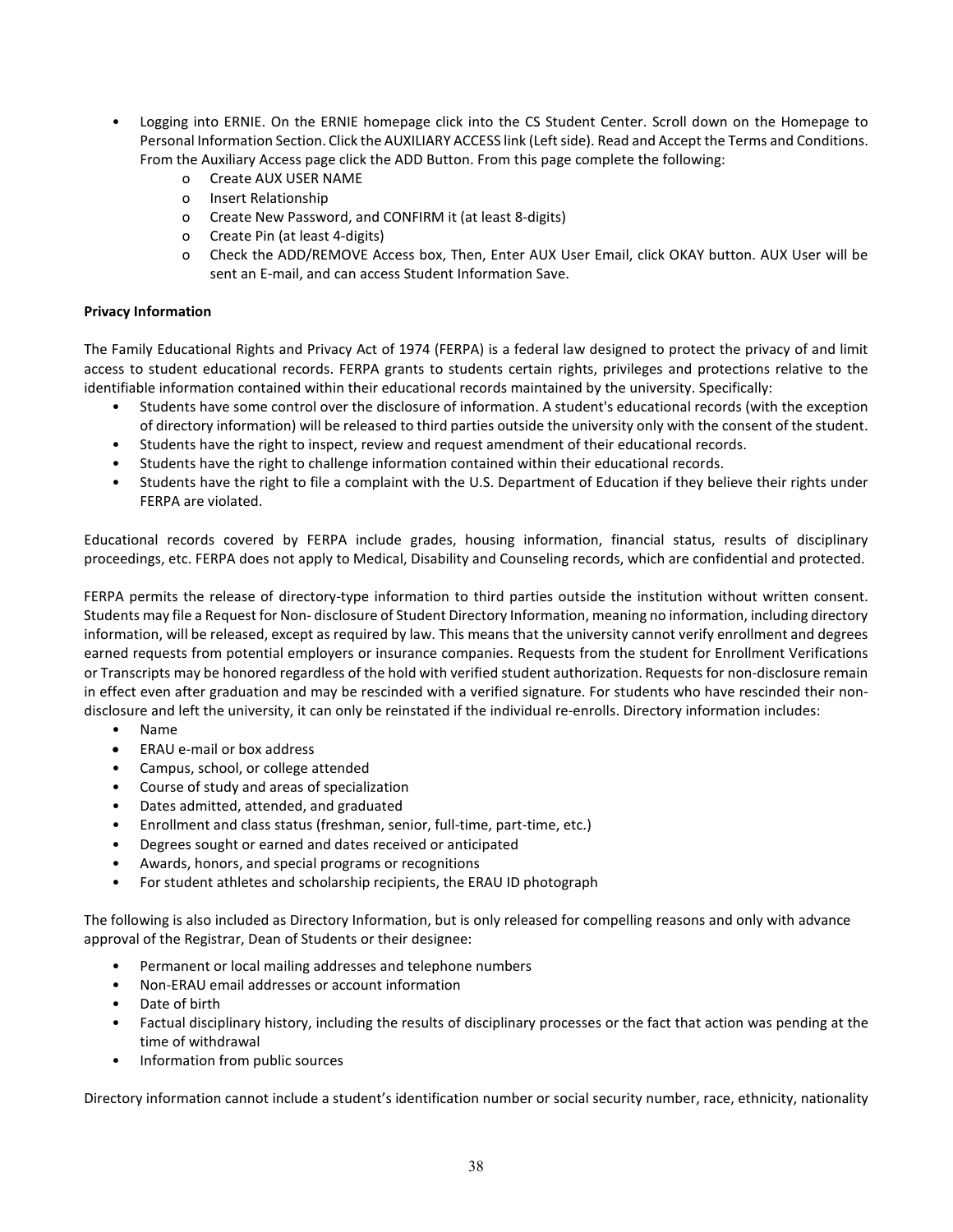or gender.

#### **To Request Non-Disclosure of Directory Information**

The Non-Disclosure of Directory Information form must be completed and presented to university personnel along with a photo ID. Unless notarized, the form should be signed in the presence of university personnel after identification has been verified.

Non-directory information contained within a student's educational record may include grades, GPA, disciplinary proceedings, and social security and student numbers. Disclosure of non-directory, personally identifiable information requires student consent. This means that the university must withhold such information from parents and others, who believe their relationship with the student entitles them to have the information (even on occasions when the student prefers the information be released), if consent for release is not given.

Consent for release is not required for disclosure:

- to school officials, including the National Student Clearinghouse, with legitimate educational interests;
- to state, federal and local authorities conducting audits, evaluations or enforcement of education programs, or to organizations working on their behalf;
- to accrediting organizations;
- in connection with financial aid;
- to parents of a dependent child when the most recent tax return is provided;
- in compliance with a lawfully issued subpoena;
- in a health or safety emergency

If you are a current student, you may review the training for granting auxiliary access inside ERNIE (Embry-Riddle's Intranet portal). Students may grant Auxiliary Access to non-directory records through Campus Solutions in their Student Self Service Center. Under FERPA, the university cannot release non- directory information if it has not been given permission to do so, unless under the circumstances listed above. The university is able to release non-directory information only when the student has granted access via Auxiliary Access. FERPA forbids requiring students to give such permission. Once Auxiliary Access has been granted, the university will be able to disclose non-directory information and respond to inquiries from the student designated individuals. Students may revise their designations for disclosure at any time through Auxiliary Access in Campus Solutions.

## **ALCOHOL AND DRUG ASSISTANCE PROGRAM**

Embry-Riddle Aeronautical University is providing alcohol and drug awareness and prevention information to our students and employees using guidelines established by the Drug-Free Schools and Communities Act. Students and employees who violate policies are subject to all of the potential sanctions by the University that are listed below in addition to applicable federal, state, and local laws and criminal sanctions.

#### **Student Policies on Alcohol and Illegal Drugs**

These policies apply to all students who are registered at Embry-Riddle Aeronautical University for at least one course for any type of credit, except for continuing education units. Students who hold part-time jobs within the institution are covered by both student and employee policies. These policies apply to all on-campus and off-campus activities that are considered to be sponsored by the institution. If the institution recognizes a student organization (including registered student organizations, fraternities and sororities, nationally-affiliated professional societies, etc.), then the activities of the organization are to be considered activities of the institution. Students are required to abide by all of the Standards of Conduct as outlined in this Handbook, even if off campus.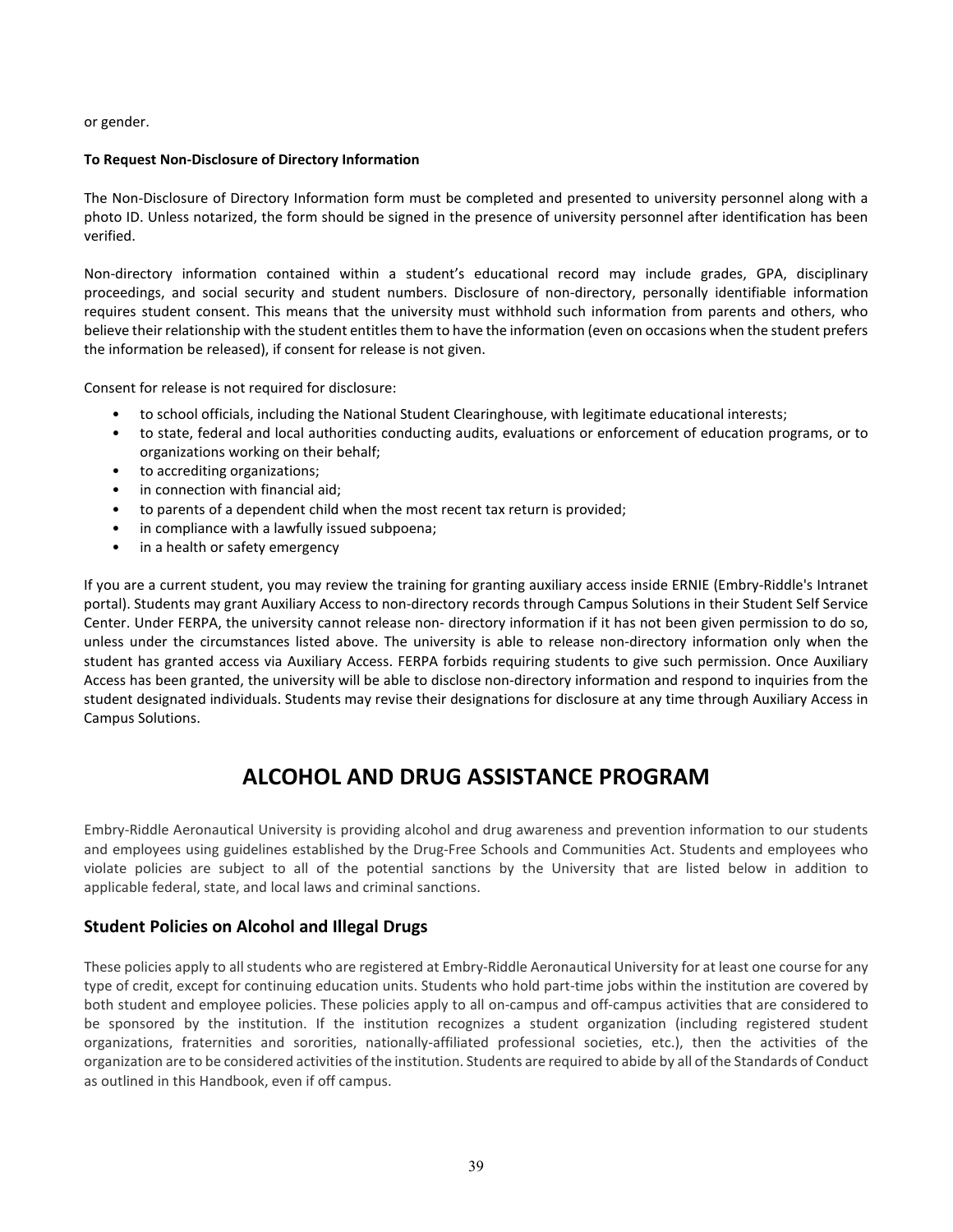**Drug/Alcohol Policies for All Students**: The Standards of Conduct outlined in this Student Handbook include drug and alcohol policies that apply to all students and registered student organizations. These include policies related to Drugs (Section II.8), Alcohol (Section II.9), and Tobacco (Section II.10).

**Residence Halls Policies**: Additional policies related to the use of alcohol in the residence halls are described in the section, "University Managed Housing Policies," Section III.A – Alcohol.

**Event Policies:** Policies related to the provision and/or use of alcohol at campus events are described in the section, "Event Policies," Section V.J – "Alcohol at an Event On-Campus."

Information on the student conduct process and potential sanctions for students and/or student organizations found to be in violation of any of these policies is in the section, "Student and Recognized Organization Conduct" in this Handbook.

Please also review the University's **APPM 8.6.1 - [Substance Abuse Policy](http://appm.erau.edu/section-8/8-6-1/index.html)** for more information.

With regard to mandatory drug and alcohol testing, the University reserves the right to make any appropriate management decisions, including but not limited to a decision to impose disciplinary action based upon the results of drug or alcohol testing. For more information, please review **APPM 8.6.2 - [Mandatory Drug and Alcohol Testing Policy](https://myerauedu.sharepoint.com/teams/APPM/section-8/Pages/8-6-2-policy.aspx)**.

Embry-Riddle Aeronautical University's mission encompasses a set of core values that are intended to create a respectful, diverse, and intellectually vibrant community. In choosing to be a member of our community, our expectation is that you act and make choices that help facilitate and enhance this mission. The University's alcohol and illegal substances policies support this vision of creating a community of educated and responsible individuals. Because your choices impact your life as well as the lives of others, we expect you to act in a manner that reflects an intrinsic desire to reach your full potential. We hope you will strive to be a productive citizen within and beyond the campus community.

The primary concern of the University is the health and safety of all members of the Embry-Riddle campus community. We hope to make the University policies clear, readily understood, consistent, and equally applicable to all students. All members of the campus community should be mindful of their responsibility to assist others in need of help because of a problem related to drugs or alcohol. If students choose to drink, they are expected to drink responsibly.

The University prohibits the unlawful possession, use, or distribution of illegal drugs and alcohol by students and employees. Any employee or student who violates any University alcohol and/or drug policy is subject to both institutional sanctions (described later in this section) and criminal sanctions as provided by federal, state, and local law.

#### **Legal Sanctions**

Arizona and Florida state law prohibits the possession of alcoholic beverages by persons under age 21. Punishments by state may vary.

In Arizona, it is a class 1 misdemeanor for a person under the legal drinking age (21 years of age) to buy, receive, or have in the person's possession or to consume spirituous liquor (Arizona State Statute 4-244). It is a class 1 misdemeanor for any person to sell, furnish, dispose of or give or cause to be sold, furnished, disposed of or given, to a person under the legal drinking age (21 years of age) any spirituous liquor. Alcohol violations that qualify as a class 1 misdemeanor are punishable by up to six months in jail, can include a hefty fine, may involve probation, or a combination of these.

In Florida, the first offense is punishable by a definite term of imprisonment not exceeding 60 days and/or a \$500, and for a subsequent offense by a definite term of imprisonment not exceeding one year and a fine of \$1,000. It is similarly prohibited and punishable to distribute alcohol to minors.

Depending on the location of the alcohol violation, other state statutes may apply.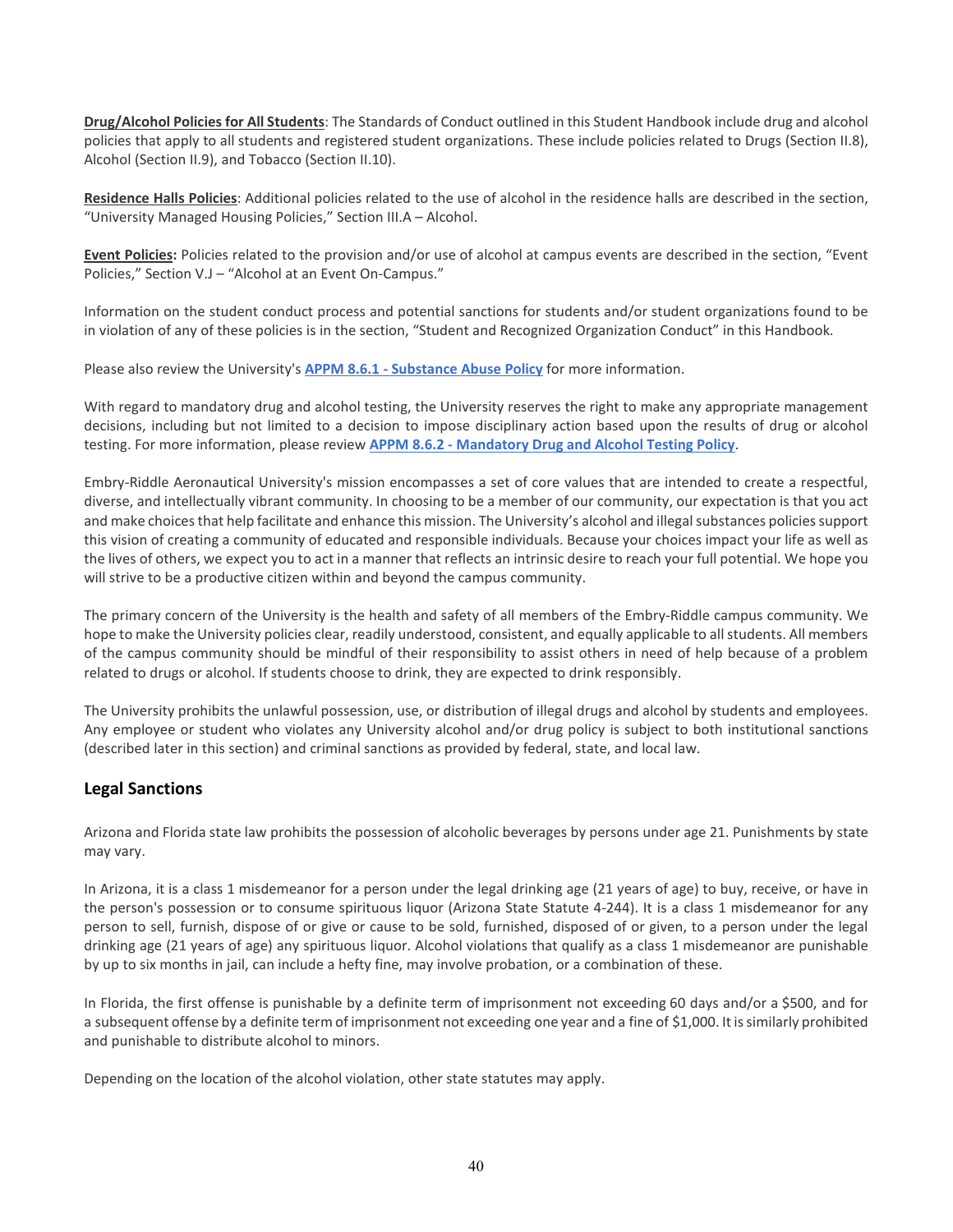In Arizona, state law says a person shall not knowingly possess or use a narcotic drug; possess a narcotic drug for sale; possess equipment or chemicals for the purpose of manufacturing a narcotic drug; manufacture a narcotic drug; administer a narcotic drug to another person; obtain or procure the administration of a narcotic drug by fraud, deceit, or misrepresentation; or transport for sale, import into this state, offer to transport for sale or import a narcotic drug. Arizona statute 13-3408 violations include a class 4 felony to a class 2 felony with a range of up to 15 years imprisonment. Additionally, a fine of not less than \$2,000 or three times the value of the narcotic drugs involved, whichever is greater (up to statutory maximum under 13-3408, Arizona Statutes).

Florida state law makes it a crime for any person to possess or distribute illicit drugs (controlled substances as described in Section 893.03, Florida Statutes) under Section 893.13, Florida Statutes. Law provides certain limited exceptions. The crimes range from second-degree misdemeanors (up to 60 days imprisonment and up to a \$500 fine) to first-degree felonies (up to 30 years imprisonment and up to \$10,000 fine). Trafficking (distributing specified large quantities of various controlled substances under Section 893.03, Florida Statutes) under Section 893.135, Florida Statutes is punishable, depending on the particular illicit drug, quantity involved and location, by a minimum term of imprisonment of 3 to 30 years and a fine of \$25,000 to \$500,000.

Depending on the location of the illegal substance violation, other state penal codes and local ordinances may apply. **Refer to official state regulations and statutes for specific guidelines and penalties relating to drug and alcohol violations.**

Federal trafficking penalties for first offenses, depending upon the illicit drug involved, range from not more than 1 year imprisonment and a fine of not more than \$100,000 for an individual to 40 years to life imprisonment and a fine of not more than \$200,000 for an individual to not less than life imprisonment and a fine of not more than \$8 million for an individual.

#### **Health Risks of Alcohol and Drugs**

There are many potential health risks associated with the use of illegal drugs and the abuse of alcohol. Alcohol consumption causes a number of marked changes in behavior. Even low doses significantly impair the judgment and coordination required to drive a car safely, increasing the likelihood of accidents. Moderate doses of alcohol also increase the incidences of a variety of aggressive acts such as violence, sexual misconduct, and drunk driving. Moderate to high doses of alcohol can cause marked impairment in higher mental functions, severely altering a person's ability to learn and remember information. Heavy use may cause chronic depression and suicide and is associated with the abuse of other drugs. Very high doses cause respiratory depression and death. If combined with other depressants of the central nervous system, much lower doses of alcohol will produce the effects described. The use of even small amounts of alcohol by pregnant women can damage their fetus.

Long-term heavy alcohol use can cause digestive disorders, cirrhosis of the liver, circulatory system disorders, and impairment of the central nervous system, all of which may lead to death. Repeated use of alcohol can lead to dependence, particularly in persons with one or more parents or grandparents who were problem drinkers. At least 15-20% of heavy users will eventually become problem drinkers or alcoholics if they continue drinking. Sudden cessation of alcohol intake is likely to produce withdrawal symptoms, including severe anxiety, tremors, hallucinations, and convulsions, which can be life threatening.

Abuse of all drugs is health threatening. Examples of how drugs may affect your system include:

- Impairment of short-term memory and comprehension and ability to perform tasks requiring concentration, lung damage, paranoia, and possible psychosis
- Nervous system disorders with possible death as the result of an overdose
- Liver damage
- Dependence and addiction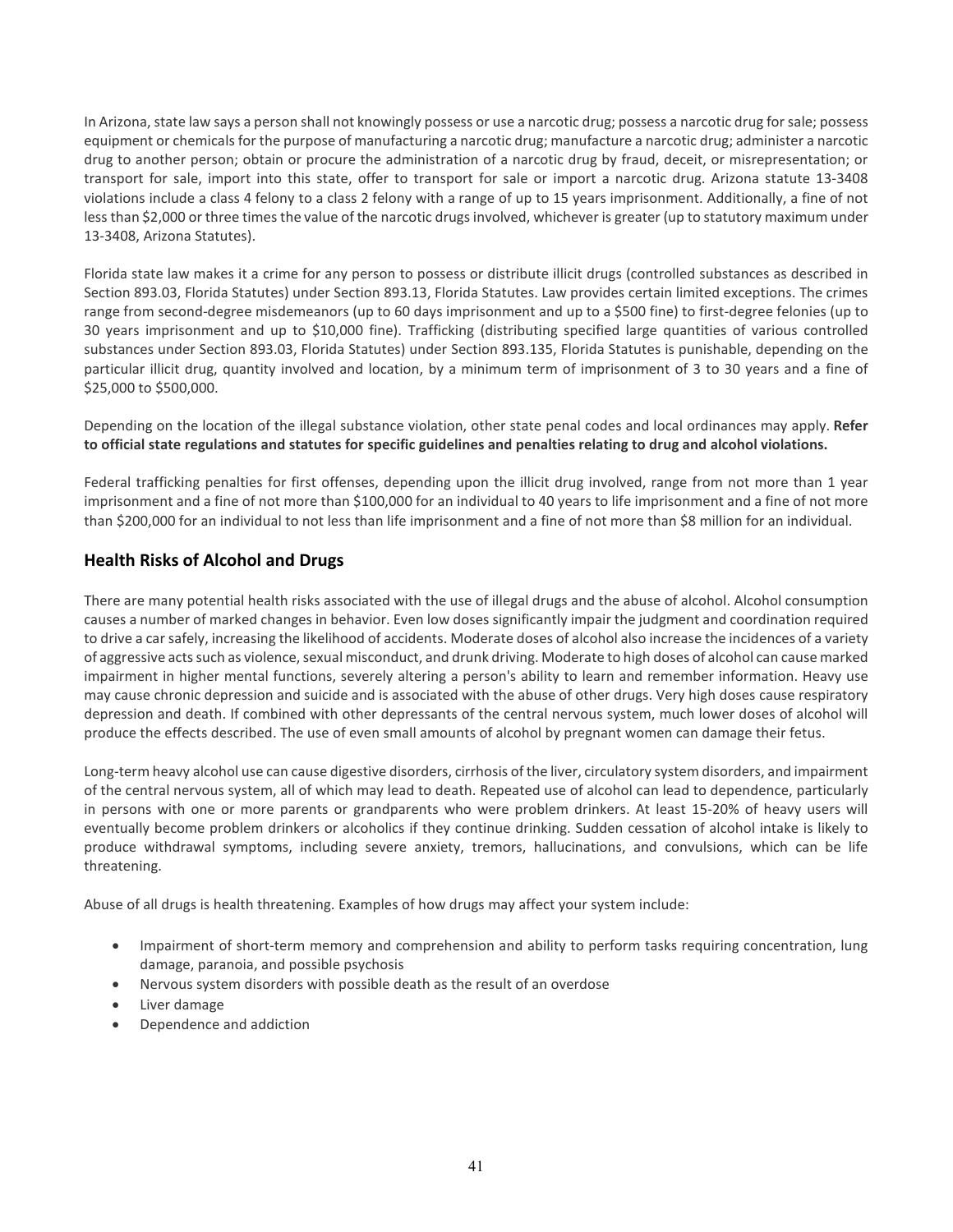#### **Available Support, Resources, and Treatment**

Embry-Riddle provides support to students seeking help in dealing with drug or alcohol issues. Counseling Services provides substance abuse screenings. The severity of the substance use will determine whether counseling services are provided on campus or if the student may be referred to an addiction specialist in the community. Additionally, students may elect, or be required, as a student conduct sanction, to take part in an alcohol education program.

#### **Campus Resources:**

- Campus Safety and Security (928) 777-3312
- Dean of Students Office (928) 777-3879
- Counseling Services (928) 777-3312
- Wellness Center (928) 777-6653
- Housing & Residence Life (928) 777-3744

#### **Community Resources:**

- Alcoholics Anonymous, **[www.aa.org](http://www.aa.org/pages/en_US)**
- Narcotics Anonymous, (818) 773-9999 or **[www.na.org](http://www.na.org/)**

#### **Sanctions for Violations**

All Embry-Riddle, Prescott students are expected to review the policies and procedures described in this Student Handbook. Outcomes and sanctions for individual students and/or student organizations found to be in violation of any of the policies found within this Handbook include the following:

- Written reprimand
- Warning
- **Probation**
- Suspension from the University, and/or
- Expulsion from the University

Depending on the violation, additional sanctions for individual students and/or organizations as outlined in this Handbook could include: educational advisement, loss of privileges, parental notification, restitution, no trespass order, no contact order, educational sanction, residence hall transfer, deferred eviction from the residence halls, eviction from the residence halls, interim suspension (, and/or additional administrative measures.

Any suspicion of drug use should be reported immediately to Campus Safety and Security. Withholding knowledge constitutes responsibility and involvement in the incident.

Depending on the location of the violation, additional state statues may apply.

Disruptive or destructive behavior associated with, or as a consequence of, drinking is not an acceptable form of conduct. Being under the influence of alcohol does not excuse students and student organizations from negative behaviors and/or violations of the Standards of Conduct as published in this Handbook.

**As a reminder, any student who violates the University's alcohol and drug policies is subject to both institutional student conduct proceedings and sanctions and criminal sanctions provided by federal, state, and local law.**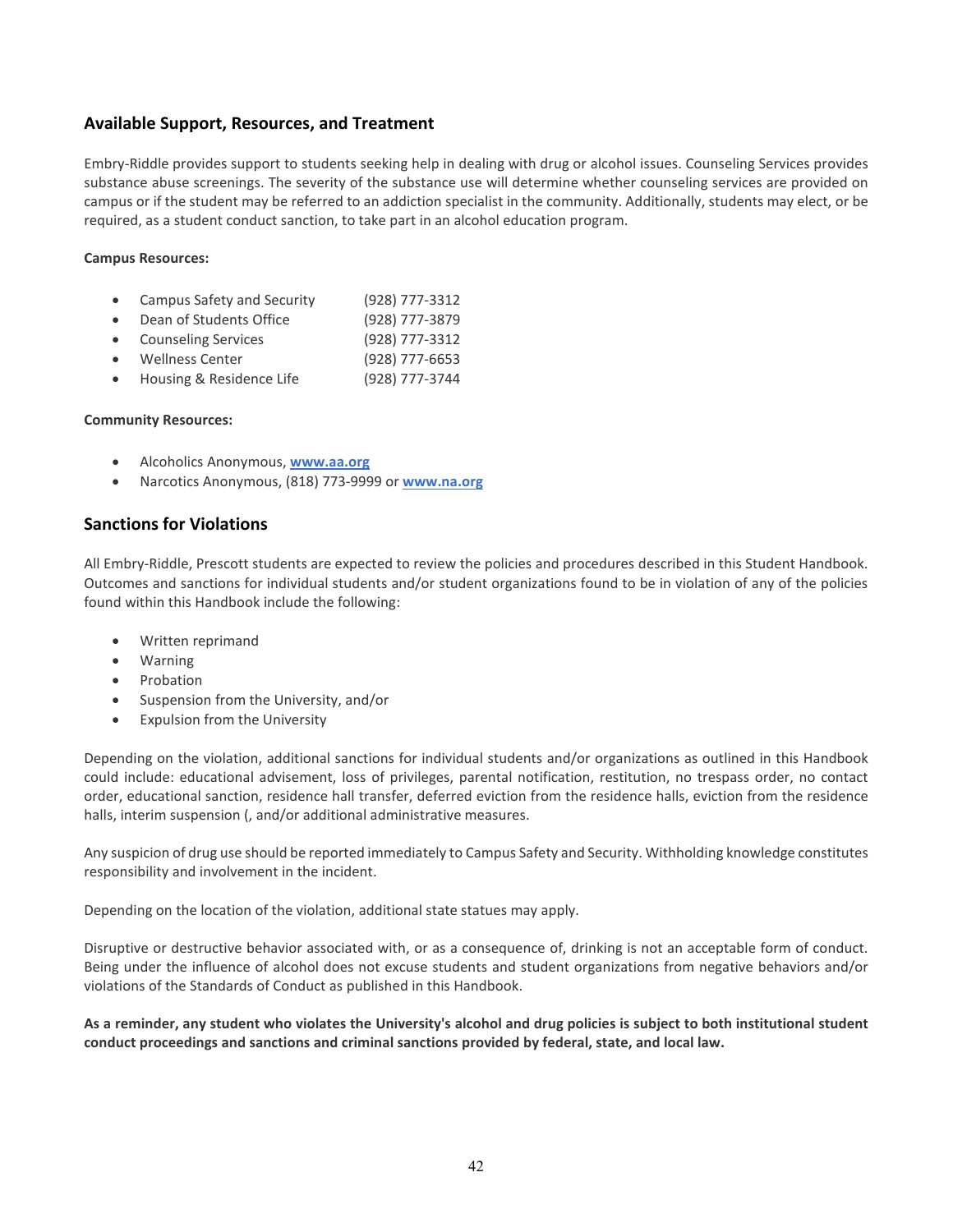## **OTHER CAMPUS AND UNIVERSITY POLICIES**

The university is governed by policies and procedures designed to protect the interests of our students and to provide a highquality educational experience. It is the responsibility of students to be informed of all policies and procedures required for continued attendance at the university. Furthermore, as a responsible member of the Embry-Riddle community, students, faculty and staff should adhere to all policies, and help hold each other accountable as well.

## **Academic Integrity/Conduct**

Embry-Riddle is committed to maintaining and upholding academic integrity. This includes carrying out one's own course of study within the parameters set by one's instructors, by academic administrators, and by university values. It includes avoiding cheating and plagiarism; maintaining the quest for excellence in study, written assignments, and other academic tasks; and reinforcing honesty and rigor in all one's academic behavior. All students, faculty, and staff have obligations to reinforce the above and take corrective action when necessary. To report issues of academic integrity, contact (in appropriate order); the course Professor, the academic Department Chair and/or the Dean of the College. For more information about academic integrity, please refer to the academic catalog and your course syllabi.

## **Academic Suspensions/Dismissals**

Students will be required to vacate university housing within 48 hours and all ERAU services will be terminated (Wellness Center, Counseling Services, gym access etc.) after the official notification has been sent to the students ERAU e- mail account and any active housing contract will be terminated. If the student intends to appeal the suspended or dismissed decision, the appeal must be sent to the appropriate College Dean within four (4) business days of the official notification from the university. The Dean of your College will render a decision within (4) business days of receiving the appeal. A notification of the appeal request must be submitted to Housing and Residence Life in order to remain in housing during the appeal process. If an appeal is submitted, the student's housing contract will be extended and services will be reinstated until a final decision has been determined. Once a final decision has been determined, proof of reinstatement as a student must be shown to Housing and Residence Life in order to remain an active residential student. If reinstatement is not granted, students will be required to vacate university housing within 48 hours and all ERAU services will be terminated (Wellness Center, Counseling Services, gym access etc.) after the appeal decision has been sent to the students ERAU e-mail account.

## **Bulletin Board Policy**

Campus Bulletin Boards are intended to provide our campus community with up- to-date information on a variety of topics such as special academic programs or speakers, items for sale, rides needed, apartments for rent, student activities & entertainment, and so on. Any board not incased in glass and posted on the exterior walls of our academic buildings are for open posting. All announcements must include: sponsoring organization or persons, contact information, and the date of the event or a clear take down date. Postings not meeting our required criteria, not complying with our university inclusion statement, expired, posted in an unapproved area or with unapproved materials, or those that have become damaged may be removed. The college reserves the right to remove any posting that it deems inappropriate.

The bulletin boards inside the residence halls are not public boards. If you would like to post in the residence halls, please provide flyers to the Housing and Residential Life Office for posting.

## **Campus Expression**

Freedom of expression and assembly are rights of all citizens, residents and sojourners in the United States of America. Embry-Riddle expects each member of our campus community to have an abiding interest in the university's well-being and reputation. In most instances, judgment, discretion and mutual respect are sufficient guides for action. We ask students to remember that although the United States Constitution guarantees the freedom of expression and assembly and, by judicial interpretation, campus groups have the right to official institutional recognition, these are not absolute rights. Only registered student organizations and university departments and committees are authorized to use university facilities and property for group activities and events. The university, however, reserves the right to regulate the time, place and manner in which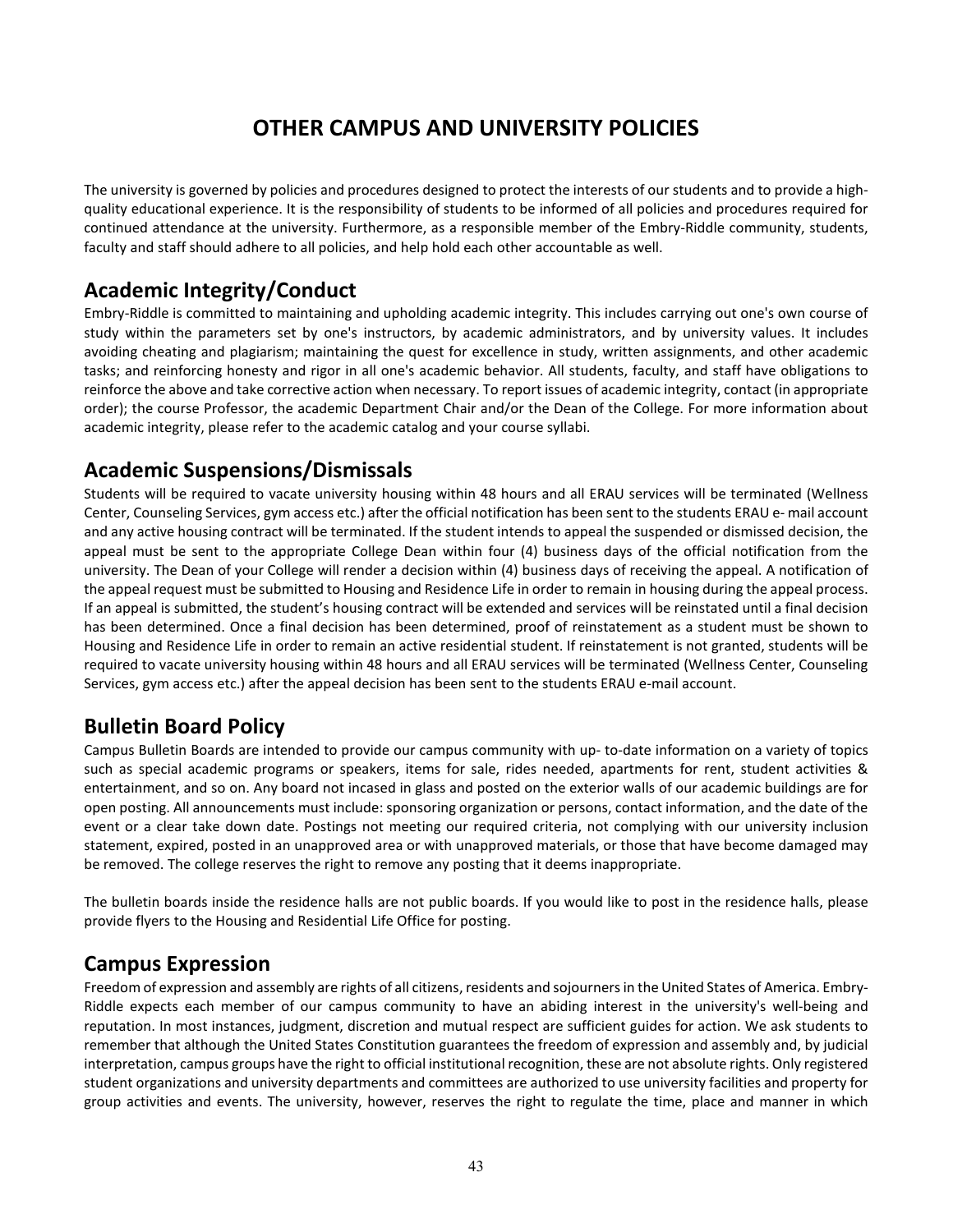expression and assembly may take place. In all instances, the freedom of expression and assembly on campus must be balanced with consideration for the health and safety of all members of the university community. As specified, guaranteed constitutional rights are balanced against the importance of preserving the "general welfare," and so too must the right of free expression and assembly on a private university campus must be balanced by concern for the well-being and the sensibilities of the members of the university community.

**Civil Rights Equity & Sex/Gender-Based Harassment, Discrimination and Sexual Misconduct Policy and Resolution Process** Embry-Riddle Aeronautical University affirms its commitment to promote the goals of fairness and equity in all aspects of the educational enterprise and does not permit discrimination or harassment in its programs and activities on the basis of race, color, national origin, sex, gender identity, gender expression, sexual orientation, disability, veteran status, predisposing genetic characteristic, age, religion, pregnancy status or any other characteristic protected by university policy or state, local, or federal law.

Reports of discrimination, harassment and/or retaliation should be made to the Title IX Coordinator promptly, but there is no time limitation on the filing of grievances, as long as the responding party remains subject to the university's jurisdiction. All reports are acted upon promptly while every effort is made by the university to preserve the privacy of reports. Please visit https://prescott.erau.edu/title-ix for more information regarding the university's Title IX Policy.

Anyone wishing to make a report relating to discrimination or harassment may do so by reporting the concern to the Title IX Coordinator:

Dr. Elizabeth D. Frost, Title IX Coordinator – Prescott Campus Building 73, Office 131 3700 Willow Creek RD Prescott, AZ 86301 (928)777-3747 [prtitle9@erau.edu](mailto:prtitle9@erau.edu) or [froste@erau.edu](mailto:froste@erau.edu)

## **Disciplinary Action during Legal Proceedings**

In addition to any criminal or civil actions, which may be pending or in process, the university reserves the right to pursue separate disciplinary action while legal action may be pending or proceeding.

## **Falsification of Identity and Identity Theft**

The university prohibits misrepresentation of oneself as a representative or agent of the university for personal, nonuniversity business; for misrepresentation of an organization as a representative or agent of the university for personal, nonuniversity business; for acquiring identification or credit cards of another person or organization for personal, non-university business. This policy includes but is not limited to passwords, PINS for credit/debit cards and account numbers from bank accounts. Manufacturing false identification cards, driver's licenses and university identification (Eagle Cards) is strictly prohibited. These standards apply equally to student organizations and individual students.

## **Gender Neutral Restroom/Locker-Room Accessibility**

Every student, faculty, and staff have the right to use campus facilities without being harassed, bullied, or victimized. Embry-Riddle affirms that every student, faculty, and staff member has the right to use the restroom/locker-room that corresponds with their gender identity. In addition, there are single-stall gender inclusive restrooms for use by members of the Embry-Riddle community throughout campus. Gender inclusive restrooms can be found in the following buildings:

- Building 21 (RASC) Rm. 106, 107, 117, 118
- Building 38 (Business Office & Summer Programs) Rm. 108
- Building 65 (Plant Maintenance) Rm. 115, 116
- Building 67 (Material Management) Rm. 104
- Building 80 (Athletic Complex, 2nd floor) Rm. 205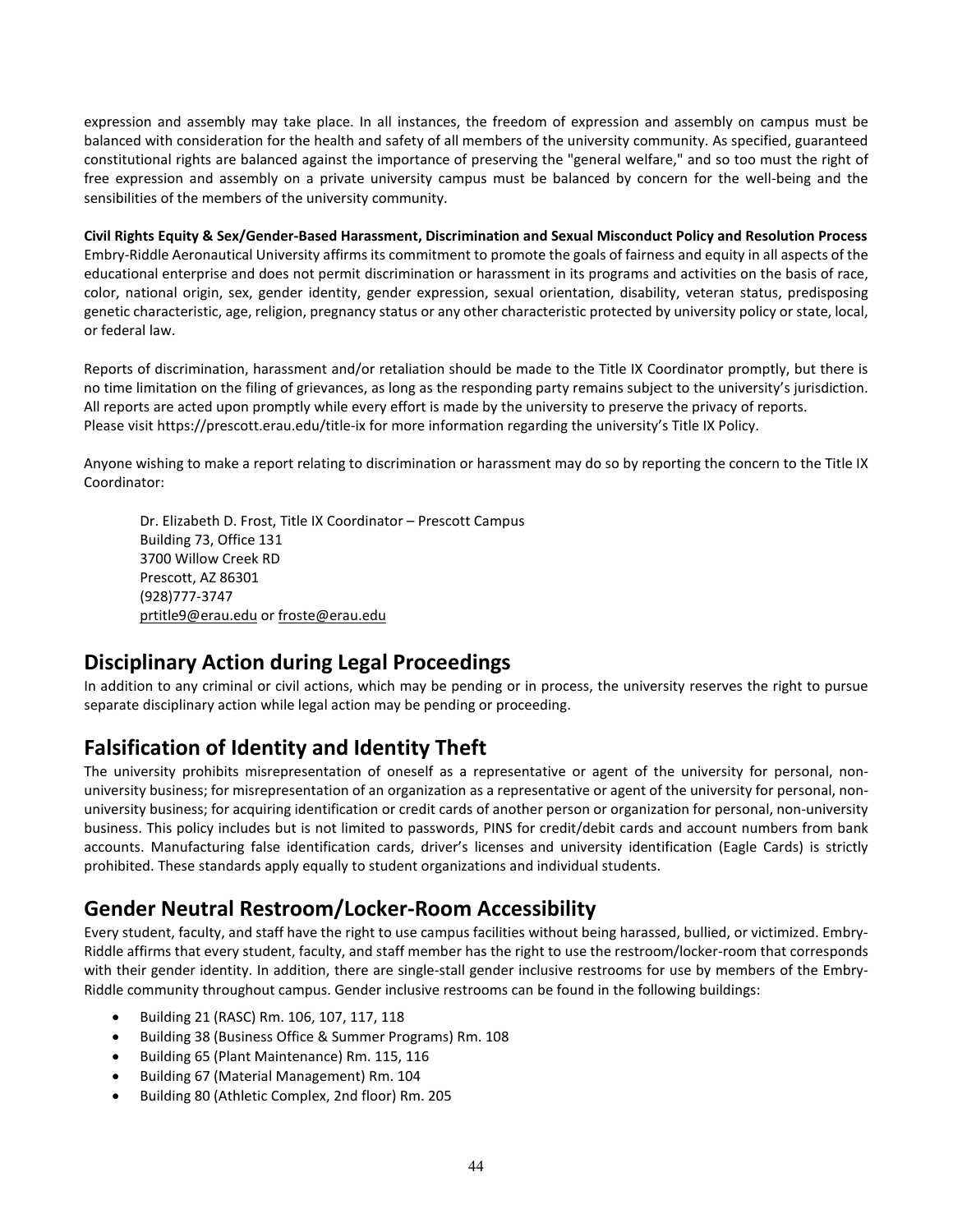- Building F3 (Flight Line) Rm. 102, 103
- Building F7 (Simulator building break room) Rm 133A

## **Information Technology Policy**

Section 7 of the Administrative Policies and Procedures outlines important policies related to the use of technology by Embry-Riddle students. These policies include:

- Acceptable Use of University Computing Resources
- Information Security Policy
- Password Security Policy
- Email Policy

Each ERAU computer user agrees to the Information Technology Acceptable Use of University Computing Resources Policy (APPM 7.5) at the time when the computer account is issued. This policy is subject to change and is reviewed by Information Technology department each year. All constituents are expected to read and understand the provisions contained within this and all information technology policies. Policies can be found on ERNIE by selecting Access APPM.

## **Life-Threatening Illnesses**

Embry-Riddle Aeronautical University recognizes that students and employees with life-threatening illnesses may want to engage in as many of their normal pursuits as their conditions allow, including work and regular class attendance. The university is sensitive to the needs of these students and employees and supports equitable treatment for all.

Each case will be handled confidentially and on an individual basis, as the university is made aware of such cases. Confidentiality and privacy of persons with serious illnesses is required by state and federal law. The university does not discriminate against individuals with physical disabilities or life-threatening illnesses in employment, enrollment, the administration of programs, activities, access to facilities, or any of the rights, benefits and privileges generally afforded its students and employees.

It is the policy of the university to enroll students and employ applicants who have or who are suspected of having such diseases as long as: (1) such persons remain physically and mentally able to meet the reasonable performance standards in class or in the residence halls, and (2) medical evidence indicates that their educational or job-related activities do not pose a threat to their own safety or that of others in the campus community. Consistent with its concern for students and employees with life-threatening illness, the university strongly encourages such students and employees to utilize the following services offered through the university:

| Wellness Center                             | (928) 777-6653 |
|---------------------------------------------|----------------|
| Disability Support Services (students only) | (928) 777-6749 |
| Human Resources (employees only)            | (928)-777-3710 |

## **Medical Marijuana Policy**

In 2010, Arizona voters approved the Arizona Medical Marijuana Act (Proposition 203), which, under certain circumstances, authorizes the possession and use of marijuana for medical purposes by people with debilitating medical conditions who obtain a written certification from a physician. Notwithstanding the passage of Proposition 203, because of the university's obligations under federal law, marijuana, including medical marijuana, will continue to be banned on campus. Additionally, campus health care providers, in accordance with federal law as well as university policies and regulations, will not prescribe medical marijuana.

Under federal legislation entitled The Drug Free Workplace Act of 1988, and The Drug Free Schools and Communities Act of 1989, "no institution of higher education shall be eligible to receive funds or any other form of financial assistance under any federal program, including participation in any federally funded or guaranteed student loan program, unless it has adopted and has implemented a program to prevent the use of illicit drugs and abuse of alcohol by students and employees." federal law entitled The Controlled Substances Act prohibits the use, manufacture, distribution, dispensing, or possession of marijuana; it also classifies marijuana as a controlled substance and makes no exception for medical use. Proposition 203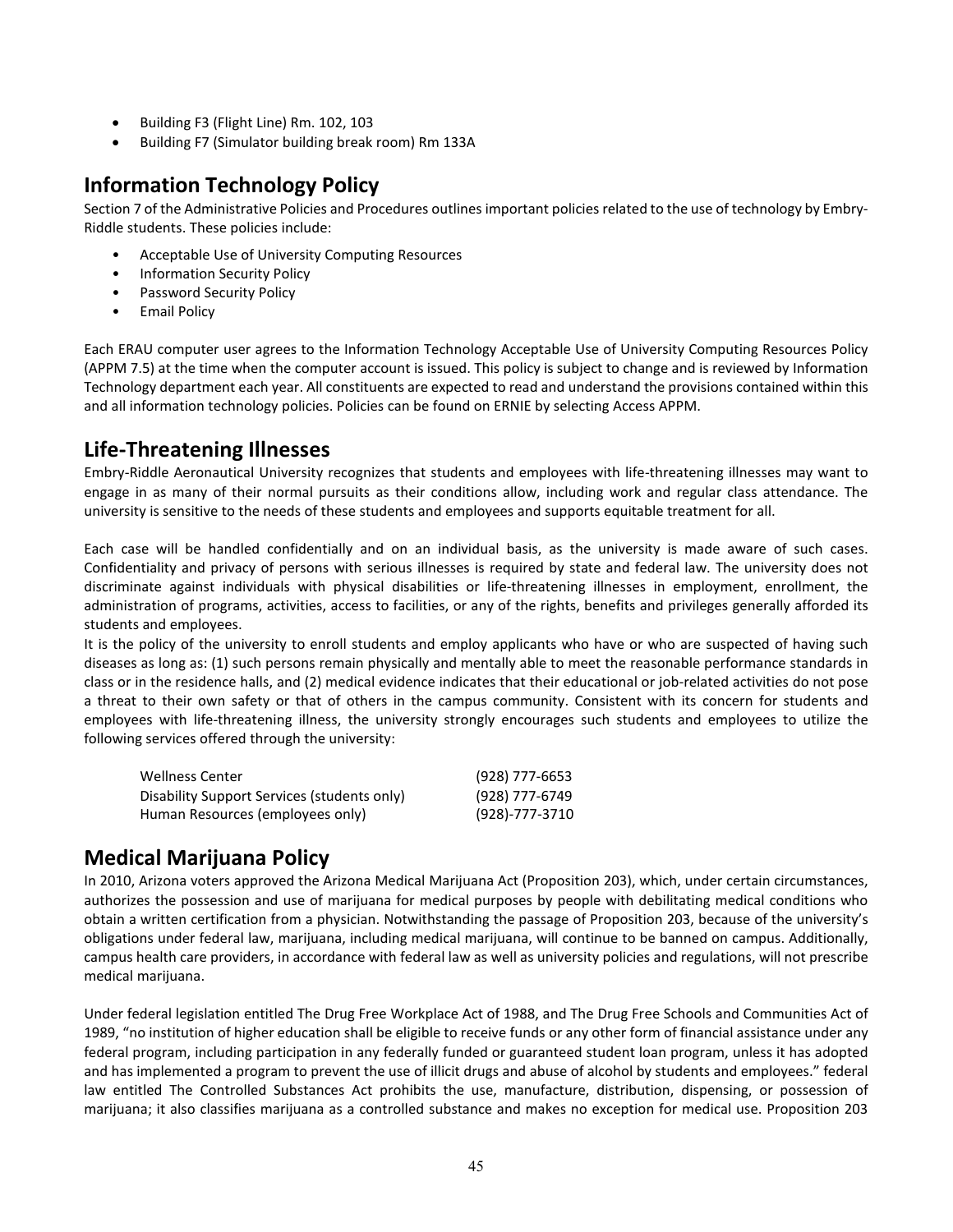does not change the fact that marijuana remains illegal under federal law; the university will therefore continue to enforce its current policies prohibiting the unlawful manufacture, distribution, dispensation, possession or use of a controlled substance, including medical marijuana, on its property or as part of any of its activities.

Despite popular misconception, Proposition 203 only made possession and use of medical marijuana legal under Arizona law. It did not generally legalize marijuana possession and use. Marijuana remains a controlled substance under federal law and possession and use of marijuana remains illegal under federal law, regardless of whether a person has a prescription or is otherwise complying with Proposition 203. In order to remain eligible to receive federal grant funding and participate in federally funded student financial aid, the university must require that students, faculty, and staff do not unlawfully possess or use marijuana on campus or as part of any of its activities. As a result, the possession or use of marijuana on campus, even in accordance with the exceptions granted by Proposition 203, is a violation of federal law and the university's current policies and regulations. Employees and students who violate these policies will continue to be subject to disciplinary action.

## **Non-Licensed Wheeled Vehicles Policy**

Bicycles and other low impact forms of non-licensed wheeled transportation – including but not limited to skateboards, long boards, razors, and roller blades – represent an efficient, fun, and environmentally sound way to travel. Such conveyances are permitted outdoors on paved surfaces but are not allowed indoors. The operators of these vehicles are expected to exercise good sense and due caution, and to yield right of way to pedestrians.

Bicycles must be registered with the Safety & Security Department using the online vehicle registration system here. Note: There is no charge for this registration and bicycle permits do not expire annually so you need only register once. We strongly recommend that a helmet that meets ANSI/Snell Memorial Foundation/ASTM standards be worn during operation of these vehicles. Lights are required by law when operating a bicycle on public roads after dark.

Please lock your bicycles only to the bicycle racks provided by the university. Bicycles attached to any other university property, such as hand rails, furniture, trees, piping or conduit, may be subject to removal at the owner's expense. Unregistered bicycles that are locked to bicycle racks at the end of spring semester may be removed by cutting the lock and after 30 days donated to charity.

## **Notification of Criminal Activity Policy**

Any student cited or charged with a misdemeanor or felony crime must notify the Dean of Students Office within 24 hours or the first business day following the incident. Any student who has a criminal case pending or those which have already been adjudicated within the court system as a sexual offender or sexual predator must notify the Dean of Students Office of their status. Proof of final judgment, sentence or disposition related to the matter must be submitted within 24 hours of judgment or at the time of enrollment, whichever comes first.

## **Official Communication Policy**

Official contact with students is made through university e-mail. Students are expected to check their e-mail on a regular basis; failure to do so could lead to violations of the Standards of Conduct.

## **Other Power-Driven Mobility Devices (OPDMDs)**

In accordance with the Americans with Disabilities Amendments Act (ADA) and subsequent regulations, it is the policy of Embry-Riddle Aeronautical University that persons with special mobility needs may operate Other Power-Driven Mobility Devices (OPDMD) inside ERAU buildings after documenting their need for such an accommodation.

- Students may document their needs by visiting Disability Support Services located in the Udvar-Hazy Learning Center (Building 43, 928-777-6649)
- Faculty, staff, and contractor requests for accommodation should be directed to the Human Resources Office in the Visitors Center (Building 41, 928-777-3710)
- Guests are invited to speak with the Safety & Security Office if they have any questions about using OPDMD on campus during their visit (Building 14, 928-777-3333)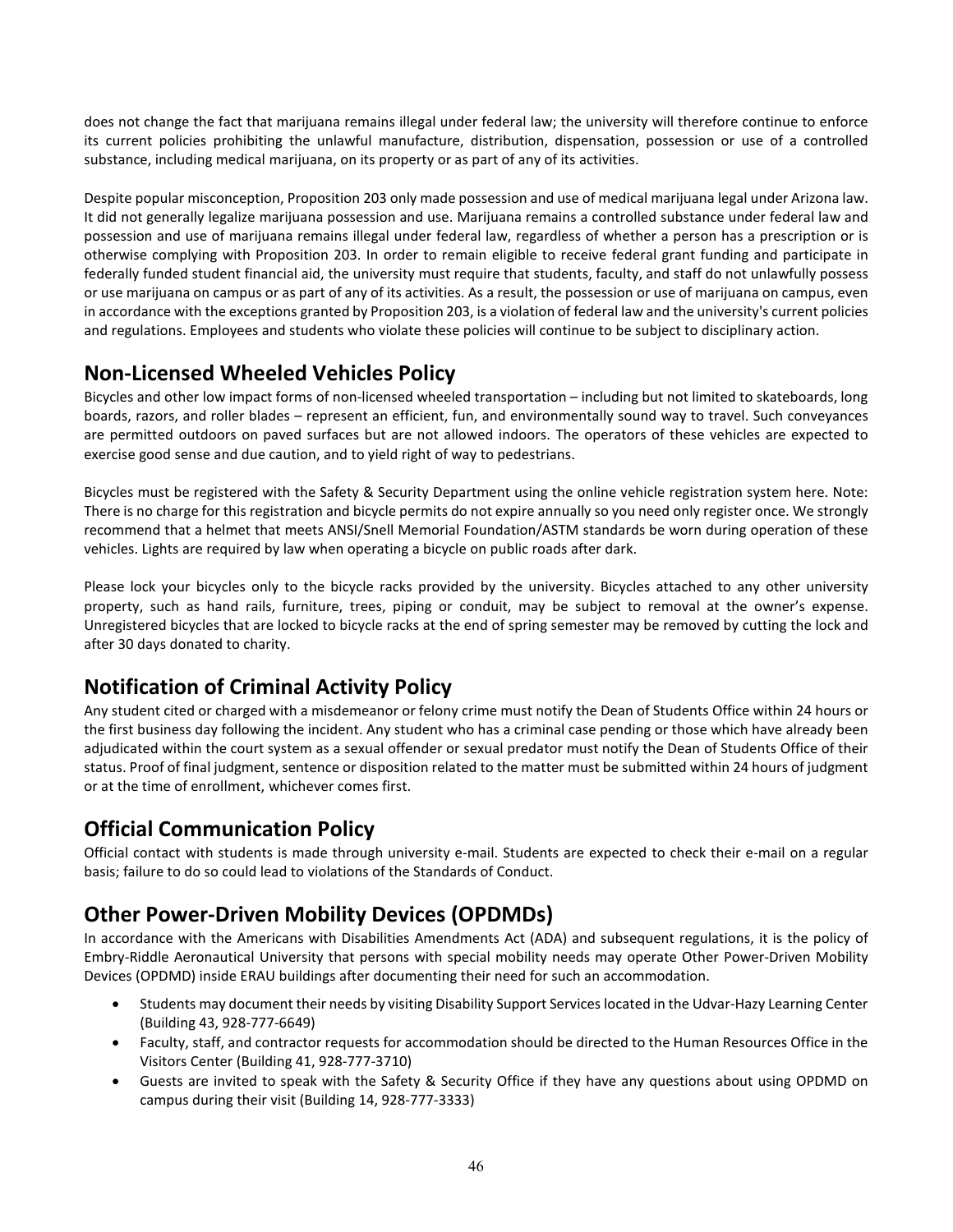In order to ensure the safety of all, anyone using OPDMD on campus walkways or roadways is expected to exercise good sense and due caution, especially when traversing the inner campus area. Speed must not exceed 5 mph in parking lots or on sidewalks. All operators of OPDMD are expected to remain on paved surfaces and use crosswalks whenever crossing roadways. At no time are these vehicles to be ridden across landscaped areas. As with all vehicles on campus, operators should avoid distractions while driving on campus.

Storage of electrically-powered vehicles in residence hall rooms is permitted as long as they do not interfere with access to or egress from the room or suite. They may not be parked in building stairwells, stair towers, corridors and ramps inside or outside of buildings, or marked parking spaces. The university prohibits the operation or parking of vehicles with internal combustion engines inside any building as they constitute a fire and safety hazard. Otherwise, ERAU is not responsible for the storage of these devices.

## **Pet Policy**

Pets are not permitted inside university facilities (for residence hall exceptions, please see "Pets." At outdoor locations, domestic pets (dogs, cats, rabbits, etc.) are allowed if they are leashed and under the supervision of the owner. Pets found unattended will be impounded and the owner may face disciplinary action. Owners are responsible for any damage their pet may cause to university property, as well as for cleaning up after their pets. Dangerous and venomous pets are not permitted on campus at any time except where an educational program/presentation is involved. Advance written approval must be obtained from the faculty or staff member overseeing the educational program/presentation. Exceptions to this policy are service animals assisting students or guests with documented needs and the private residence of university employees residing on campus. Emotional Support Animals, approved through Disability Support Services are permitted in the residence halls with appropriate documentation, but are not permitted in other university facilities and are governed as pets, rather than service animals.

## **Protecting Campus Safety**

Embry-Riddle Aeronautical University reserves the right to consider a student's or applicant's character, academic and behavioral record, criminal record, or other pertinent information in granting or denying housing or admission, making related assignments or schedules, or imposing reasonable, appropriately-tailored requirements to protect the campus environment. Unless specifically exempted from disclosure by law or order of the court, students and applicants have an affirmative duty to immediately disclose any criminal convictions or charges against them for violent offenses, offenses against minors, and/or offenses that are punishable as a felony.

The presence on campus of students or applicants who commit serious violations of university rules, regulations and procedures, or have unacceptable character, academic or behavioral record, or criminal record may be inconsistent with the safety and other compelling interests of the university. Accordingly, the university may, at the university's sole discretion, temporarily or permanently bar from all or any part of university-owned or controlled property, or impose reasonable conditions upon any student or applicant who violates university rules, regulations and procedures, or whose character, academic or behavioral record or criminal record is determined by the university to pose an unreasonable risk to the interests of the university, its students, employees or visitors. Action based on conduct shall not normally be taken against admitted students until the student has been afforded process consistent with applicable ERAU policies and procedures. However, Embry-Riddle Aeronautical University reserves the right to take immediate action to protect the health or safety of people or property.

## **Serving Law Enforcement & Government Agency Requests**

It is the policy of the university to facilitate the service of legal documents and requests from government and law enforcement agencies as provided under Arizona State Statutes while maintaining full compliance with the requirements of the Family Educational Rights and Privacy Act (FERPA). Legal documents being served to university employees for issues arising from their employment at the university should be directed to Legal Affairs' local designee or to Human Resources.

All legal documents to be served by law enforcement officers directed to university students will be facilitated through the Dean of Students Office and/or Campus Safety & Security. If a law enforcement officer is on campus to speak with a student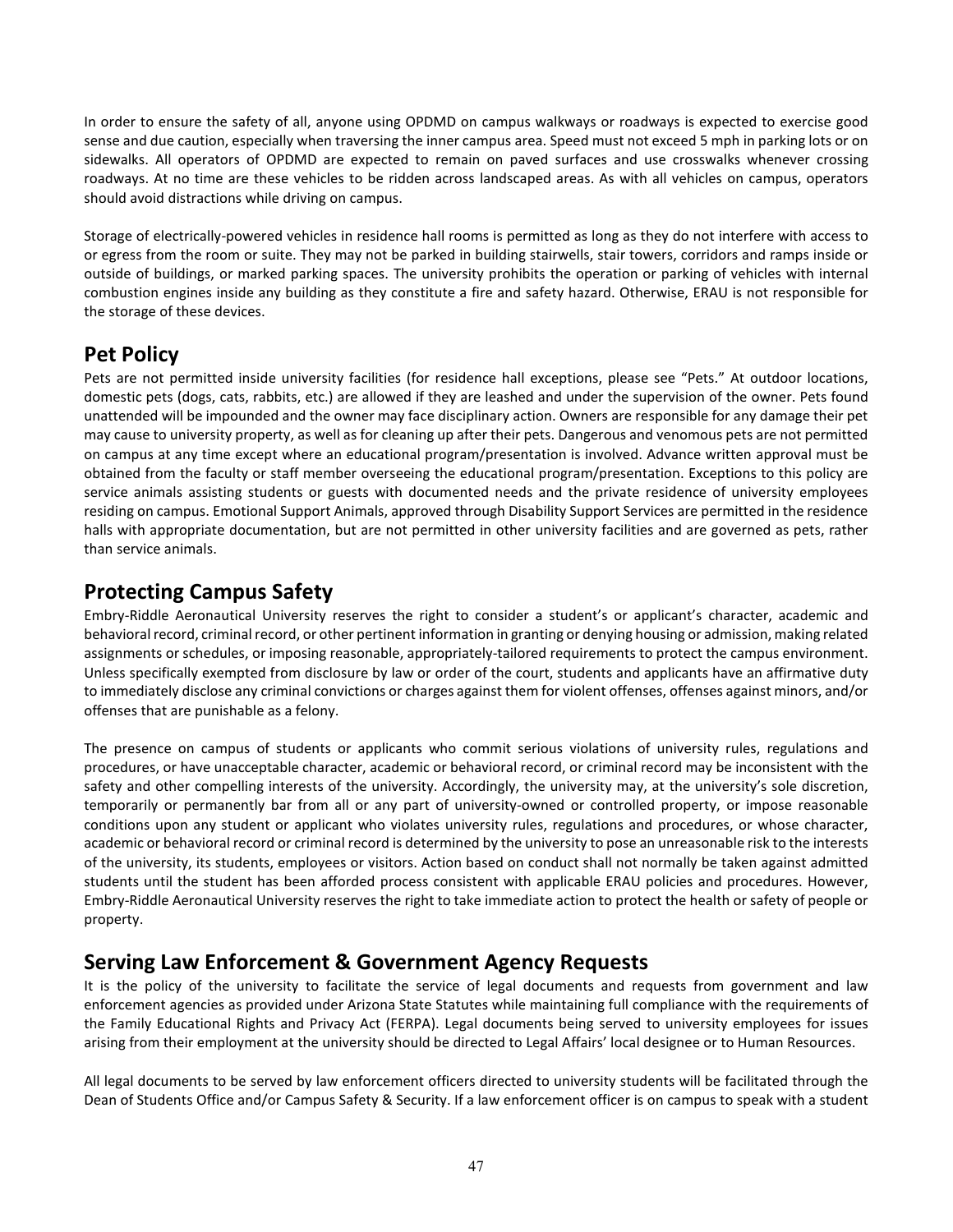regarding an investigative matter, the law enforcement officer is encouraged to contact the Campus Safety & Security Department, who will attempt to locate the student and facilitate a non-disruptive meeting in a private location.

All legal documents to be served by law enforcement officers to university employees – for non-university issues – will be facilitated through the Human Resources Department and the Campus Safety and Security Department. If a law enforcement officer is on campus to speak with an employee of the university regarding a non-University investigative matter, the law enforcement officer is encouraged to contact the Campus Safety and Security Department, who will attempt to locate the employee and facilitate a non-disruptive meeting in a private location.

Civil process servers will be encouraged to contact students or employees of the university off-campus during nonschool/non-business hours. Private investigators will be encouraged to contact students or employees of the university offcampus during non-school/non-business hours.

## **Solicitation Policy**

Solicitation of and by ERAU students for money, goods, or services is prohibited without the express approval of the Department of Student Engagement or the Business Office. Registered student organizations gain approval through creating an event on Eagle Life. Solicitation advertisements when permitted must conform to the Campus Marketing procedures (available on the website). Door-to-door solicitation in the residence halls will not be approved. Commercial solicitations through "free" mail services are prohibited. Any questions on the Campus Marketing Procedures or bulletin board locations may be directed to the Department of Student Engagement in the Hunt Student Union.

## **Student Health Insurance Policy**

Embry-Riddle requires all students to participate in the Student Injury and Sickness Insurance Plan, unless the student is able to provide proof of comparable insurance coverage. All students will be automatically enrolled in the university's student health insurance plan. Students who believe they have comparable coverage outside the university and wish to request a waiver of the university's plan must complete the online request form. If the request for a waiver is granted, the premium for the university plan will be removed from the student's account.

Students with limited insurance coverage are urged to carefully review their options before requesting a waiver of the university's plan. HMO plans outside the Prescott area will likely not qualify as "comparable" health insurance. To access the waiver request form, please go to your ERNIE account > student center > find finance tab > find hyperlink that says "complete health insurance waiver."

For a full description of the coverage of the university's plan, including costs, benefits, exclusions, reductions, and limitations, and for a description of the terms under which the coverage may remain in place, please go to the United Healthcare Student Resources website (click on "Find My School's Plan" and select "Embry-Riddle Aeronautical University"). If you have questions, please contact United Healthcare Student Resources directly at 1-800-237-0903 ext. 6240 or visit their website at [www.uhcsr.com.](http://www.uhcsr.com/) Call the Wellness Center at (928) 777-6653 if you have any additional questions or concerns.

## **Student Identification Policy**

Students should have access to their university ID (Eagle Card) at all times and must show that card if and when their identification is requested by a university official.

## **Tobacco Use, Smoking & Vaping Policy**

Embry-Riddle recognizes that tobacco use has a negative impact on students' health and lives. Because smoking is hazardous to ones' health, as well as a hazard to the health of others, we endeavor to protect our students, faculty, staff, and guests from second-hand smoke. In addition to health-related concerns, smoking has the potential of causing fires that can result in disastrous consequences especially in the arid southwest. Please be mindful of living in the desert and do not smoke in or near areas of natural vegetation. The campus has designated smoking areas for those who choose to use tobacco products. The university reserves the right to restrict smoking even at designated smoking areas at any time.

The designated tobacco areas are adjacent to the following buildings: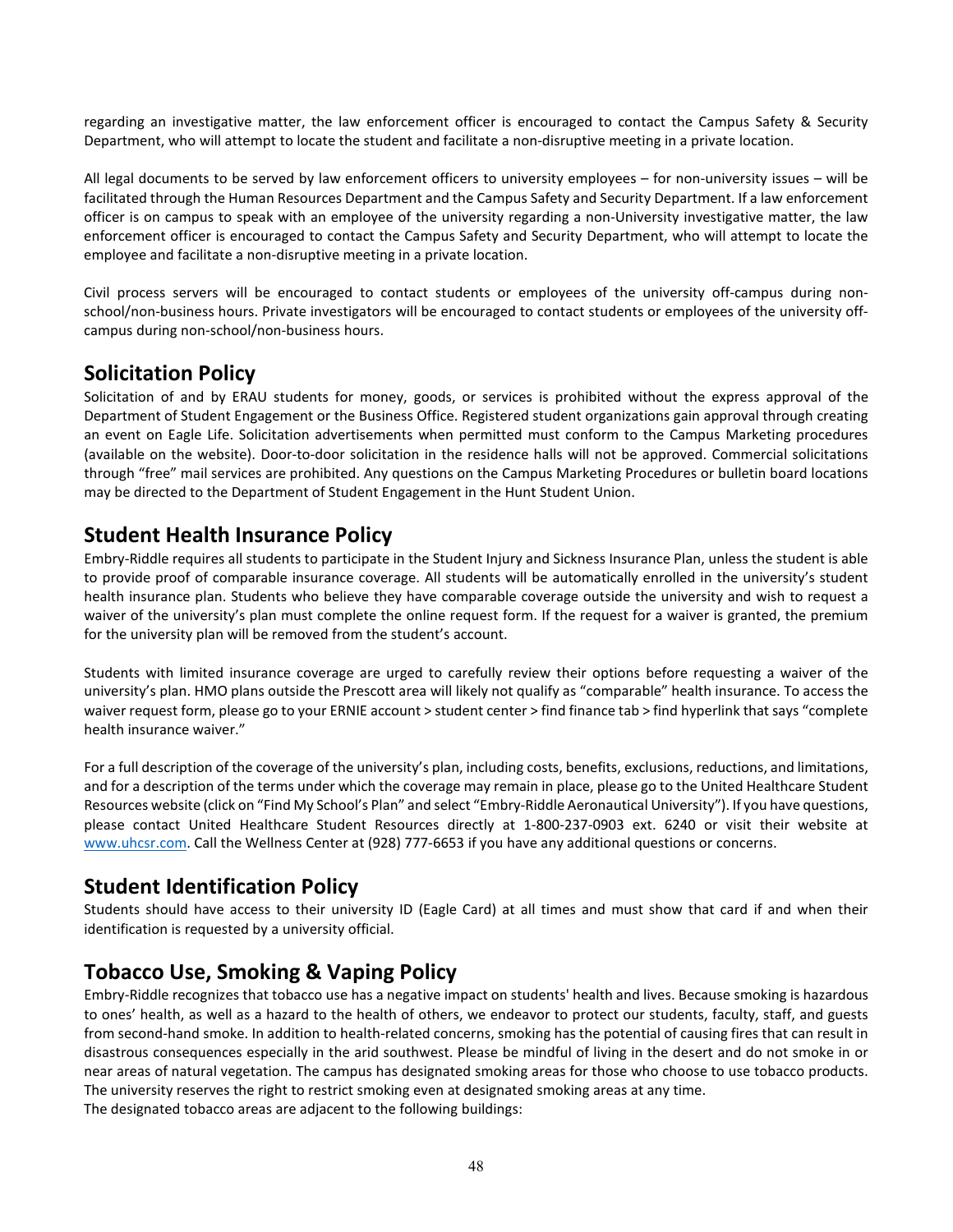- 1. Building 72 (King Engineering Building)
- 2. Building 43 (Hazy Library/Learning Center)
- 3. Building 65 (Plant Maintenance)
- 4. Thumb Butte Complex (between TBC Apartments & M400)
- 5. Hall 9 (Village Complex)
- 6. Hall 4 (Mingus Mountain Complex)

The use of any tobacco product, whether in the form of cigarettes, cigars, pipes, dipping/snuff, smokeless cigarettes (ecigarettes/vape pens) or chewing tobacco is prohibited anywhere on university-owned or leased property, all buildings, parking lots, personal/university vehicles or aircraft, etc., unless in one of the six designated tobacco use areas.

Any student who violates this policy may be subject to Student and Organization Conduct action.

We understand that this policy may be difficult for smokers (and others who utilize tobacco products regularly) and we have no intention of forcing anyone to quit. We simply ask everyone to refrain from smoking or using tobacco substances on campus except in the designated tobacco use areas for their own health and the health of others.

We also realize that overcoming a dependence on tobacco can be extremely challenging. Therefore, the university, through the Wellness Center will provide information and access to a variety of cessation programs and a wide range of supportive systems to help our students' transition to a healthier lifestyle. Please contact the Wellness Center for information regarding these programs.

## **Trespass Notice Policy**

Occasionally there are circumstances that result in a student not being allowed on campus. Some of these instances are in conjunction with Student and Organization Conduct outcomes implemented when a student has been charged with violating a university policy as well as with Administrative Leave Withdraws. Interim suspensions, suspensions, dismissals and Administrative Leave Withdraws all include Trespass Orders when they are activated. Students who are on interim suspension, suspension or dismissal must notify Dean of Students Office or Campus Safety and receive permission to conduct business on campus before they are permitted to return to campus. Failure to gain advance permission may result in an arrest for trespassing. Campus Safety reserves the right to contact local law enforcement agencies and have a Trespass Order issued when a student's behavior has been excessively disruptive and/or repeated attempts to learn the identity of any person on campus have been unsuccessful. Additionally, all students are responsible for the behavior of their guests. Non- ERAU visitors may be asked to leave campus and may be denied access to university property. The student host(s) may be charged with policy violations as a result of the behavior of their guest(s).

## **Under the Age of 18 Policy**

A student under the age of 18 may be required to have a signature from a parent or guardian to participate in certain campus events such as field trips, recreational activities and sporting events. Attempting to obtain the signature or consent of the student's parent or guardian for each and every such event or activity before the student may participate would be burdensome for both the student and the parent or guardian and a student may miss events normally associated with college life.

A waiver form may be signed one time by both the parent/guardian and the student to give consent for the student to sign in place of the parent/guardian for all activities and events that require written consent. Waiver forms are available in the Dean of Students Office, building 49. The waiver expires the day a student attains the age of 18.

## **University Wordmark Violations**

Unauthorized use of the official University Wordmark, Eagle logo, Athletics logo, monogram, seal, and other graphic identity symbol is prohibited. Any use of University Wordmark by an individual or student organization must be approved by the University Communications Office.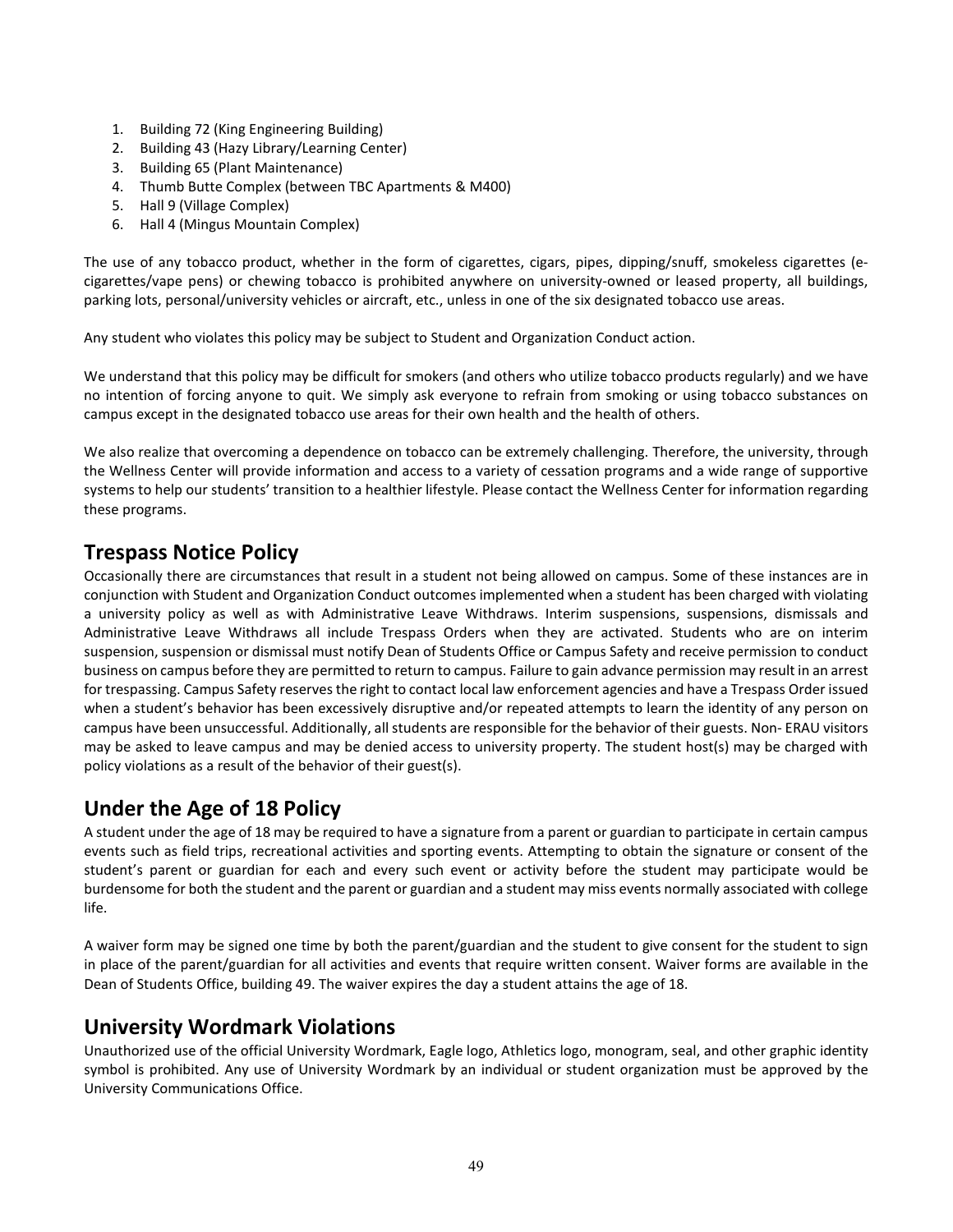## **University Nomenclature Violations**

Unauthorized use of the university name or misrepresenting oneself or a student organization as a department, division, employee or an authorized entity of Embry-Riddle is prohibited. Student Organizations may only use the name "at Embry-Riddle" at the end of their name as in the following example: "The Student Activities Fan Club at Embry-Riddle". It would be inappropriate to use the term "Embry-Riddle Student Activities Fan Club."

## **Additional Policies Related to Health and Safety**

In addition to university policies, students are also expected to abide by local, state, and federal health, safety, fire, and/or environmental regulations and policies by agencies including, but not limited to, the Centers for Disease Control (CDC), the Occupational Safety and Health Administration (OSHA), the Environmental Protection Agency (EPA), the Federal Aviation Administration (FAA), and the Department of Homeland Security (DHS).

## **HOUSING AND RESIDENCE LIFE**

## **Welcome from the Department of Housing and Residence Life (HRL)**

All of us at Housing and Residence Life (HRL) would like to welcome you to Embry-Riddle, your home away from home. Becoming a member of this unique community will be an opportunity for you to excel academically and develop skills needed to succeed after college. The HRL section of the handbook contains information that is useful for you while residing on campus. It is important that you read and know the information in this section, as you are responsible for understanding and adhering to our policies and procedures and the Terms and Conditions of your Housing Contract (found on-line).

Our residence halls are more than a place to sleep and hang out. Our halls are a place to develop life-long friendships, take on leadership roles, plan and participate in activities, take responsibility for yourself and your community, and just have fun. The advantages to be gained from living on campus are many. A number of studies suggest that students who live in university housing earn higher GPAs, are better connected to the university, will make better use of university services (i.e., tutors, library, and student activities) and are more pleased with their total college experience. Students who live in housing are more likely to graduate in four years (Astin, A. W., 1997, Student Involvement: A Developmental Theory for Higher Education, In College Student Affairs Administration. Pearson Custom Publishing: Boston.)

The Housing and Residence Life staff, Board of Campus Activities (BCA) and other organizations host events and activities for your enjoyment and success. Please talk to your Resident Assistant (RA) or check Eagle Life for more information about these events and ways to get involved. Activities such as game nights, hikes, and community competitions will offer opportunities for involvement and community development. It is only through your interaction with each other that the residence halls can truly become great places to live.

We realize that you will have many questions regarding residence hall living at Embry-Riddle and are here to assist you. You can also check out our FAQ. It is our hope that this academic year is a rewarding and challenging experience.

Our best to you in the coming year! The Housing and Residence Life Staff

#### **Mission**

The Department of Housing and Residence Life is dedicated to serving the students of Embry-Riddle Aeronautical University by providing a safe and positive living/learning environment that enhances the student experience. We accomplish this mission and that of the university by applying these principles:

#### *Customer Service:*

We must view our students (and their parents) as customers and do our very best to provide the best possible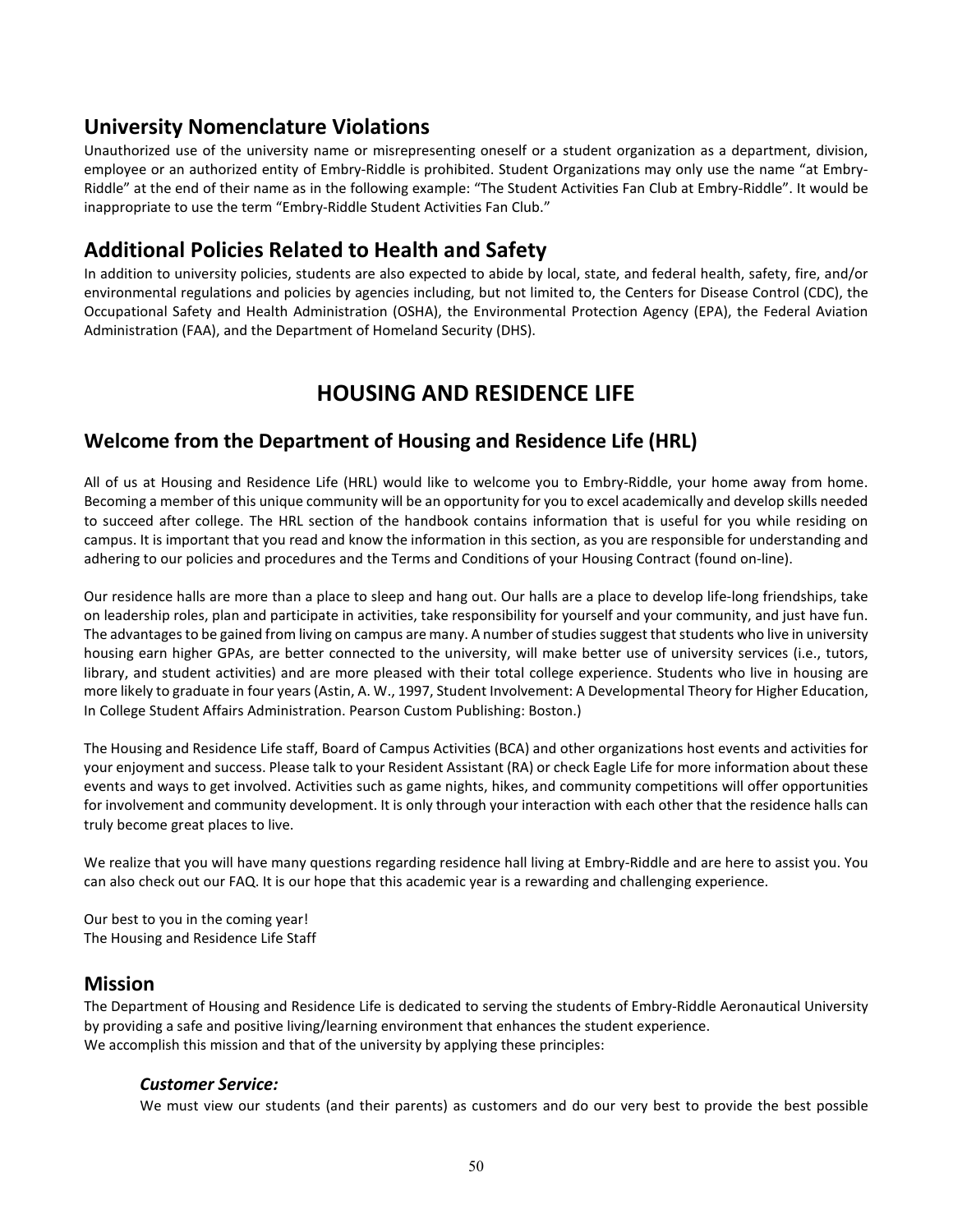Customer Service. For us, this means (a) listen with empathy, (b) support with respect, and (c) explain the why.

#### *Connections*

We must build connections that result in student satisfaction and retention.

- Intentionally foster relationships between students and the campus community
- Collaborate with others to best serve students

#### *Care*

Lastly, we must Care about our students, our duties, and our facilities

- Utilize compassion and empathy in all that we do
- Focus on individual student success

### **Respect for Individualism and Diversity**

The Department of Housing and Residence Life would like all students to understand the expectations concerning the behavior of each member of the campus community. As an adult, you are responsible for your own actions.

No person has the right to degrade another human being on the basis of sex, gender identity, sexual orientation, race, physical capabilities, national origin, religious affiliation, or any other differences whether apparent or not. Written, verbal, or electronic abuse, harassment, threats, physical assault, intimidation, and other forms of violence against any member or group within your community will not be tolerated. We do not accept substance abuse, alcohol use, or peer pressure as an excuse for intimidation, harassment, abuse, or violence; nor should you. Ignorance or saying, "I was kidding" is NOT justification for such behavior. Such behavior may result in student conduct action. Misconduct should immediately be brought to the attention of the Housing and Residence Life staff.

### **Housing and Residence Life Staff**

There are many individuals committed to working with you as you develop and grow through your college experience and as you and your fellow students learn to develop the community in which you are a part of. The HRL staff is comprised of both Housing and Residence Life professionals and para-professionals, all of whom are committed to supporting you in your housing needs and academic pursuits.

## **Housing Policies, Procedures and Services**

The policies and procedures governing the residence halls are designed to help maintain a safe, clean, and comfortable environment for all residents, and to ensure that the residence halls provide a positive living environment that enhances student learning. The ultimate responsibility for achieving this goal lies with the residents. Each student who lives on campus is expected to respect the rights of the other individuals living in their community, the building and surrounding grounds in which they live, as well as the rights of the other individuals living in the community.

Four compelling community interests are the basis for our residence hall policies. Residence hall policies help to:

- Promote a legitimate educational purpose (quiet hours, first-year live-on requirement).
- Ensure that a healthy and safe environment is maintained (fire safety and Health and Safety Inspections).
- Prevent serious disruption to the educational living environment (alcohol policy, guest policy, courtesy hours).
- Mitigate property loss and damage (no pranks, secured entrances, furniture guidelines).

In addition to the Housing policies outlined below, all students are expected to adhere to the university's Standards of Conduct.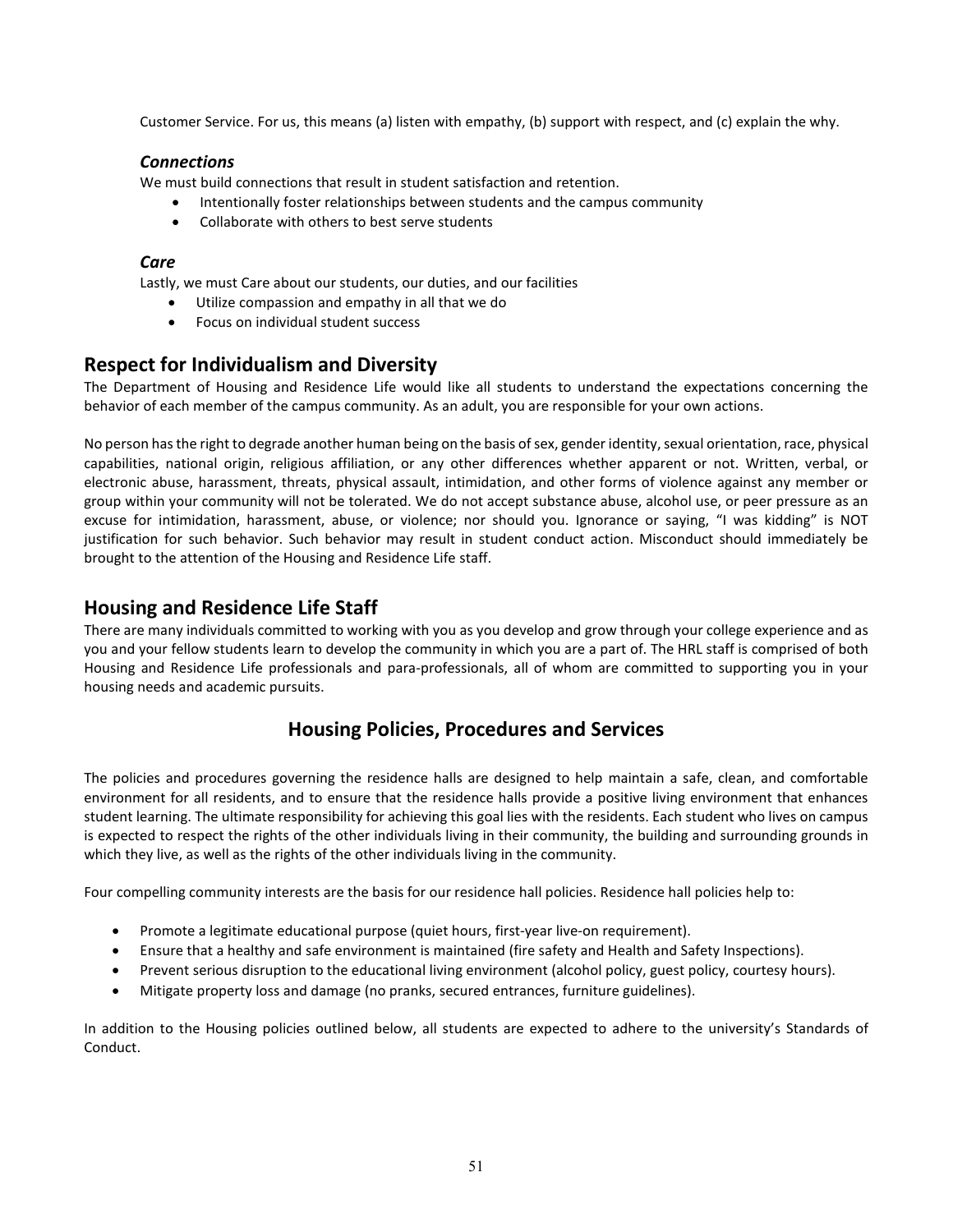### **Abandoned Items**

Items found in public areas (including public hallways and laundry rooms) that cannot be traced to the owner, will be considered abandoned.

Unclaimed abandoned items will be held for a period of ten (10) days. At the end of the ten (10) day period, unclaimed items will become the property of the university. Exceptions include perishable items and any property that remains in a room after checkout or at the end of the student's contract for that term. Perishable items and property left in a room after checkout may be disposed of immediately.

All items left in community spaces and kitchens, including in refrigerators, at the end of each semester will be considered abandoned and may be disposed of immediately.

Bikes and other items secured to bike racks will be considered abandoned over the summer if not moved to the area around the hall(s) used for summer housing.

Unclaimed items may be disposed of in one or more of the following manners:

- Conversion to university use.
- Donated to a social service or other community organization.
- Sold at auction by the university.
- Destruction or disposal.

### **Check-In & Check-Out Information**

#### *Checking In*

When residents check into housing at the beginning of the semester or change rooms during the semester, they are encouraged to complete a Room Condition Report (RCR) on-line. HRL staff have already done an inspection of the space, the online RCR allows the resident to make their own comments and attach any pictures of the room. It is the responsibility of each resident to complete the RCR for their living environment within 5 days of checking in. These notes will be compared to the condition of the room upon check- out and any damages beyond normal wear and tear or extra cleaning will be noted and charged to the resident's account. If the resident does not complete the RCR within 5 days of moving into the place, they automatically default to agreeing to the condition of the space as deemed by the HRL inspection.

#### *Early Arrivals*

HRL does not guarantee occupancy beyond the dates in the Terms and Conditions. Residents may request to check in early at a cost of \$40 per night. On-line requests are available here and must be submitted at least 10 business days before checkin and will be granted based on availability.

#### *Checking out*

All checkouts (end of semester, room change) are completed by putting your key in a provided envelope and turning the envelope into the HRL office. After the resident leaves, HRL staff will inspect the room and the resident will have 5 days to comment on the checkout inspection, including attaching any photos the resident took at the time of checkout. The checkout inspection will include any potential damages that will be charged to the resident. Failure to review/comment on the checkout inspection will negate a resident's ability to dispute the damage charges.

#### *Extensions*

HRL does not guarantee occupancy beyond the dates in the Terms and Conditions. Residents may request to checkout late at a cost of \$40 per night. On-line requests are available here and must be submitted at least 10 business days before checkout and will be granted based on availability.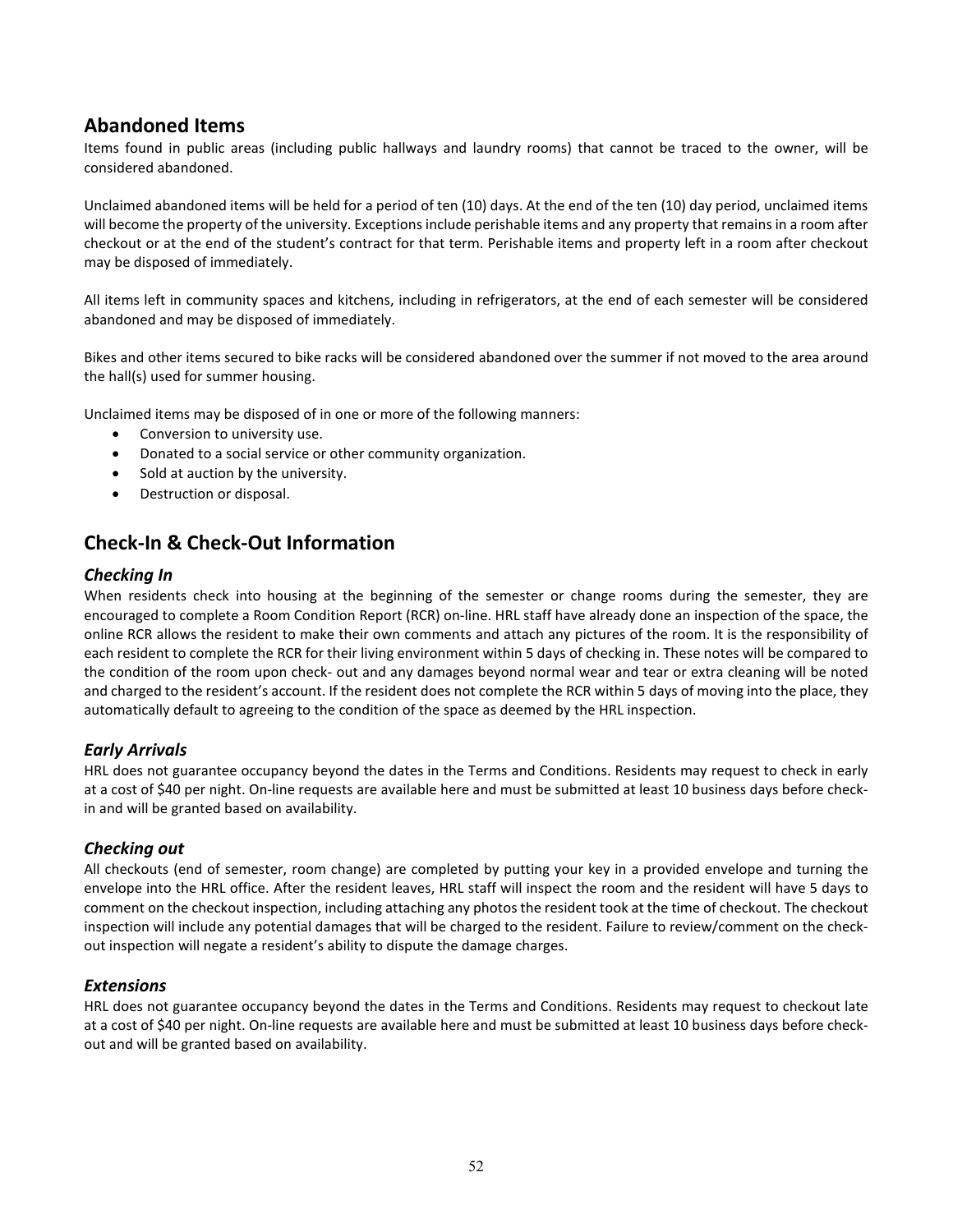## **Cleaning**

Residents are equally responsible for cleaning their bedrooms, bathrooms and common spaces. Cleaning services are not provided by the university for individual living units. Residents may check out a vacuum cleaner from their RA. All other or additional cleaning supplies are the responsibility of the residents.

Health and Safety Inspections (HSIs) are conducted regularly to ensure that rooms are maintained in a clean and sanitary condition. All residents must keep their spaces clean. See "Health and Safety Inspections" for more information.

### **Contract Release**

All contracts are for the entire contract period (i.e., Fall/Spring semester or Summer). Any release from the contract must meet the criteria stated in the Terms and Conditions of the contract, which are at the HRL website. A student must submit the request to break their contract via the "Apply to Break my Housing Contract" on-line form. Contractual release is only upon written approval from HRL. All housing refunds are based on the refund policy stated in the University Catalog.

### **Courtesy Hours**

Being courteous to your fellow residents is an important part of a good community. Close living conditions and the effects of noise travelling through the building necessitate the establishment of some rules to contain noise. Courtesy hours are in effect twenty-four (24) hours per day, seven (7) days a week out of respect for the educational living environment of others. Within and near the residence halls, stereos (including car audio), and televisions should always be set at a reasonable volume to avoid disrupting others and voices should be kept at a reasonable level. Members of the community are also encouraged to respectfully talk to their neighbors when the noise is too loud.

### **Damages**

Financial liability for damages lies with the residents in the bedroom, suite, apartment or building. Repeated damages have a direct impact on housing rates if the responsible party is not found or no one comes forward to accept responsibility of the damages. If damages occur in an apartment, suite or the common areas of a building and no individual takes responsibility, HRL will divide the charges among the occupants and bill their student accounts. This includes, but is not limited to, common entryways, hallways, lounges, kitchens and the immediate exterior/grounds (including littering and cigarette butts). If damage occurs in a suite or an apartment, the residents of the suite/apartment will be held responsible. If damage occurs, please report it to the RA or to HRL as soon as possible.

Residents are not authorized to perform any type of repair to damages themselves. Self-repairs may result in higher costs to residents, as it will most likely have to be redone in order to meet institutional specifications.

Students who come forward and admit responsibility for non-malicious damage will receive a 10% reduction in the cost of the repairs by completing a damage responsibility form found here.

## **Decorating**

Residents are encouraged to decorate their rooms as they wish and within reason. Nails, hooks or anything that will put a hole in the wall, peel the paint off or leave marks are prohibited. Any damages from decorating rooms will be charged to the resident(s). Items cannot be hung or attached to the ceiling due to fire safety regulations. Residents are not permitted to paint their room/common areas.

## **Disability Accommodations & Emotional Support Animals**

HRL is dedicated to providing disability accommodations on an as needed basis. All disability accommodation requests must be made through the department of Disability Support Services (DSS). To enable a reasonable timeframe for implementation, all requests need to be initiated by July 1 for the Fall semester, December 1 for the Spring semester, and April 1 for the Summer semester. HRL works closely with DSS to ensure a positive living environment while also maintaining confidentiality.

#### *Emotional Support Animals (ESA)*

ESA requests must be made through the Department of Disability Support Services. When making the request, DSS will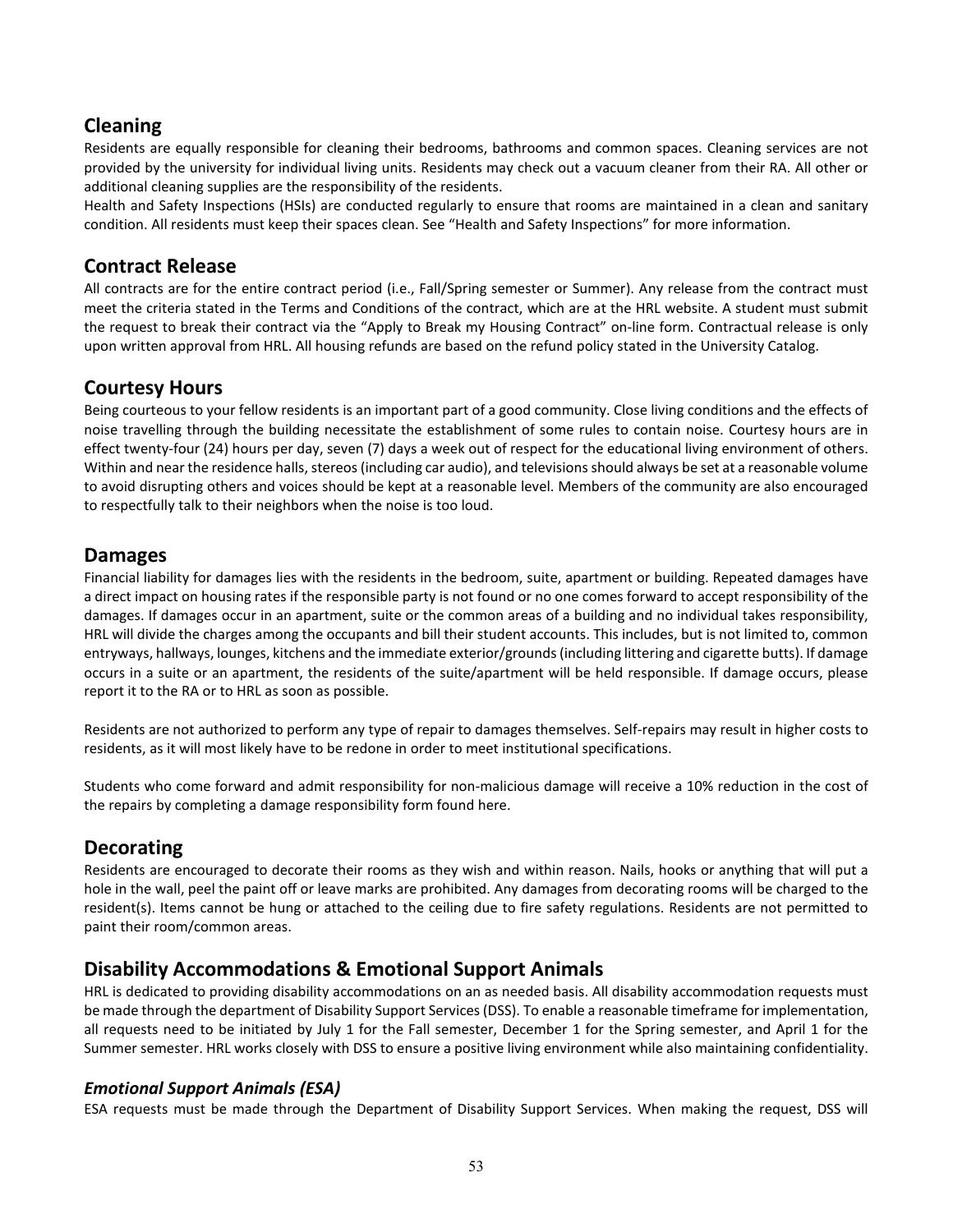provide the student with a document that outlines definitions, procedure, and the responsibilities of ESA owner. ESA's are not allowed in common areas of the halls (lounges), other student rooms, or other campus buildings. Only after DSS has approved a request will and animal be considered an ESA, otherwise they are considered a pet (see Animal Policy).

## **Doors, Propping, or Forced Entry**

Entry doors to the Village and Thumb Butte Complex (TBC) buildings may not be propped open. For reasons of fire, personal safety and building security, these doors are to remain closed and locked twenty-four (24) hours per day. All Village and TBC residents are required to use their Eagle Card for building access and must arrange to meet guests at the building entry door.

## **Emergency Information**

The safety of each individual and their property is of immediate concern to HRL. Emergencies should be reported immediately to your RA or the RA on call/duty by dialing (928) 777-3790. If neither is available, please contact Campus Safety by dialing 73333 on a campus phone or (928) 777-3333. In a life-threatening situation, FIRST call 911, and THEN call an Embry-Riddle staff member. RAs are on call/duty when the Department of Housing and Residence Life office is closed. A HRL professional staff member is on duty twenty-four (24) hours a day, seven (7) days a week.

## **Fire Evacuation Procedures & Equipment**

All windows, doorways, hallways and stairwells are to remain unobstructed at all times. To block such areas is a violation of local fire codes.

Fire Codes require that the university conduct two fire drills each year in every hall. We do these drills in the first two weeks of the Fall and Spring semesters. Students must evacuate buildings during all fire alarms. The fire code does not allow for any exceptions to this requirement.

#### *Fire Alarm Evacuation Procedures:*

- Exit the building immediately.
- If in your room, lock your door and take your key.
- Use stairways; not elevators.
- Once outside, move 100 feet, or more, away from the building to the designated assembly point.
- Notify staff of the possible location of the fire, if known, or the possible cause of the alarm, and of possible residents remaining in the building.
- Do not re-enter an evacuated building until a university official indicates the residents may return to the building. Silencing of an alarm does not indicate the building is safe to reenter.
- Failure to evacuate the building in a timely manner during any fire alarm may result in a \$50 fine.

### *Fire Safety Equipment*

Any costs associated with a false alarm caused by negligence or malicious actions may result in the financial responsibility of the responsible party. Dismantling, covering or otherwise altering fire safety equipment (smoke/heat detectors, sprinklers, and fire extinguishers) is considered tampering and therefore is prohibited.

Tampering with any fire safety equipment (including smoke detectors, pull stations, sprinklers and fire extinguishers) may result in a minimum fine of \$100.

#### *Mingus Mountain Complex (Halls 1-5)*

Smoke detectors are located in bedrooms. Heat detectors are located in lounges/kitchenettes. Fire extinguishers are located on the exterior walkways/balconies. Activation of a detector will sound the alarm in the entire building and will result in an evacuation of the building. Residents are advised to close bedroom doors when cooking or showering to avoid possible nonfire related alarms.

#### *Village Complex (Halls 6-10)*

Hallway and community areas contain smoke and heat detectors. Activation of these devices will result in an evacuation of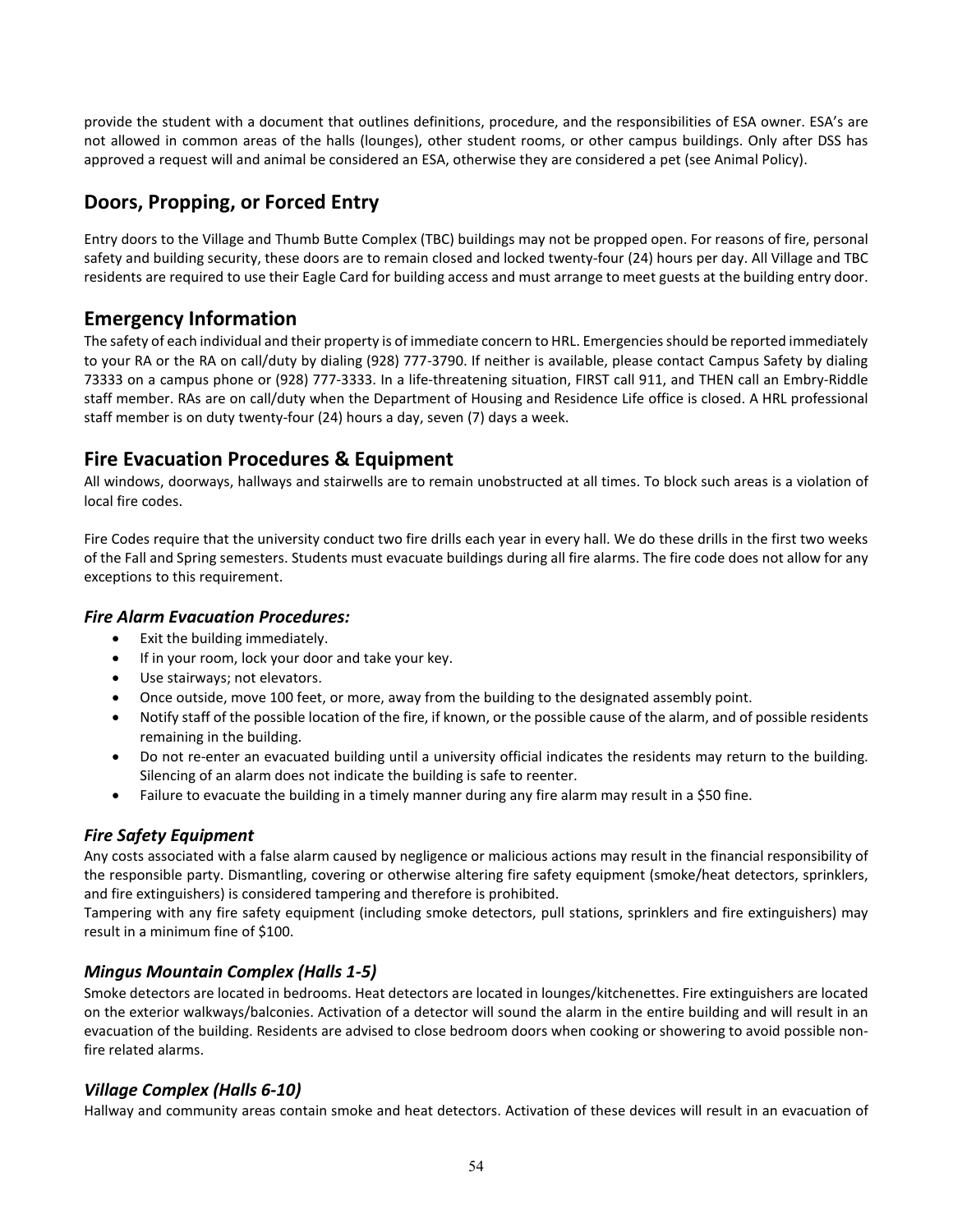the building. The smoke detectors within the suites/apartments are independent of the building system and therefore, will not cause a building evacuation. In a non-fire related alarm (e.g., overcooked food) open the window and close the door to clear the room. Fan away from the detector, preferably with a damp towel, to shut the detector off. Do not remove the smoke detector. Opening the suite/apartment door to the main hallway will activate the alarm for the entire hall. Fire extinguishers are located in hallways in the Village Complex.

#### *Thumb Butte Complex (M100-400, Thumb Butte Apartments, and Thumb Butte Suites)*

Smoke detectors are located in bedrooms. Heat detectors are located in kitchens. Fire extinguishers are located in hallways. Activation of a detector will sound the alarm in the entire building and will result in an evacuation of the building. Residents should close bedroom doors when cooking or showering to avoid possible non- fire related alarms.

The Thumb Butte Complex is equipped with a sprinkler system. The sprinklers are heat and touch sensitive. Do not hang, touch or disrupt the sprinklers at any time. If a sprinkler goes off due to negligence or malicious actions, the resident(s) in the room will be held accountable for damage costs. If the sprinkler is activated in a common area due to negligence or malicious actions, the residents of the building will be held accountable for damages unless the person who activated the sprinkler system is identified. Sprinkler system discharge can result in \$10,000 or more in damages plus personal property loss.

### **Furniture**

HRL provides each resident with a bed and mattress, desk, desk chair, and dresser. Each resident provides their own linens, bedding, cleaning materials and other personal items. Any requests for bed adjustments need to be submitted to prhouse@erau.edu within the first two weeks of the semester and will be evaluated based on furniture availability and timeliness of request by HRL prior to completing or denying the request. Non-university loft kits are not permitted due to safety concerns.

Residents are responsible for university provided furniture. Any damage that results from improper use of furniture will be charged to the residents.

The residents may not remove university provided furniture at any time. This includes moving furniture from a common space into a personal space. Removal of furniture may result in fines of up to \$100 per piece of furniture or the cost to replace missing furniture.

## **Garbage**

All residents are responsible for properly disposing of any trash from their room/suite/apartment. All trash must be taken to the dumpsters located in the parking lots of the residence halls. Students found depositing room trash in university-provided receptacles in halls, lounges, common kitchens or laundry rooms may be subject to student conduct action.

### **Gender Identity**

HRL makes housing assignments based on gender identity as indicated on the housing application. Students needing special consideration or who would like to talk about their options based on their gender identity are encouraged to contact our office at prhouse@erau.edu or (928) 777-3744. We will work collaboratively with students on an individual basis to provide a space that meets their needs.

## **Guest Information**

Residents are permitted to have guests visit, including overnight. A guest is anyone who does not reside in the particular room in which they are visiting. This includes residents of other buildings, suites or apartments, Embry-Riddle students living off-campus, and people who are not affiliated with the university. Guests must be escorted at all times within the residence halls. This means that guests may not remain in the apartment or suite without their host being present. Having a guest is a privilege, not a right, and this privilege is subject to immediate removal for violation of the guest policy.

Residents are responsible for the actions and behaviors of their guest at all times, and must ensure their guests are aware of and adhere to university policies. The roommates and suitemates must approve all guests. HRL or other university officials reserve the right to ask a guest to leave at any time.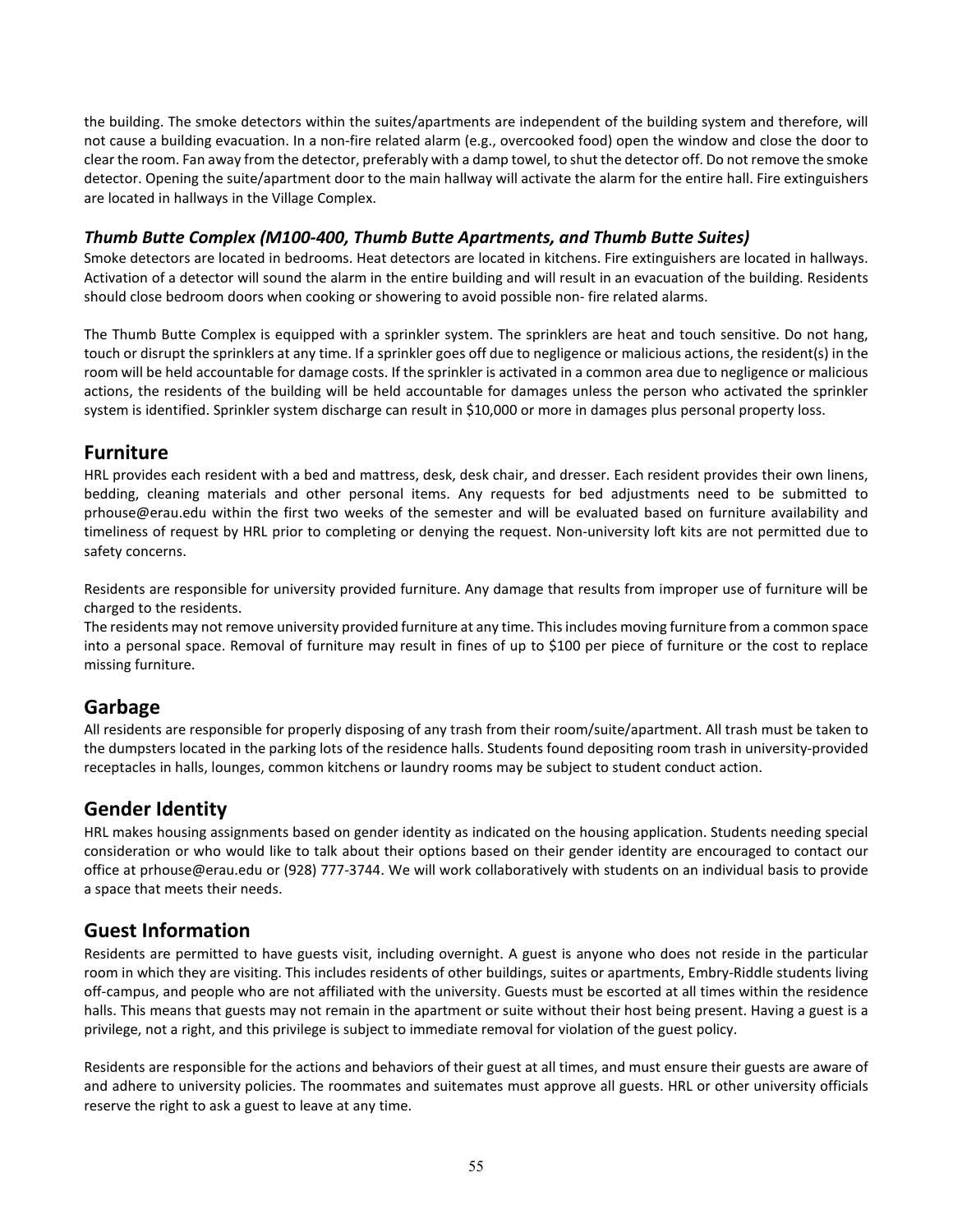Guests are permitted to stay overnight in the halls for up to two nights maximum within a calendar month. Exceptions may be made through the permission of HRL. Guests are not allowed to sleep or spend the night in public lounges. Guests under 18 years of age must be approved by HRL at least seventy-two (72) hours prior to their visit. Resident hosts must respect the rights and privacy of roommates and fellow residents when sponsoring a guest. Actions that may disrupt resident's rights are prohibited.

A violation of the guest policy may result in an additional room charge on the student's account. This means that if a guest stays beyond the registered time of two nights per calendar month, a student may be charged a prorated fee of the room rate and may be referred to the student conduct process.

## **Guest Parking**

Guests must park in residential "GREEN" lots, and they must have and display a guest parking permit. Guest parking permits are available at the Campus Safety Office located at Building 14.

### **Health & Safety Inspections**

Health and Safety Inspections (HSIs) are conducted once a month in First-Year Experience areas and once a semester in all other areas. HRL reserves the right to increase the frequency of HSI's. HSIs are performed by teams of two HRL staff members. Residents do not need to be present for Health and Safety Inspection.

If rooms or units are in an unsanitary or unsafe condition, resident(s) will be given forty-eight (48) hours to correct the concern. If the concern is not resolved in the allotted time, outside cleaning services may be brought in to correct the concern at the resident's expense. Charges for corrective actions may be divided equally among the residents in the space. Repeated concerns may be referred to the Student Conduct process.

### **Keys, Locks, Lock-Out Procedures**

Residents are responsible for the proper use and security of all keys issued by HRL. Key duplication or other misuse is strictly prohibited for safety concerns. If a key is lost or lock mechanism is damaged as a result of student abuse or misuse, the student's account will be charged for repair or replacement.

Residents are expected to lock both their interior and exterior doors at all times and always carry their room key. If locked out during business hours, please go to HRL in Haas Commons, Bldg. 73 for assistance. If locked out after business hours or on weekends/holidays, contact HRL after-hours number at (928) 777-3790 for assistance.

Any lost keys must be reported to HRL immediately. The student's account will be charged for a lock core change and key replacement based on the area in which the student lives. A temporary key will be issued until the lock core change takes place. Residents will be notified when the core change takes place and new keys must be obtained from HRL. Charges for lock core change and key replacement are dependent on the materials and labor needed:

Thumb Butte Modulars and Village suites: \$75.00 Village Apartments, Thumb Butte Apartments and Thumb Butte Suites: \$125.00 Mingus Mountain Complex: \$300.00

Broken or bent keys resulting from student misuse will be replaced for a charge of \$15.

## **Laundry Rooms**

There are ten total laundry rooms available for use by current campus residents only. In the Mingus Mountain Complex there are two laundry rooms. One is on the first floor of Roadrunner Hall (1) and the second is on the first floor of Quail Hall (3). The Village Complex laundry room is part of Dells Hall (9). In the Thumb Butte Complex the laundry rooms are in Hall M-200 and on each floor in the Thumb Butte Apartments and Suites.

If there are problems with the machines, please submit the concern via the phone number or website posted in the laundry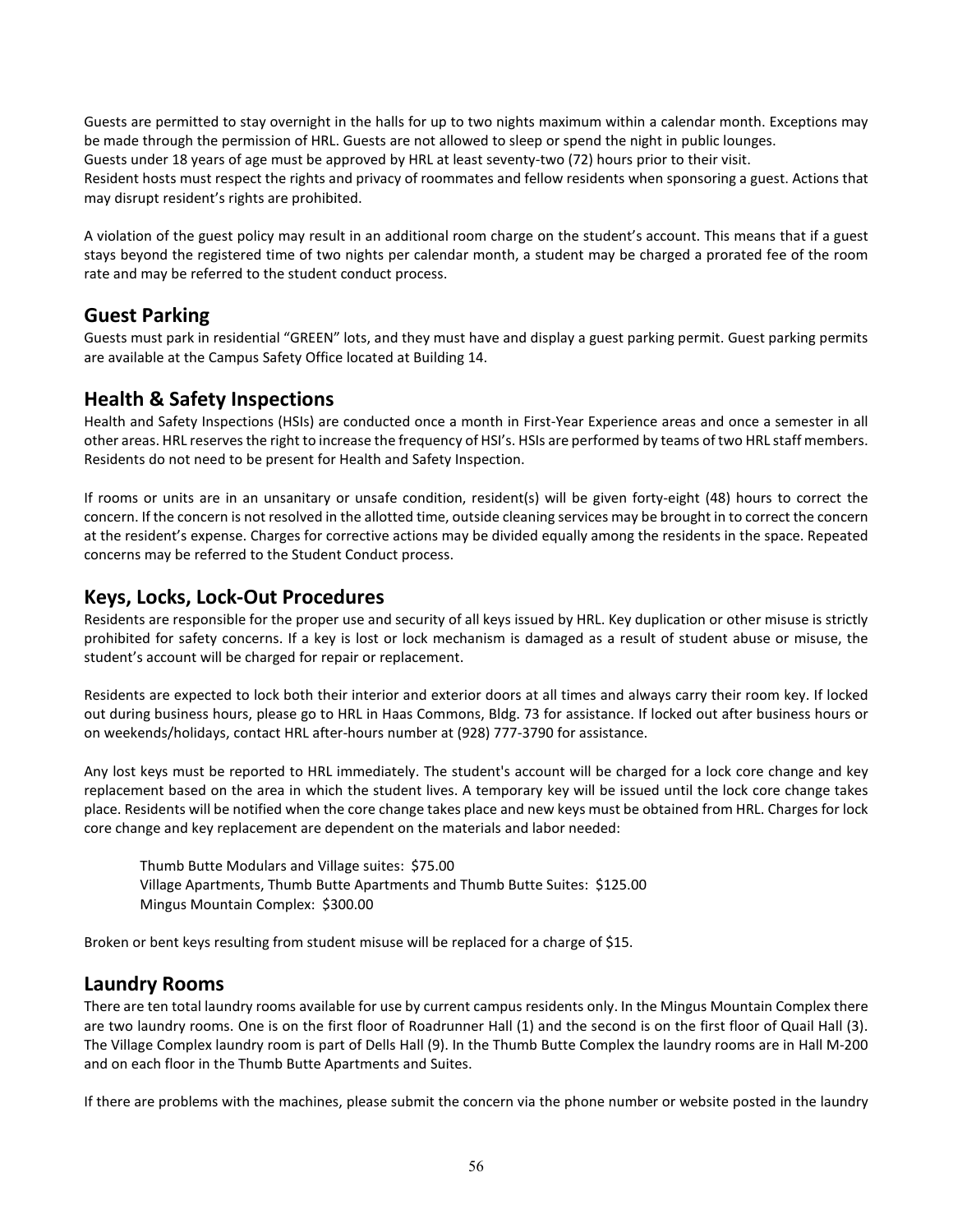room. To better facilitate and expedite our work order process, please specify the laundry room location, machine type and number, and a brief description of the problem. Refund requests for laundry can be made at the Housing and Residence Life office. If you have a problem with your Eagle Card, please contact the Eagle Card Office in Building 13, (928) 777-3963.

### **Lofting**

See "Furniture"

## **Maintenance, Work Orders**

For routine maintenance requests, please contact any RA or HRL. Please allow 5 to 7 business days (Monday through Friday) for completion of any non- emergency work request. If a work request has not been completed within seven (7) business days, please contact HRL to inquire about the status. In some cases where parts have to be ordered, or outside service agencies are called in, it may take more than seven (7) days.

For emergency maintenance requests (those issues that are life-threatening, may cause injury or illness, or seriously affect building integrity or operation), call HRL at (928) 777-3744 or the after-hours line at (928) 777-3790.

### **Moving**

See "Room Changes"

### **Pets/Animals**

Fish are the only pets/animals allowed in the residence halls, (except Service Animals and Emotional Support Animals that are registered through Disability Support Services). If a student is in violation of this policy, they need to remove the animal from campus immediately and their living unit will be cleaned at a cost to the student of \$250.

*Emotional Support Animals (ESA) – Also see Disability Accommodations & Emotional Support Animals* Any animal is considered a pet unless it is a Service Animal or the student has been approved for an ESA.

## **Posting**

All publicity appearing in or around the residence halls must be stamped and approved by the Housing and Residence Life office, located in Building 73. Postings are only for university-sponsored events/activities. They must contain the event date, time, location, contact information, and when applicable the cost/price associated with the event. All postings are removed after two weeks.

HRL is the only entity authorized to post in or around the halls. When wanting to post in the halls, plan on two business days for approval before they are posted in the halls and bring 40 copies of the posting.

## **Room Changes**

Residents may request to make room changes any time after the second week of classes of each semester. Due to overcrowding at the beginning of the semester, along with the philosophy that students be given time to work out any possible roommate conflicts, no room changes will be granted during the first two weeks of each term.

To initiate a room change, all parties involved should schedule a meeting with their HRL professional. To set up a meeting with an HRL professional, drop by the office in Haas Commons or call (928) 777-3744. Failure to follow proper room change procedures may result in a minimum \$50 fine and/or additional room charges as deemed appropriate.

## **Room Consolidations**

The university reserves the right to change room assignments, assign new residents, reassign current residents and/or consolidate vacancies at any time in the interest of health, discipline, facilities concerns and maximum utilization of residence hall space.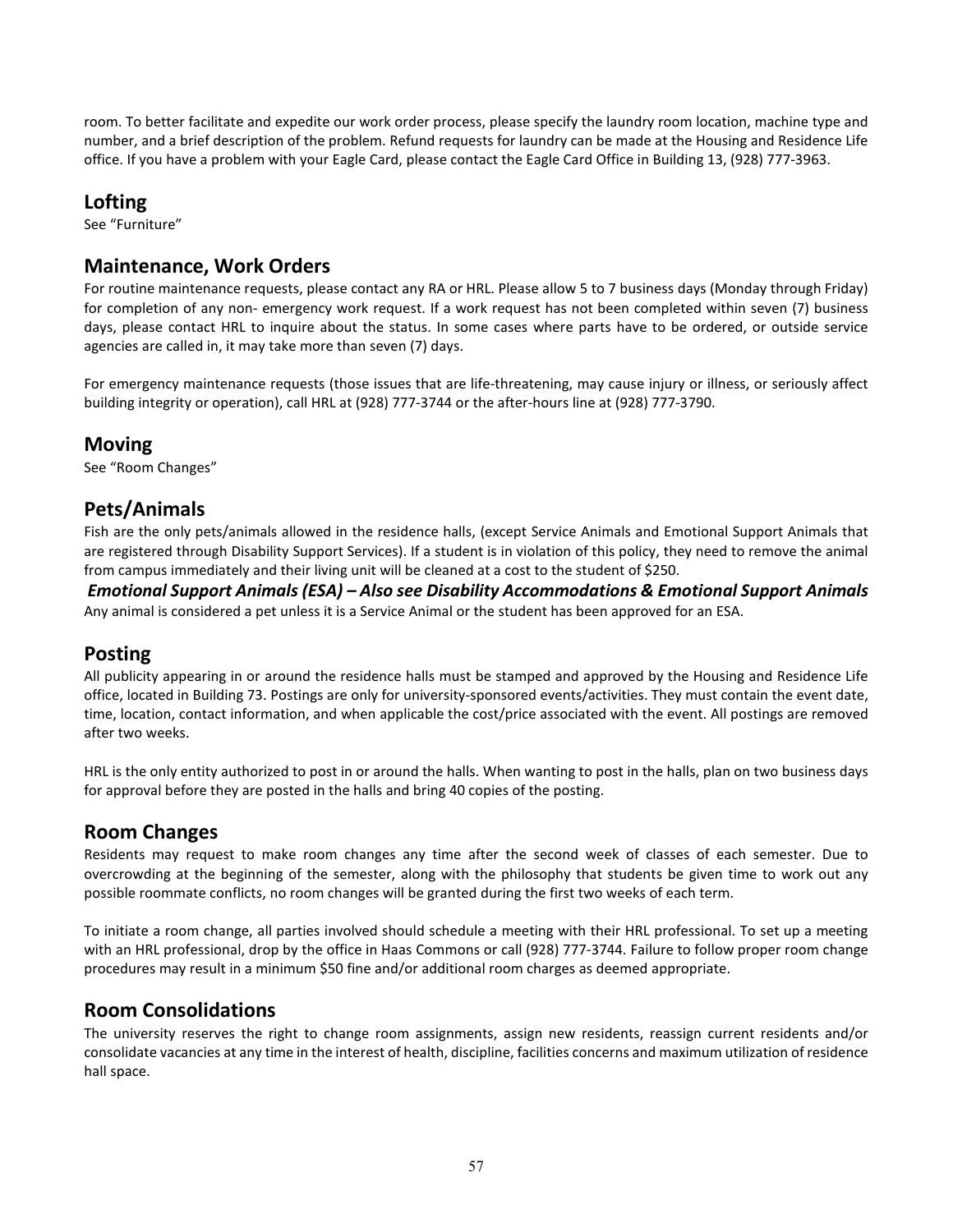## **Room Entry Procedures**

Facilities Management, Campus Safety, HRL staff and other university officials are permitted to enter student rooms for completion of work orders, routine checks/inspections, emergencies, or to investigate suspected policy violation. The following proper room entry procedures are expected to be followed at all times, with the exception of emergencies:

- Knock on the door three times.
- Announce identity and announce intention to key-in.
- Announce identity once again as the university official enters into the room.
- If no one is present, leave notice that a university official entered.

If incidents of imminent danger or extreme emergency, the preceding procedures may be suspended. If a resident observes that this procedure is not followed, HRL should be notified immediately and corrective action will be taken.

## **Roommate Notification and Reassignments**

When possible, residents will be given twenty-four (24) hour notice by HRL via university e-mail of receiving a new roommate. Unless a resident is paying for a single room, the room must always be ready for double or triple occupancy. Students who do not keep the room ready for double or triple occupancy may be charged for a single room or relocated.

## **Room Searches**

Residence halls and other facilities on the Prescott campus are the property of Embry-Riddle Aeronautical University. Therefore, the university reserves the right to enter and/or search residence hall rooms and common areas for the purposes of inventory, fire protection, sanitation, health and safety, maintenance, and enforcement of policies and regulations. Inspections for sanitation, health and safety, or maintenance are done routinely and may be done with or without advance notice. To preserve the student's privacy, other than routine room inspections, searches are conducted only when reasonable belief has been established that a university/HRL regulation/policy or state/federal statute has been violated or there is a threat to self or others. These regulations and policies may include, but are not limited to alcohol, drugs, sexual misconduct, theft and weapons. After reasonable belief has been established, the procedure for searching a room is as follows:

- An attempt is made to have a resident of the room present in order to carry out the search. The search is conducted by members of HRL and/or Campus Safety. During a search, there will be at least two professional staff members present. All searches must be authorized by the Director of HRL or designee.
- The resident, if present, will be advised that a room search is being conducted, the purpose of the search and the university officials conducting the search. If the resident refuses and reasonable belief has been established, the university will proceed and conduct the search without consent.
- Illegal substances found during a search may cause university officials to secure the room until local law enforcement officials arrive. If other policy violations are found during the course of the search, those items will be confiscated, inventoried and stored in the Campus Safety and Security Office. These items may be used as evidence in an administrative and/or Student Conduct process on the campus and/or criminal prosecution in the local community.

In incidents of imminent danger or extreme emergency, the preceding procedures may be suspended. If in the course of the search possible violations of local laws are discovered, HRL may contact the local police.

## **Single Rooms (Buy Out a Double)**

Single rooms are charged at an additional rate of \$1,400 for the semester, when available.

## **Temperature Control**

The rooms in the Mingus Complex have temperature control for the living unit. The temperature should be set so that all residents are comfortable. HRL recommends the units set at 71 degrees in the spring/summer and 68 degrees in the fall/winter.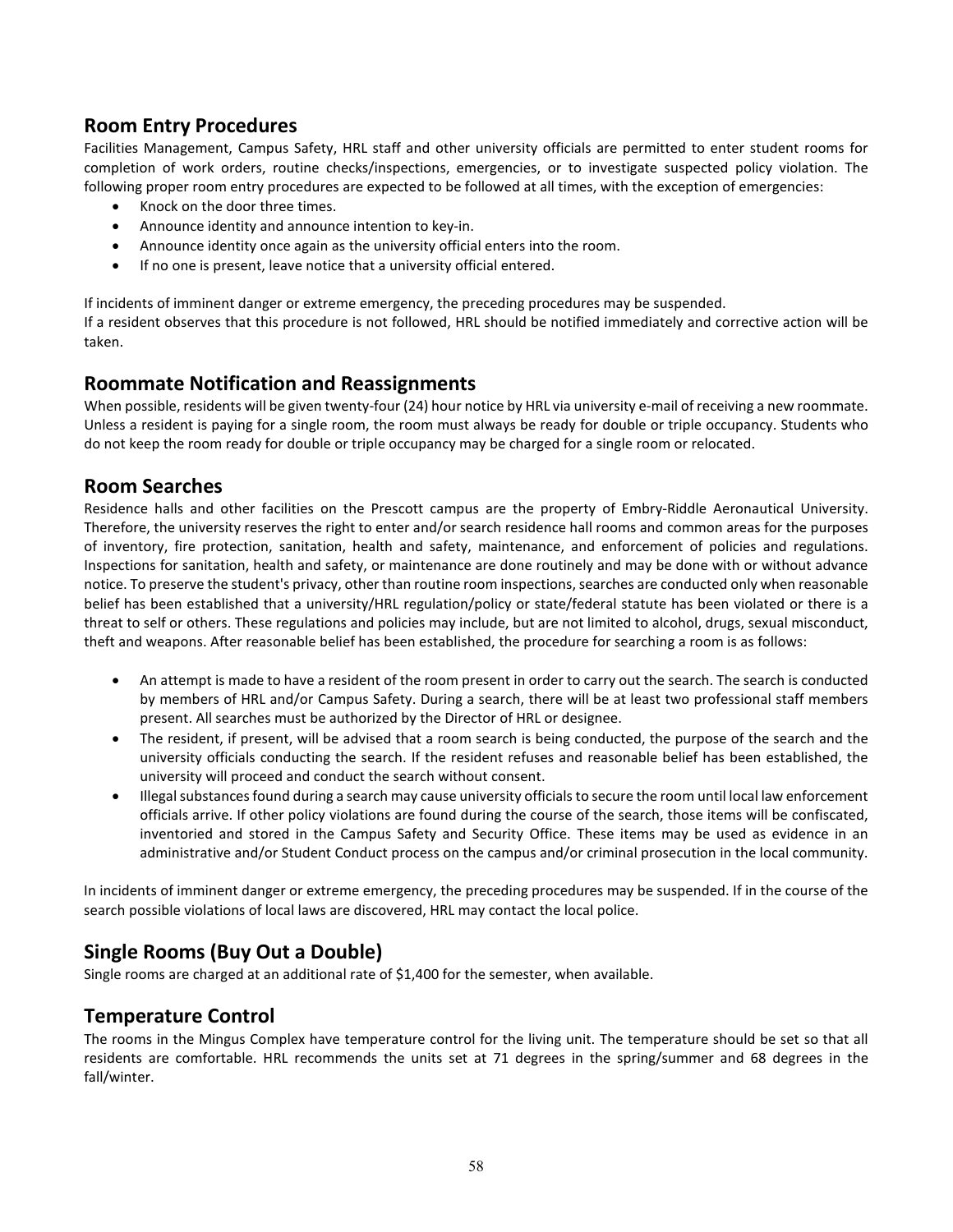The temperature control for the Thumb Butte Modulars and Village Complex are regulated through HRL and any tampering with the units may result in referral to the Student Conduct system and/or damages charged to the student's account.

Thermostats for the Thumb Butte Apartments and Suites are set at 71 degrees in the spring/summer and 68 degrees in the fall/winter. Residents are able to adjust the temperature in their unit +3 degrees using the in-unit thermostats.

### **Vending Machines**

If you have problems with the vending machines, please call the Business Office at (928) 777-3764.

## **Important Phone Numbers and Contact Information for Housing & Residence Life**

Important phone numbers for Housing & Residence Life:

- Housing and Residence Life Main Office Haas Commons, Building 73, (928) 777-3744[, prhouse@erau.edu](mailto:prhouse@erau.edu)
- HRL After-hours Emergency Line: (928) 777-3790, listen to prompts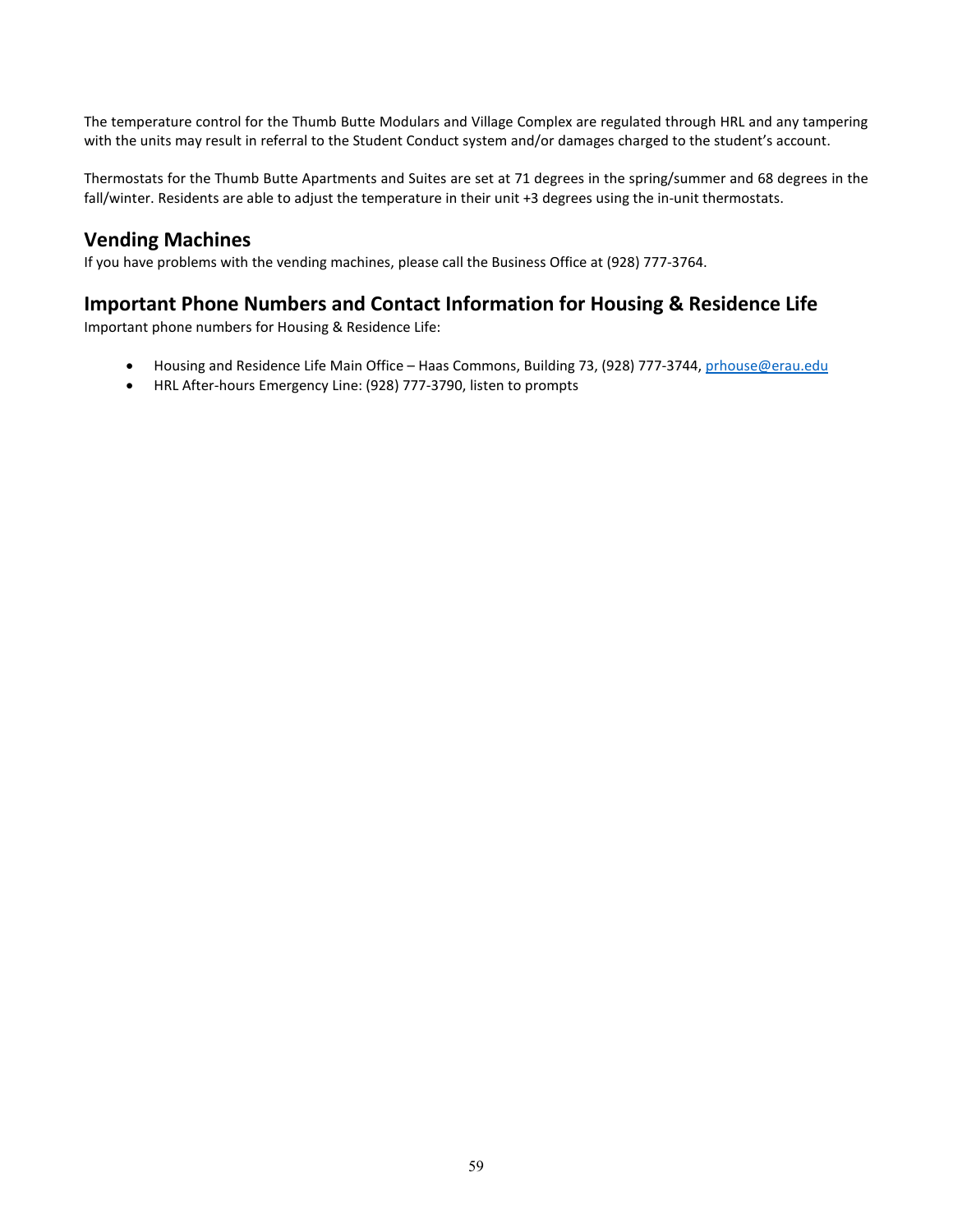## **HELPFUL CAMPUS & UNIVERSITY PHONE NUMBERS**

| Toll Free - Switchboard                               | 1 (800) 888-ERAU (3728) |
|-------------------------------------------------------|-------------------------|
| Admissions                                            | (928) 777-6600          |
| <b>Alumni Relations</b>                               | (928) 777-6961          |
| Athletics                                             | (928) 777-3777          |
| <b>Bookstore</b>                                      | (928) 777-3732          |
| <b>Business/Finance Office</b>                        | (928) 777-3943          |
| Cashiers Office                                       | (928) 777-3726          |
| Chapel                                                | (928) 777-3312          |
| <b>Campus Visits</b>                                  | (928) 777-6600          |
| Career Services:                                      | (928) 777-6276          |
| College of Aviation                                   | (928) 777-3901          |
| College of Engineering                                | (928) 777-3821          |
| College of Arts & Sciences                            | (928) 777-6681          |
| College of Security & Intelligence                    | (928) 777-6681          |
| Center for International Student Services (CIPS)      | (928) 777-3773          |
| Chancellor's Office                                   | (928) 777-3800          |
| College of Arts & Sciences                            | (928) 777-3701          |
| College of Aviation                                   | (928) 777-6621          |
| College of Engineering                                | (928) 777-3844          |
| College of Security & Intelligence                    | (928) 777-6617          |
| Copy Center                                           | (928) 777-6690          |
|                                                       | (928) 777-3312          |
| <b>Counseling Services</b><br>Dean of Students Office | (928) 777-3836          |
|                                                       | (928) 777-6750          |
| <b>Disability Support Services</b>                    | (928) 777-3900          |
| Eagle Card Office                                     |                         |
| Emergencies (Safety & Security Department)            | (928) 777-3333 or 911   |
| <b>Financial Aid</b>                                  | (928) 777-3765          |
| <b>Flight Operations</b>                              | (928) 777-4312          |
| Food Services/Sodexo Dining Services                  | (928) 777-6904          |
| Fraternity & Sorority Life                            | (928) 777-3434          |
| Hazy Library & Learning Center                        | (928) 777-3811          |
| Horizons Newspaper                                    | (928) 777-3891          |
| Housing & Residence Life                              | (928) 777-3744          |
| Information Technology Help Desk                      | (928) 777-6990          |
| <b>Intramural Sports</b>                              | (928) 777-3980          |
| Mail Room                                             | (928) 777-3782          |
| Records and Registration/FERPA                        | (928) 777-3808          |
| ROTC-Air Force                                        | (928) 777-3868          |
| ROTC-Army                                             | (928) 777-3870          |
| Safety & Security Department/Dispatch (24 hours)      | (928) 777-3333          |
| <b>Student Employment</b>                             | (928) 777-3712          |
| <b>Student Engagement/Student Organizations</b>       | (928) 777-6931          |
| <b>Student Government Association (SGA)</b>           | (928) 777-3784          |
| Study Abroad                                          | (928) 777-3774          |
| Title IX Office                                       | (928) 777-3747          |
| <b>Veterans Affairs</b>                               | (928) 777-6733          |
| <b>Weather Hotline</b>                                | $(928)$ 777-6666        |
| <b>Wellness Center</b>                                | (928) 777-6653          |
| Women's & Diversity Center                            | (928) 777-3968          |